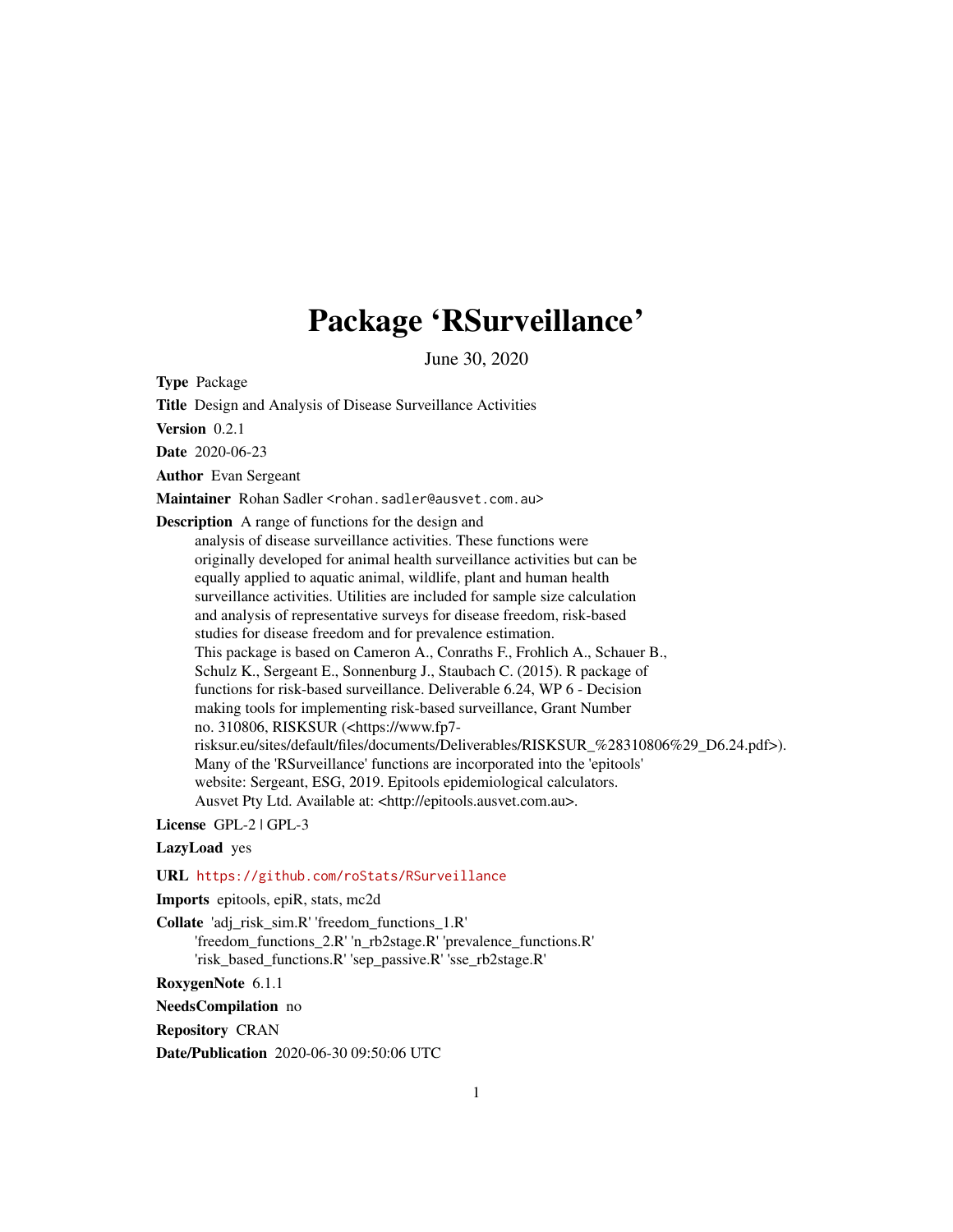# R topics documented:

|                                                                                                                       | 3              |
|-----------------------------------------------------------------------------------------------------------------------|----------------|
|                                                                                                                       | $\overline{4}$ |
| ap                                                                                                                    | $\overline{4}$ |
|                                                                                                                       | 5              |
|                                                                                                                       | 6              |
|                                                                                                                       | 7              |
| disc.prior $\ldots \ldots \ldots \ldots \ldots \ldots \ldots \ldots \ldots \ldots \ldots \ldots \ldots$               | 7              |
|                                                                                                                       | 8              |
|                                                                                                                       | 9              |
|                                                                                                                       | 10             |
|                                                                                                                       | 10             |
| n.c.freecalc                                                                                                          | 11             |
| n.c.hp                                                                                                                | 12             |
|                                                                                                                       | 13             |
|                                                                                                                       | 14             |
| n.hp                                                                                                                  | 14             |
|                                                                                                                       | 15             |
|                                                                                                                       | 16             |
|                                                                                                                       | 17             |
| n.rb<br>a constitution de la constitution de la constitution de la constitution de la constitution de la constitution | 17             |
|                                                                                                                       | 18             |
|                                                                                                                       | 19             |
|                                                                                                                       | 20             |
| n.tp                                                                                                                  | 21             |
|                                                                                                                       | 22             |
|                                                                                                                       | 22             |
|                                                                                                                       | 23             |
|                                                                                                                       | 24             |
|                                                                                                                       | 25             |
|                                                                                                                       | 25             |
| $sep$                                                                                                                 | 26             |
|                                                                                                                       | 27             |
| sep.binom.imperfect $\ldots \ldots \ldots \ldots \ldots \ldots \ldots \ldots \ldots \ldots \ldots \ldots \ldots$      | 27             |
|                                                                                                                       | 28             |
|                                                                                                                       | 29             |
|                                                                                                                       | 30             |
|                                                                                                                       | 30             |
| sep.passive                                                                                                           | 31             |
|                                                                                                                       | 32             |
|                                                                                                                       | 33             |
|                                                                                                                       | 34             |
| sep.rb.bin                                                                                                            | 34             |
|                                                                                                                       | 35             |
|                                                                                                                       | 36             |
|                                                                                                                       | 37             |
|                                                                                                                       | 38             |
|                                                                                                                       |                |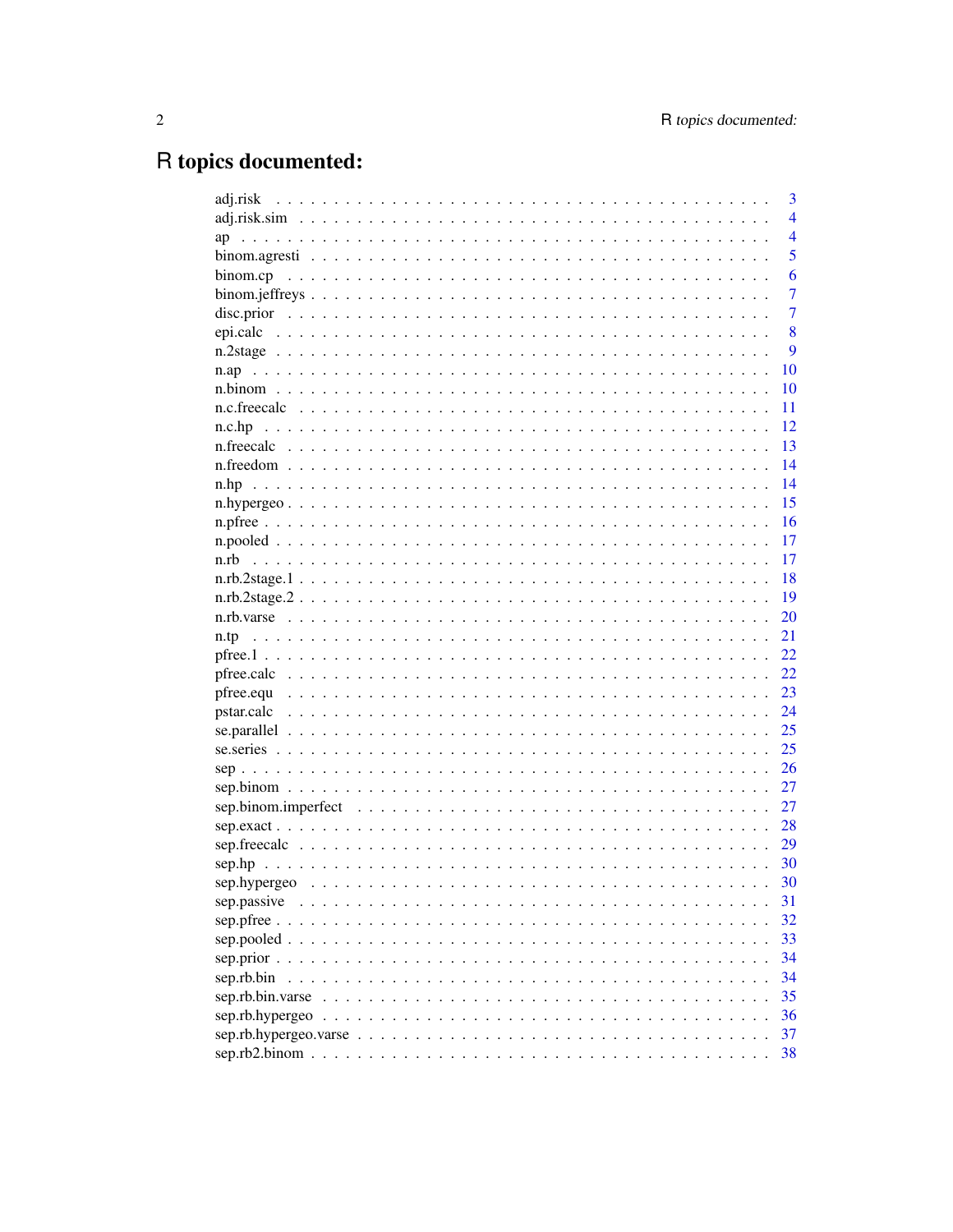#### <span id="page-2-0"></span>adj.risk 3

| Index |  |
|-------|--|
|       |  |
|       |  |
|       |  |
|       |  |
|       |  |
|       |  |
|       |  |
|       |  |
|       |  |
|       |  |
|       |  |
|       |  |

adj.risk *Adjusted risk*

# Description

Calculates adjusted risk for given relative risk and population proportions. This is an intermediate calculation in the calculation of effective probability of infection for risk-based surveillance activities

# Usage

adj.risk(rr, ppr)

# Arguments

| rr  | relative risk values (vector of values corresponding to the number of risk strata) |
|-----|------------------------------------------------------------------------------------|
| ppr | population proportions corresponding to rr values (vector of equal length to rr)   |

# Value

vector of adjusted risk values (in order corresponding to rr)

```
# examples for adj.risk
adj.risk(c(5, 1), c(0.1, 0.9))
adj.risk(c(5, 3, 1), c(0.1, 0.1, 0.8))
```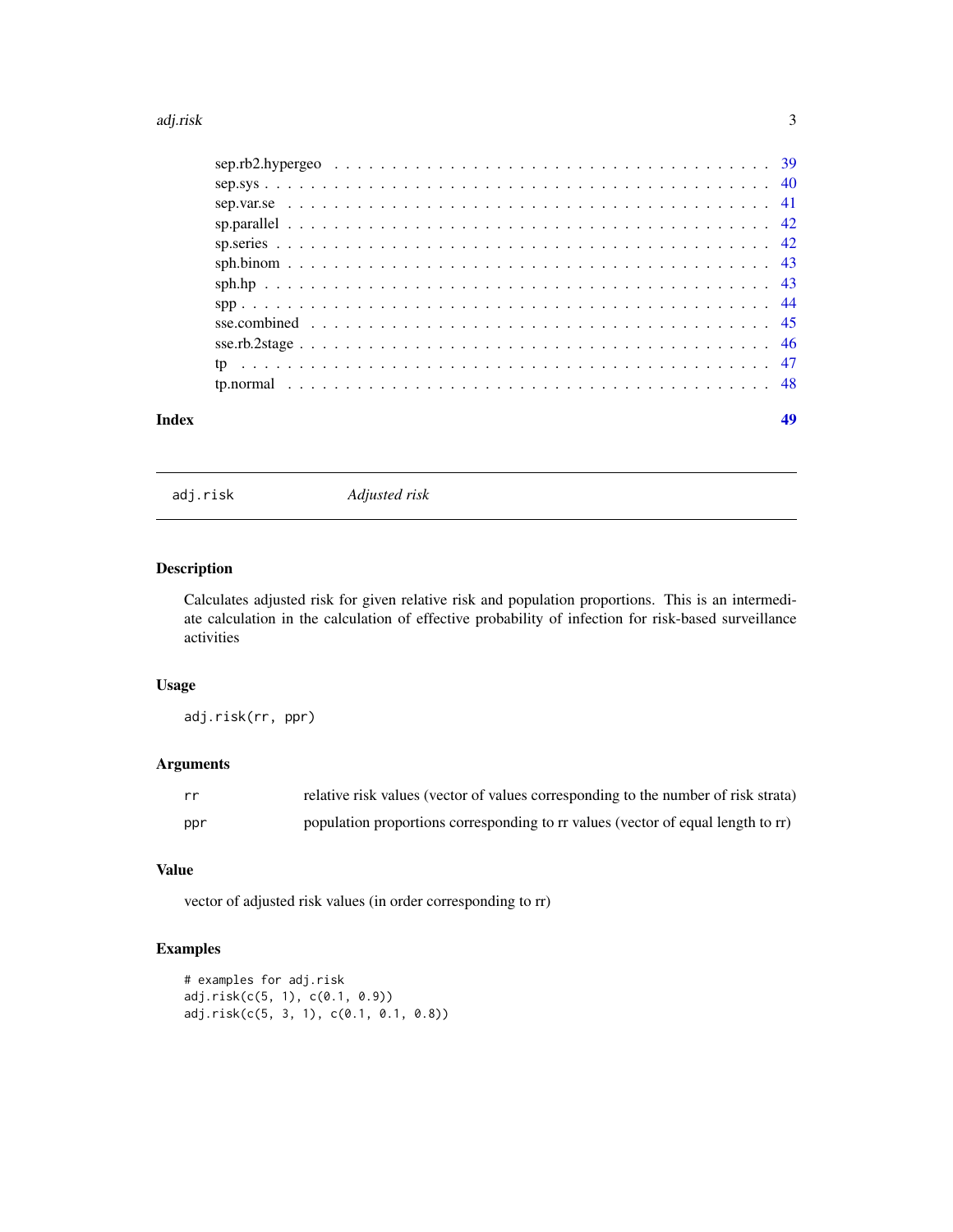<span id="page-3-0"></span>

Calculates adjusted risk for given relative risk and population proportions. This is an intermediate calculation in the calculation of effective probability of infection for risk-based surveillance activities. This function is similar to Adj.risk, except is adapted for use with multiple simulations instead of single RR values.

#### Usage

adj.risk.sim(rr, ppr)

# Arguments

| rr  | relative risk values (matrix of values, columns corresponding to the number of<br>risk strata, rows corresponding to number of iterations for simulation) |
|-----|-----------------------------------------------------------------------------------------------------------------------------------------------------------|
| ppr | population proportions corresponding to rr values (vector of equal length to<br>columns in rr)                                                            |

#### Value

matrix of adjusted risk values (in order corresponding to rr)

#### Examples

```
# examples for adj.risk.sim
its < -10risk.cat<- 3
rr<- matrix(0, nrow=its, ncol=risk.cat)
rr[,1]<- mc2d::rpert(its, 5,10,20)
rr[,2]<- mc2d::rpert(its, 2,3,5)
rr[,3]<- 1
ppr<- c(0.05, 0.2, 0.75)
adj.risk.sim(rr, ppr)
adj.risk.sim(matrix(c(5, 3, 1), nrow=1), matrix(c(0.1, 0.1, 0.8), nrow=1))
```
ap *Apparent prevalence*

#### Description

Estimates apparent prevalence and confidence limits for given sample size and result, assuming representative sampling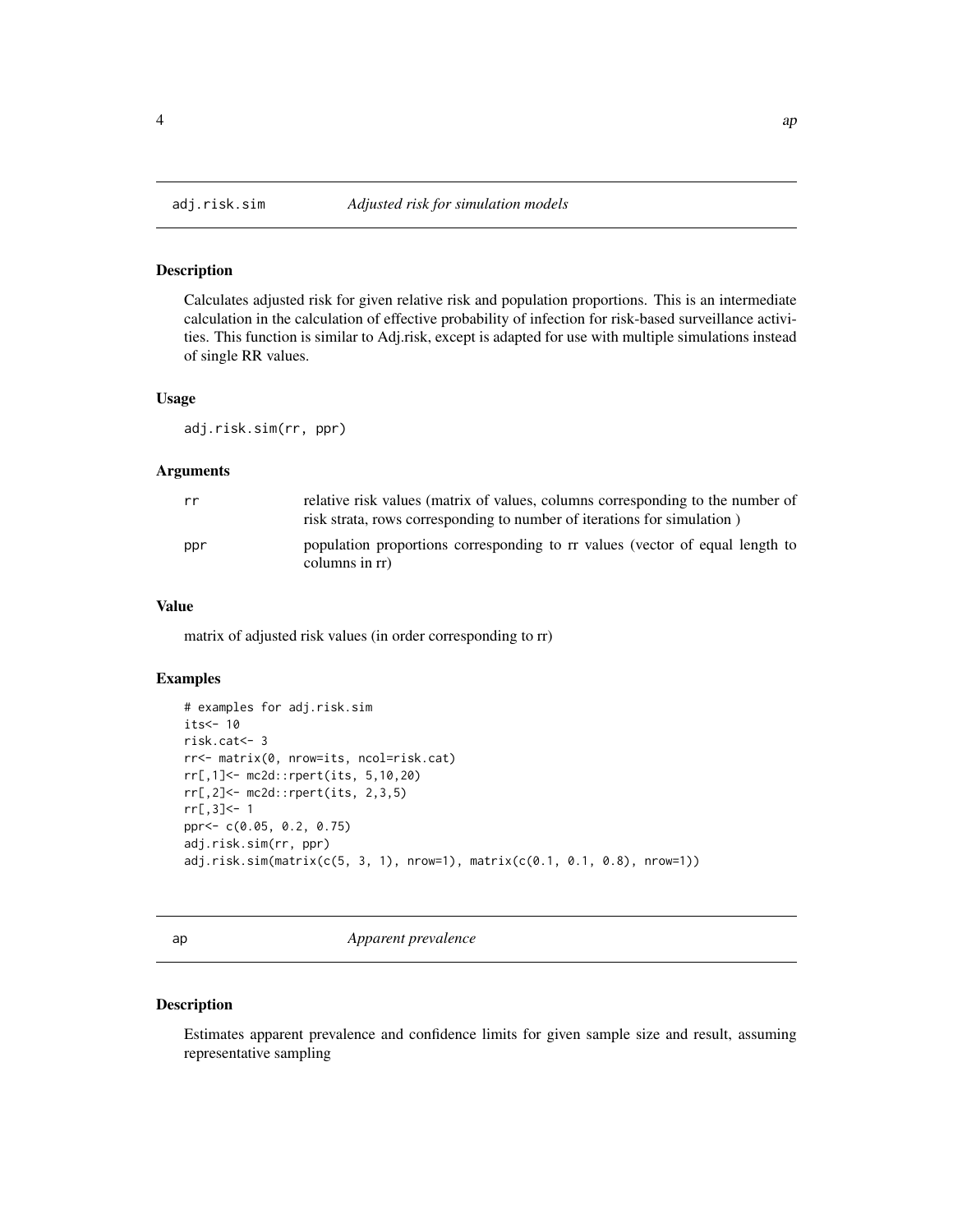# <span id="page-4-0"></span>binom.agresti 5

# Usage

 $ap(x, n, type = "wilson", conf = 0.95)$ 

#### Arguments

| x    | number of positives in sample                                                                                                 |
|------|-------------------------------------------------------------------------------------------------------------------------------|
| n    | sample size, note: either x or n can be a vector, but at least one must be scalar                                             |
| type | method for estimating CI, one of c("normal", "exact", "wilson", "jeffreys", "agresti-<br>coull", "all"), $default = "wilson"$ |
| conf | level of confidence required, $default = 0.95$ (scalar)                                                                       |

#### Value

either 1) if type = "all", a list with 5 elements, each element a matrix with 6 columns, x, n, proportion, lower confidence limit, upper confidence limit, confidence level and CI method; or 2) a matrix of results for the chosen method

# Examples

```
# examples for ap function
n<- 200
x < -25conf<- 0.95
ap(x, n)ap(seq(10, 100, 10), 200, type = "agresti")
ap(seq(10, 100, 10), 200, type = "all")
```
binom.agresti *Agresti-Coull confidence limits*

## Description

Calculates Agresti-Coull confidence limits for a simple proportion (apparent prevalence)

# Usage

```
binom.agresti(x, n, conf = 0.95)
```
# Arguments

| X    | number of positives in sample                                                     |
|------|-----------------------------------------------------------------------------------|
| n.   | sample size, note: either x or n can be a vector, but at least one must be scalar |
| conf | level of confidence required, default 0.95 (scalar)                               |

#### Value

a dataframe with 6 columns, x, n, proportion, lower confidence limit, upper confidence limit, confidence level and CI method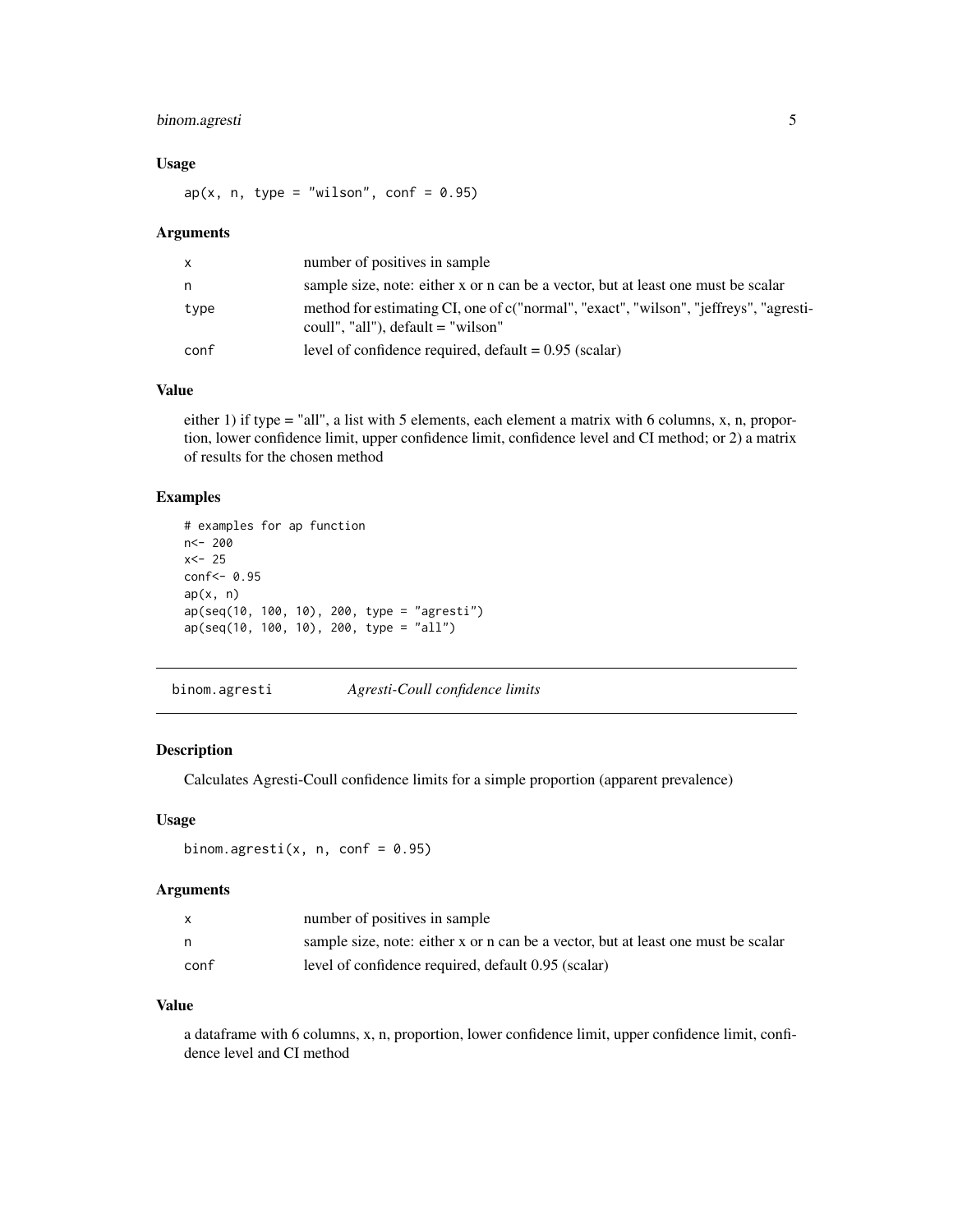# Examples

```
# test binom.agresti
binom.agresti(25, 200)
binom.agresti(seq(10, 100, 10), 200)
binom.agresti(50, seq(100, 1000, 100))
```
binom.cp *Clopper-Pearson exact confidence limits*

# Description

Calculates Clopper-Pearson exact binomial confidence limits for a simple proportion (apparent prevalence)

#### Usage

binom.cp(x, n, conf =  $0.95$ )

#### Arguments

| X    | number of positives in sample                                                     |
|------|-----------------------------------------------------------------------------------|
| n    | sample size, note: either x or n can be a vector, but at least one must be scalar |
| conf | level of confidence required, $default = 0.95$ (scalar)                           |

# Value

a dataframe with 6 columns, x, n, proportion, lower confidence limit, upper confidence limit, confidence level and CI method

```
# test binom.cp
binom.cp(25, 200)
binom.cp(seq(10, 100, 10), 200)
binom.cp(50, seq(100, 1000, 100))
```
<span id="page-5-0"></span>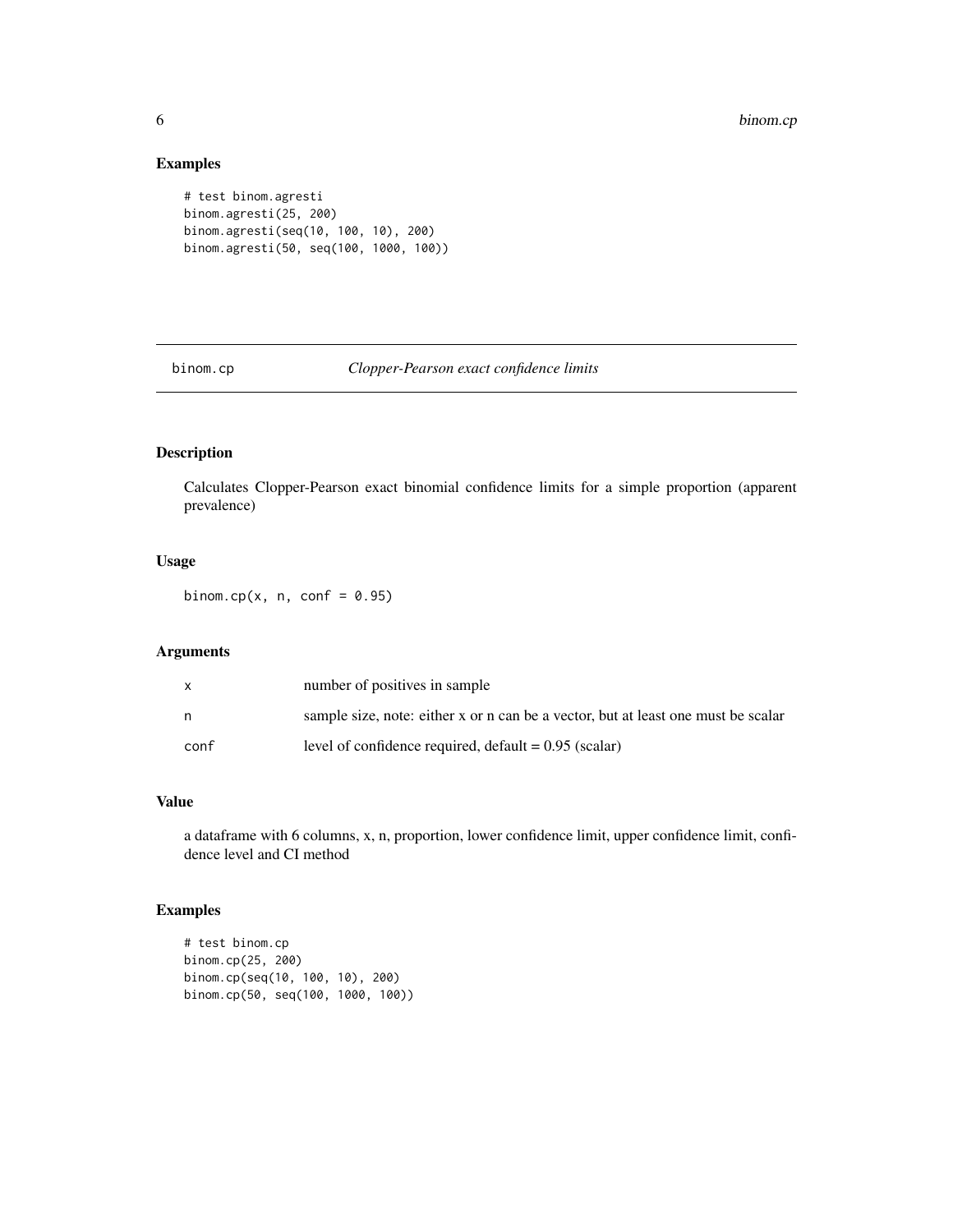<span id="page-6-0"></span>binom.jeffreys *Jeffreys confidence limits*

#### Description

Calculates Jeffreys confidence limits for a simple proportion (apparent prevalence)

#### Usage

```
binom.jeffreys(x, n, conf = 0.95)
```
#### Arguments

|      | number of positives in sample                                                     |
|------|-----------------------------------------------------------------------------------|
| n    | sample size, note: either x or n can be a vector, but at least one must be scalar |
| conf | level of confidence required, $default = 0.95$ (scalar)                           |

# Value

a dataframe with 6 columns, x, n, proportion, lower confidence limit, upper confidence limit, confidence level and CI method

# Examples

# test binom.jeffreys binom.jeffreys(25, 200) binom.jeffreys(seq(10, 100, 10), 200) binom.jeffreys(50, seq(100, 1000, 100))

disc.prior *Discounted prior probability of freedom*

#### Description

Calculates the discounted prior probability of disease freedom, after adjusting for the probability of disease exceeding the design prevalence during the time period of the surveillance data being analysed

#### Usage

disc.prior(prior, p.intro)

| prior   | prior probability of freedom before surveillance                               |
|---------|--------------------------------------------------------------------------------|
| p.intro | probability of introduction (or of prevalence exceeding the design prevalence) |
|         | during the time period (scalar or vector equal length to prior)                |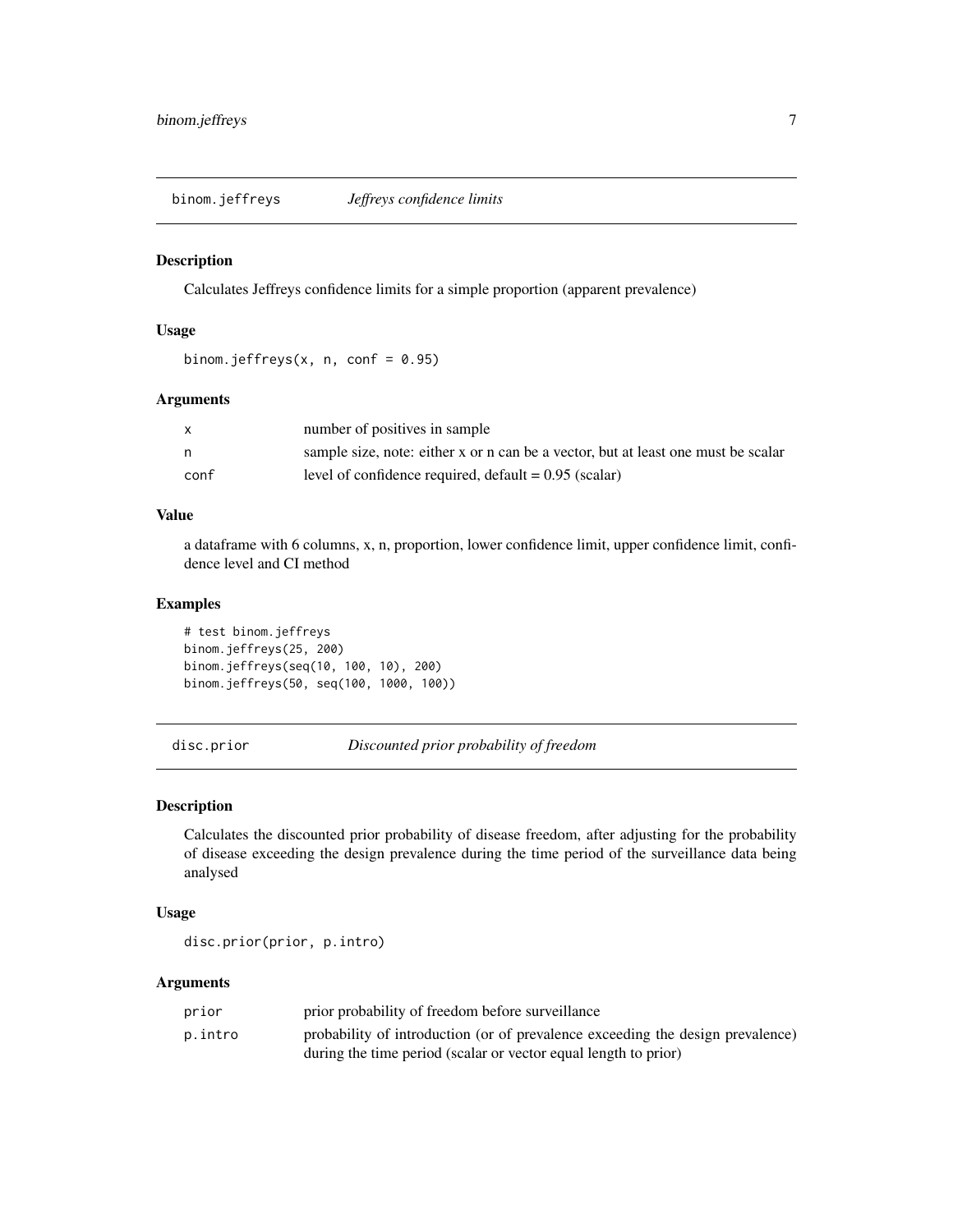#### <span id="page-7-0"></span>Value

vector of discounted prior probabilities of freedom

# Examples

```
# examples for disc.prior
disc.prior(0.5, 0.01)
disc.prior(0.95, c(0.001, 0.005, 0.01, 0.02, 0.05))
disc.prior(c(0.5, 0.6, 0.7, 0.8, 0.9, 0.95), 0.01)
```
epi.calc *Effective probability of infection (EPI)*

# Description

Calculates effective probability of infection (adjusted design prevalence) for each risk group for risk-based surveillance activities

# Usage

epi.calc(pstar, rr, ppr)

#### Arguments

| pstar | design prevalence (scalar)                                                         |
|-------|------------------------------------------------------------------------------------|
| rr    | relative risk values (vector of values corresponding to the number of risk strata) |
| ppr   | population proportions corresponding to rr values (vector of equal length to rr)   |

# Value

list of 2 elements, a vector of EPI values and a vector of corresponding adjusted risks (in corresponding order to rr)

```
# examples for epi.calc
epi.calc(0.1, c(5, 1), c(0.1, 0.9))
epi.calc(0.02, c(5, 3, 1), c(0.1, 0.1, 0.8))
```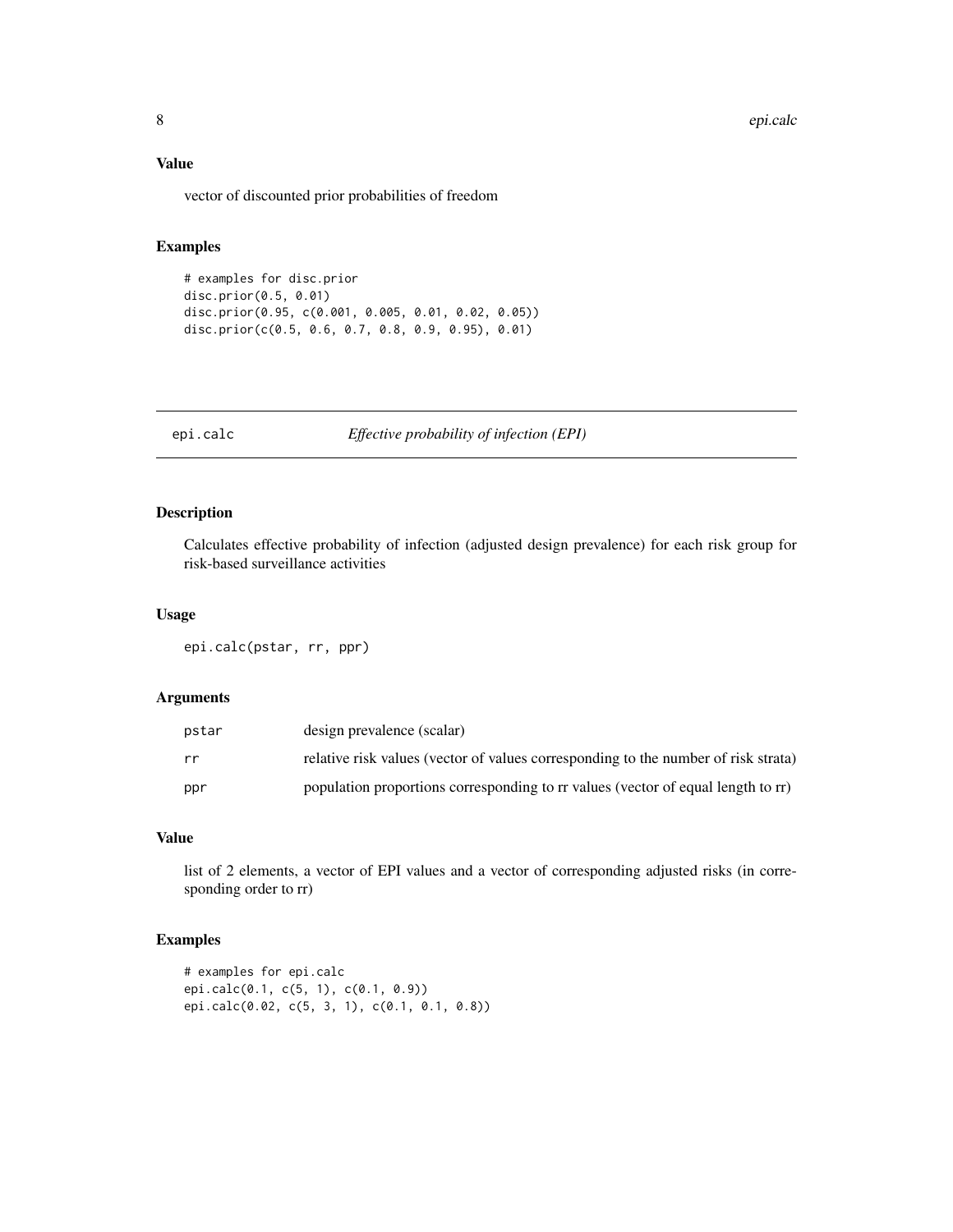<span id="page-8-0"></span>

Calculates sample sizes for a 2-stage representative survey (sampling of clusters and units within clusters) for disease freedom or detection, assuming imperfect test sensitivity, perfect test specificity and representative sampling

#### Usage

 $n.2$ stage(H = NA, N = NA, sep.sys = 0.95, sep.c, pstar.c, pstar.u,  $se = 1$ 

#### Arguments

| H       | population size = number of clusters or NA if not known, $default = NA$                              |
|---------|------------------------------------------------------------------------------------------------------|
| N       | population sizes for clusters, $default = NA$ , scalar or vector of population sizes<br>for clusters |
| sep.sys | desired population sensitivity (scalar)                                                              |
| sep.c   | desired cluster-level sensitivity (scalar)                                                           |
| pstar.c | specified cluster-level design prevalence as proportion or integer (scalar)                          |
| pstar.u | specified population-level design prevalence as proportion or integer (scalar)                       |
| se      | unit sensitivity (scalar)                                                                            |

# Value

a list of 2 elements, the number of clusters to sample and a vector of sample sizes per cluster

```
# examples of n.2stage - checked
n.2stage(NA, NA, 0.95, 0.5, 0.01, 0.1, 0.95)
n.2stage(500, NA, 0.95, 0.5, 10, 0.1, 0.95)
n.2stage(1000, c(50, 100, 200, 500, 1000, 5000, NA), 0.95, 0.5, 0.01, 0.05, 0.8)
n.2stage(1000, c(50, 100, 200, 500, 1000, 5000, NA), 0.95, 0.5, 0.01, 1, 0.8)
n.2stage(1000, c(50, 100, 200, 500, 1000, 5000, NA), 0.9, 0.95, 1, 0.1, 0.8)
```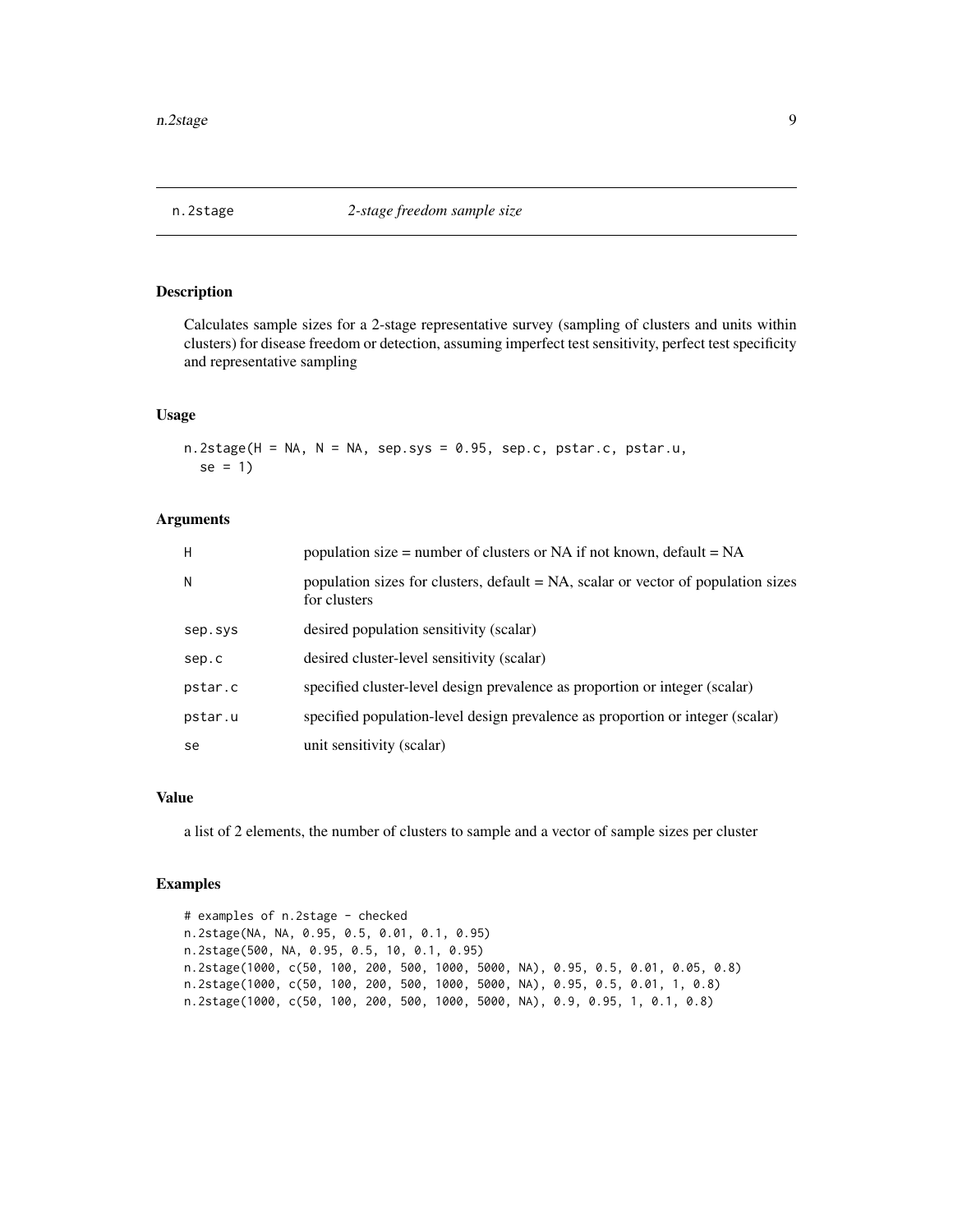<span id="page-9-0"></span>Calculates sample size for estimating apparent prevalence (simple proportion)

# Usage

 $n.ap(p, precision, conf = 0.95)$ 

# Arguments

|           | expected proportion, scalar or vector of values                                                                                                                                                |
|-----------|------------------------------------------------------------------------------------------------------------------------------------------------------------------------------------------------|
| precision | absolute precision, +/- proportion equivalent to half the width of the desired con-<br>fidence interval, scalar or vector of values, note: at least one of p and precision<br>must be a scalar |
| conf      | level of confidence required, $default = 0.95$ (scalar)                                                                                                                                        |

#### Value

a vector of sample sizes

# Examples

```
# examples of n.ap
n.ap(0.5, 0.1)
n.ap(0.5, 0.1, conf=0.99)
n.ap(seq(0.1, 0.5, by = 0.1), 0.05)n.ap(0.2, c(0.01, 0.02, 0.05, 0.1))
```
n.binom *Binomial sample size*

# Description

Calculates sample size for demonstrating freedom or detecting disease using binomial approach and assuming imperfect test sensitivity, perfect test specificity and representative sampling

#### Usage

n.binom(sep, pstar, se = 1)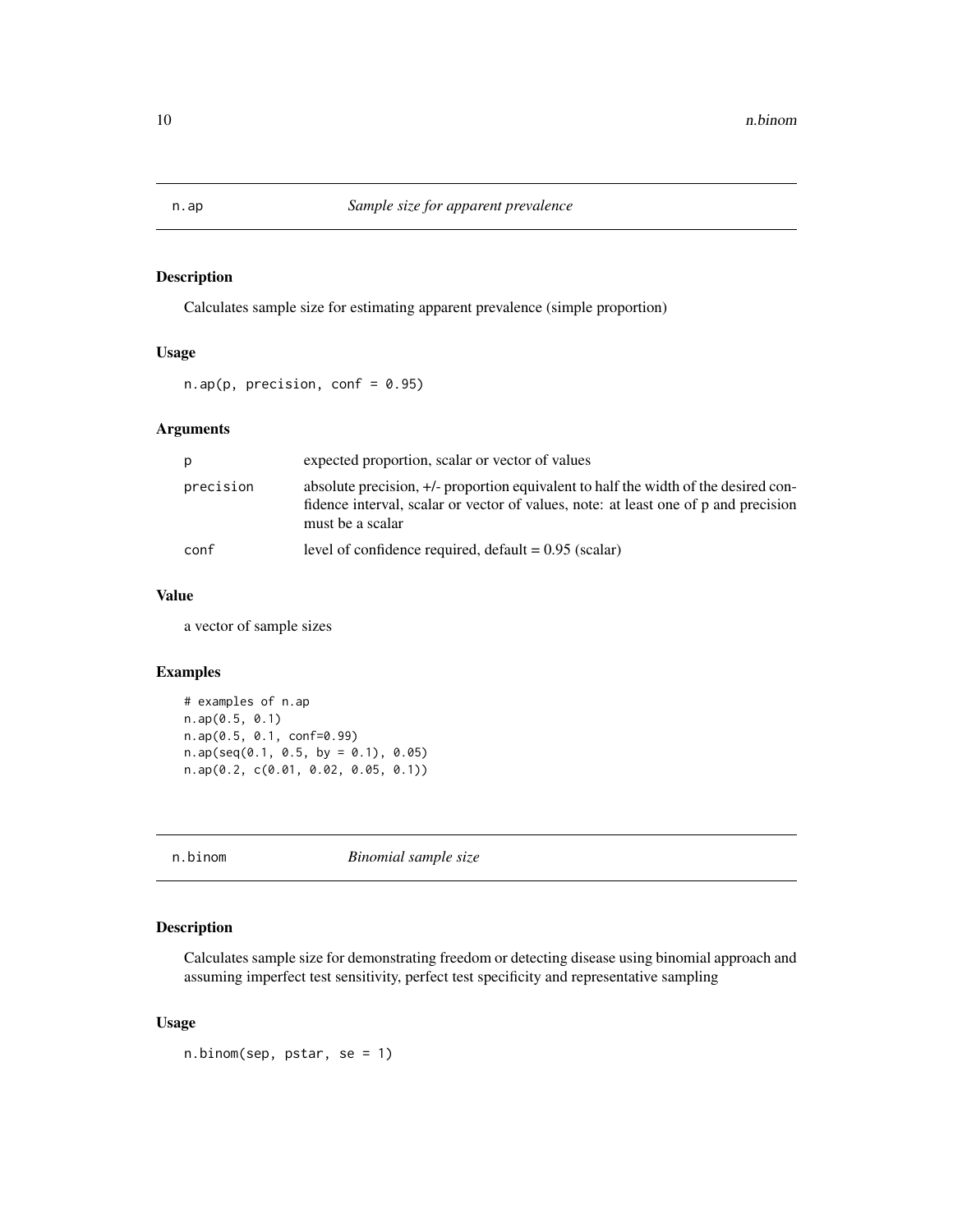#### <span id="page-10-0"></span>n.c.freecalc 11

#### Arguments

| sep   | desired population sensitivity (scalar or vector)                        |
|-------|--------------------------------------------------------------------------|
| pstar | specified design prevalence (scalar or vector of same length as sep)     |
| -se   | unit sensitivity, default $= 1$ (scalar or vector of same length as sep) |

# Value

vector of sample sizes

#### Examples

```
# examples for n.binom - checked
n.binom(sep=0.95, pstar=c(0.01, 0.02, 0.05, 0.1, 0.2))
n.binom(c(0.5, 0.8, 0.9, 0.95), 0.01)
```
n.c.freecalc *Freecalc optimum sample size and cut-point number of positives*

# Description

Calculates optimum sample size and cut-point number of positives to achieve specified population sensitivity, for given population size and other parameters, using freecalc algorithm, all paramaters must be scalars

#### Usage

n.c.freecalc(N, sep =  $0.95$ , c = 1, se, sp = 1, pstar,  $minSpH = 0.95$ 

### Arguments

| N      | population size                                                                                                                                                 |
|--------|-----------------------------------------------------------------------------------------------------------------------------------------------------------------|
| sep    | target population sensitivity                                                                                                                                   |
| c      | The maximum allowed cut-point number of positives to classify a cluster as<br>positive, default=1, if positives $\lt c$ result is negative, $\gt=c$ is positive |
| se     | test unit sensitivity                                                                                                                                           |
| sp     | test unit specificity, default=1                                                                                                                                |
| pstar  | design prevalence as a proportion or integer (number of infected units)                                                                                         |
| minSpH | minimium desired population specificity                                                                                                                         |

# Value

a list of 3 elements, a dataframe with 1 row and six columns for the recommended sample size and corresponding values for population sensitivity (SeP), population specificity (SpP), N, c and pstar, a vector of SeP values and a vector of SpP values, for  $n = 1:N$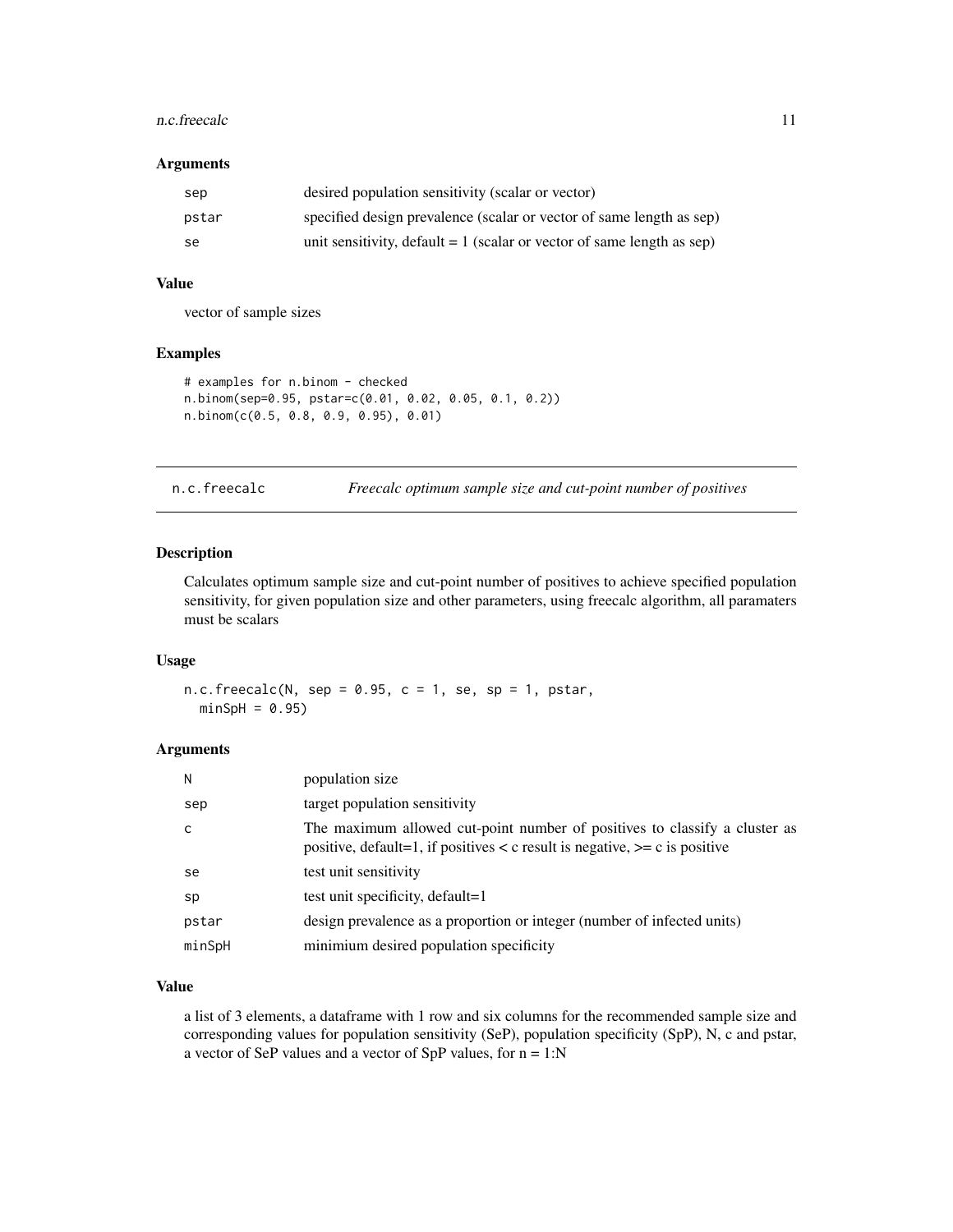#### Examples

```
# examples for n.c.hp
n.c.freecalc(120,0.95,c=5,se=0.9,sp=0.99,pstar=0.1, minSpH=0.9)[[1]]
n.c.freecalc(65,0.95,c=5,se=0.95,sp=0.99,pstar=0.05, minSpH=0.9)
```

|  |  | np |  |
|--|--|----|--|
|  |  |    |  |

Hypergeometric (HerdPlus) optimum sample size and cut-point num*ber of positives*

# Description

Calculates optimum sample size and cut-point positives to achieve specified population sensitivity, for given population size and other parameters, all paramaters must be scalars

# Usage

n.c.hp(N, sep = 0.95, c = 1, se, sp = 1, pstar, minSpH = 0.95)

# Arguments

| Ν      | population size                                                                                                                                                 |
|--------|-----------------------------------------------------------------------------------------------------------------------------------------------------------------|
| sep    | target population sensitivity                                                                                                                                   |
| C      | The maximum allowed cut-point number of positives to classify a cluster as<br>positive, default=1, if positives $\lt c$ result is negative, $\gt=c$ is positive |
| se     | test unit sensitivity                                                                                                                                           |
| sp     | test unit specificity, default=1                                                                                                                                |
| pstar  | design prevalence as a proportion or integer (number of infected units)                                                                                         |
| minSpH | minimium desired population specificity                                                                                                                         |

# Value

a list of 3 elements, a dataframe with 1 row and six columns for the recommended sample size and corresponding values for population sensitivity (SeP), population specificity (SpP), N, c and pstar, a vector of SeP values and a vector of SpP values, for  $n = 1:N$ 

```
# examples for n.c.hp
n.c.hp(65,0.95,c=5,se=0.95,sp=0.99,pstar=0.05, minSpH=0.9)[[1]]
tmp<- n.c.hp(120,0.95,c=5,se=0.9,sp=0.99,pstar=0.1, minSpH=0.9)
```
<span id="page-11-0"></span>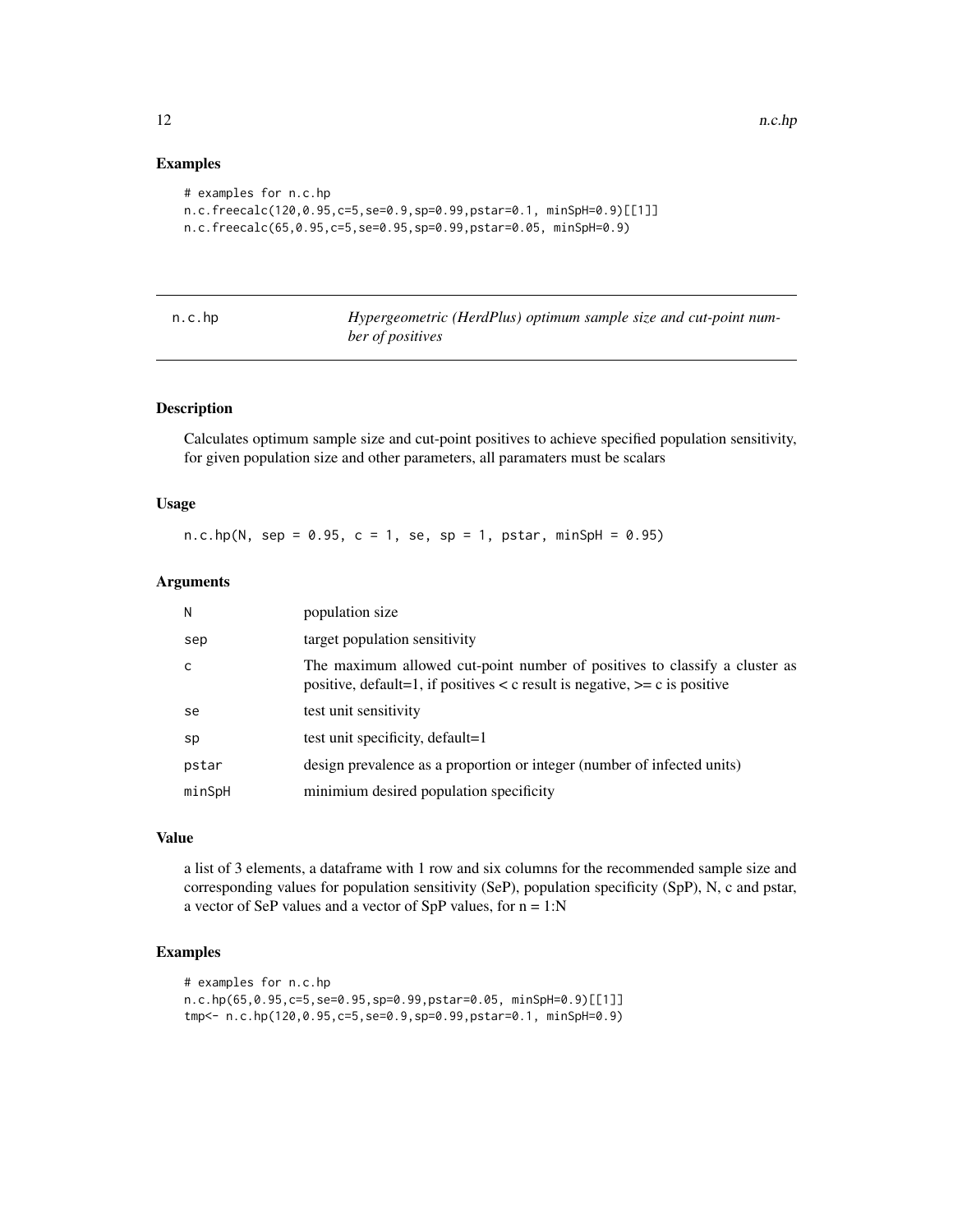<span id="page-12-0"></span>n.freecalc *Freecalc sample size for a finite population and specified cut-point number of positives*

# **Description**

Calculates sample size required for a specified population sensitivity, for a given population size, cut-point number of positives and other parameters, using Freecalc algorithm. All paramaters must be scalars

# Usage

n.freecalc(N, sep =  $0.95$ , c = 1, se, sp = 1, pstar, minSpH =  $0.95$ )

#### Arguments

| N      | population size                                                                                                                                 |
|--------|-------------------------------------------------------------------------------------------------------------------------------------------------|
| sep    | target population sensitivity                                                                                                                   |
| C      | The cut-point number of positives to classify a cluster as positive, default=1, if<br>positives $\lt c$ result is negative, $\gt=c$ is positive |
| se     | test unit sensitivity                                                                                                                           |
| sp     | test unit specificity, default=1                                                                                                                |
| pstar  | design prevalence as a proportion or integer (number of infected units)                                                                         |
| minSpH | minimium desired population specificity                                                                                                         |

#### Value

a list of 2 elements, a dataframe with 1 row and six columns for the recommended sample size and corresponding values for population sensitivity (SeP), population specificity (SpP), N, c and pstar and a dataframe of n rows with SeP and SpP values for each value of n up to the recommended value

```
# examples for n.freecalc
n.freecalc(65,0.95,c=1,se=0.95,sp=0.99,pstar=0.05, minSpH=0.9)[[1]]
n.freecalc(65,0.95,c=2,se=0.95,sp=0.99,pstar=0.05, minSpH=0.9)[[1]]
n.freecalc(65,0.95,c=3,se=0.95,sp=0.99,pstar=0.05, minSpH=0.9)
```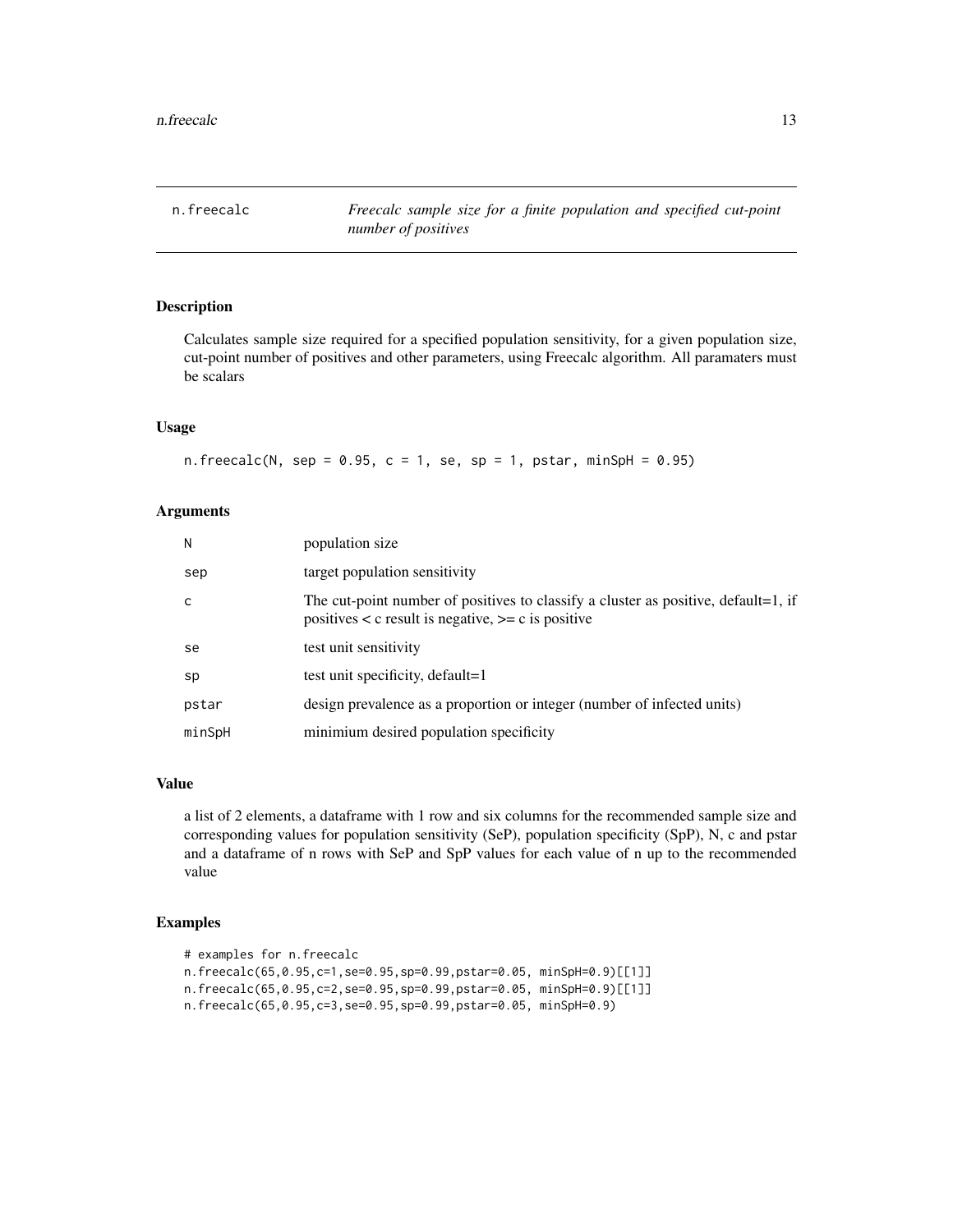<span id="page-13-0"></span>

Calculates sample size for demonstrating freedom or detecting disease using the appropriate method, depending on whether or not N provided (hypergeometric if N provided, binomial otherwise), assuming imperfect test sensitivity, perfect test specificity and representative sampling

#### Usage

 $n.$  freedom(N = NA, sep = 0.95, pstar, se = 1)

#### Arguments

| N     | population size, $default = NA$ (unknown) (scalar or vector of same length as sep)               |
|-------|--------------------------------------------------------------------------------------------------|
| sep   | desired population sensitivity (scalar or vector)                                                |
| pstar | specified design prevalence as proportion or integer (scalar or vector of same<br>length as sep) |
| se    | unit sensitivity (scalar or vector of same length as sep)                                        |

# Value

vector of sample sizes, NA if N is specified and n>N

#### Examples

```
# examples for n.freedom - checked
n.freedom(NA, sep=0.95, pstar=0.01, se=1)
n.freedom(500, sep=0.95, pstar=0.01, se=1)
n.freedom(N=c(100, 500, 1000, 5000, 10000, 100000, NA), sep=0.95, pstar=0.01, se=1)
n.freedom(500, sep=0.95, pstar=0.01, se=c(0.5, 0.6, 0.7, 0.8, 0.9, 0.99, 1))
```
n.hp *Hypergeometric (HerdPlus) sample size for finite population and specified cut-point number of positives*

# **Description**

Calculates sample size to achieve specified population sensitivity with population specificity >= specified minimum value, for given population size, cut-point number of positives and other parameters, all paramaters must be scalars

#### Usage

n.hp(N, sep = 0.95, c = 1, se, sp = 1, pstar, minSpH = 0.95)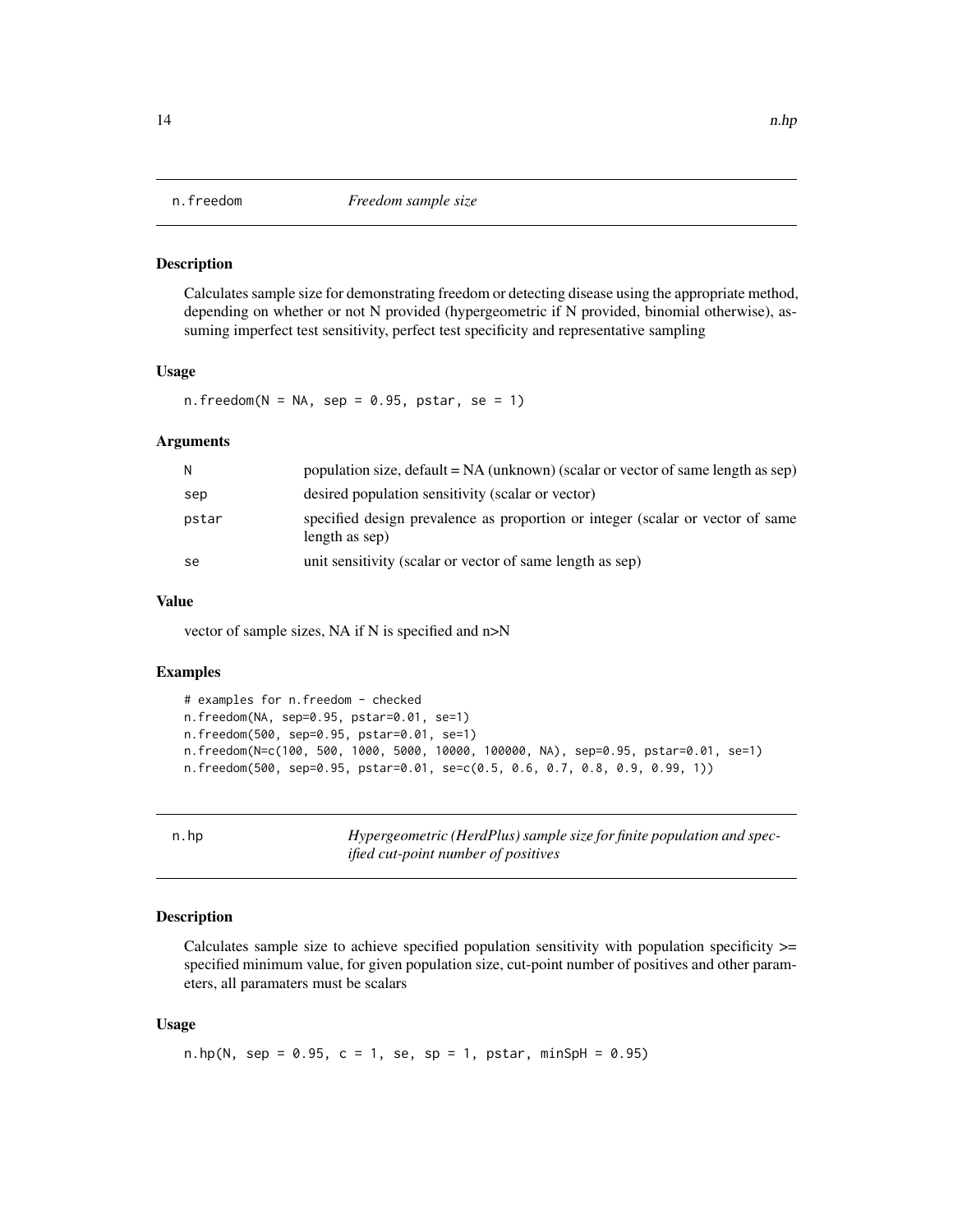# <span id="page-14-0"></span>n.hypergeo 15

#### Arguments

| N      | population size                                                                                                                                 |
|--------|-------------------------------------------------------------------------------------------------------------------------------------------------|
| sep    | target population sensitivity                                                                                                                   |
|        | The cut-point number of positives to classify a cluster as positive, default=1, if<br>positives $\lt c$ result is negative, $\gt=c$ is positive |
| se     | test unit sensitivity                                                                                                                           |
| sp     | test unit specificity, default=1                                                                                                                |
| pstar  | design prevalence as a proportion or integer (number of infected units)                                                                         |
| minSpH | minimium desired population specificity                                                                                                         |

#### Value

A list of 2 elements, a dataframe with 1 row and six columns for the recommended sample size and corresponding values for population sensitivity (SeP), population specificity (SpP), N, c and pstar and a dataframe of n rows with SeP and SpP values for each value of n up to the recommended value. Returns sample size for maximum achievable sep if it is not possible to achieve target sep AND SpP>= minSpH.

#### Examples

```
# examples for n.hp
n.hp(65,0.95,c=1,se=0.95,sp=0.99,pstar=0.05, minSpH=0.9)[[1]]
n.hp(65,0.95,c=2,se=0.95,sp=0.99,pstar=0.05, minSpH=0.9)
```
#### n.hypergeo *Hypergeometric sample size*

#### Description

Calculates sample size for demonstrating freedom or detecting disease using hypergeometric approximation and assuming imperfect test sensitivity, perfect test specificity and representative sampling

#### Usage

n.hypergeo(sep, N, d, se = 1)

| sep | desired population sensitivity (scalar or vector)                                                                                          |
|-----|--------------------------------------------------------------------------------------------------------------------------------------------|
| N   | population size (scalar or vector of same length as sep)                                                                                   |
| d   | expected number of infected units in population, = design prevalence N rounded<br>to next integer (scalar or vector of same length as sep) |
| se  | unit sensitivity, default $= 1$ (scalar or vector of same length as sep)                                                                   |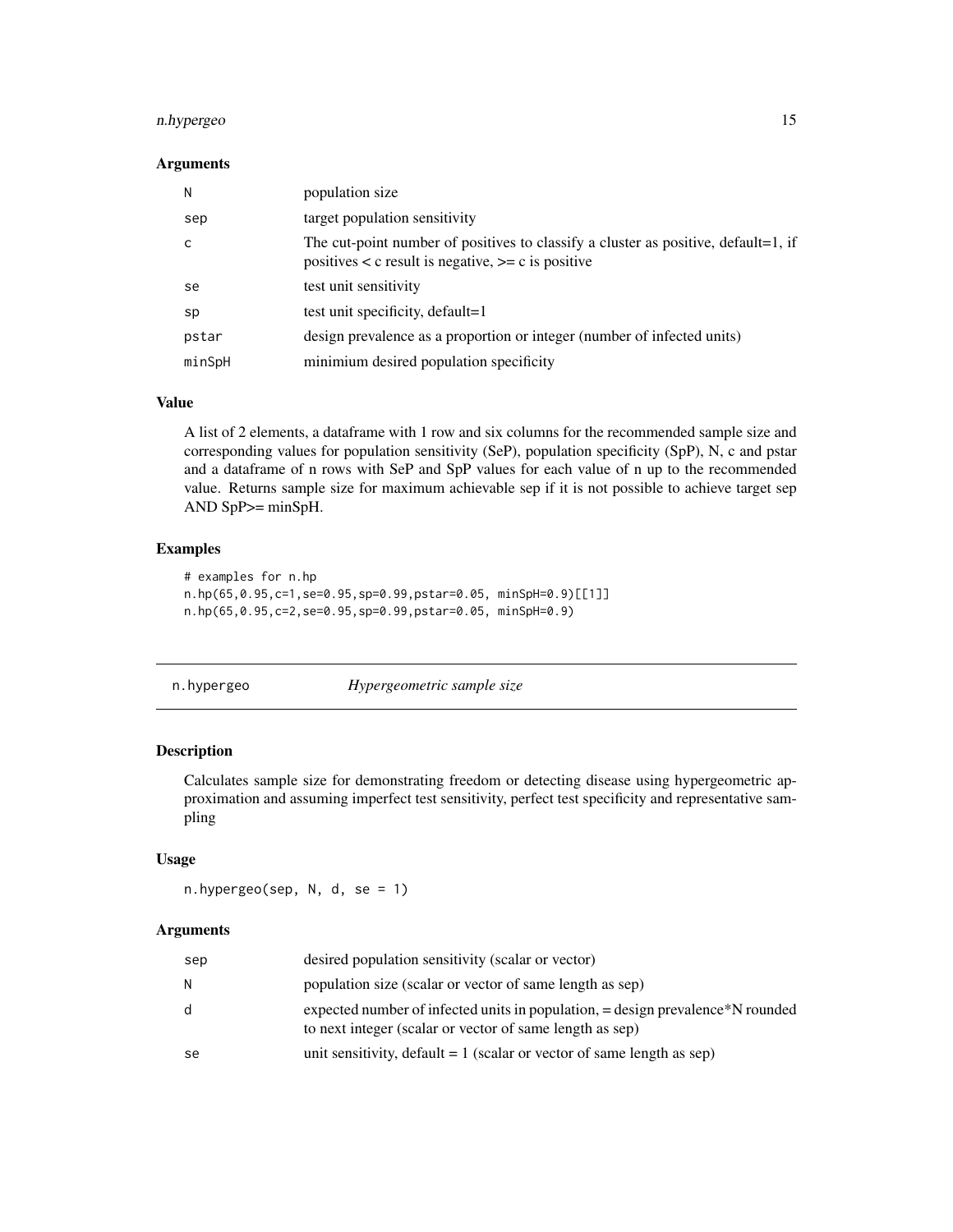# Value

vector of sample sizes, NA if n>N

#### Examples

```
# examples for n.hypergeo - checked
n.hypergeo(0.95, N=100, d=1, se = 0.95)
n.hypergeo(sep=0.95, N=c(100, 200, 500, 1000, 10000), d=ceiling(0.01*c(100, 200, 500, 1000, 10000)))
n.hypergeo(c(0.5, 0.8, 0.9, 0.95), N=100, d=5)
n.hypergeo(0.95, N=80, d=c(1, 2, 5, 10))
n.hypergeo(0.95, N=80, d=c(1, 2, 5, 10), se = 0.8)
```
n.pfree *Sample size to achieve desired (posterior) probability of freedom*

### Description

Calculates the sample size required to achieve a given value for probability of disease freedom

#### Usage

n.pfree(pfree, prior, p.intro, pstar, se, N = NA)

# **Arguments**

| pfree   | desired probability of freedom (scalar or vector)                                              |
|---------|------------------------------------------------------------------------------------------------|
| prior   | prior probability of freedom before surveillance (scalar or vector of same length<br>as pfree) |
| p.intro | probability of introduction for time period (scalar or vector of same length as<br>pfree)      |
| pstar   | design prevalence (scalar or vector of same length as pfree)                                   |
| se      | unit sensitivity (scalar or vector of same length as pfree)                                    |
| N       | population size (scalar or vector of same length as pfree)                                     |
|         |                                                                                                |

# Value

a list of 3 elements, the first a vector of sample sizes and the second a corresponding vector of population sensitivity values and the third a vector of adjusted priors

```
# examples for n.pfree
n.pfree(0.95, 0.5, 0.01, 0.05, 0.9)
n.pfree(0.95, 0.5, 0.01, 0.05, 0.9, N=300)
n.pfree(pfree = c(0.9, 0.95, 0.98, 0.99), prior = 0.7, 0.01, 0.01, 0.8, 1000)
n.pfree(0.95, 0.7, 0.01, 0.1, 0.96)
```
<span id="page-15-0"></span>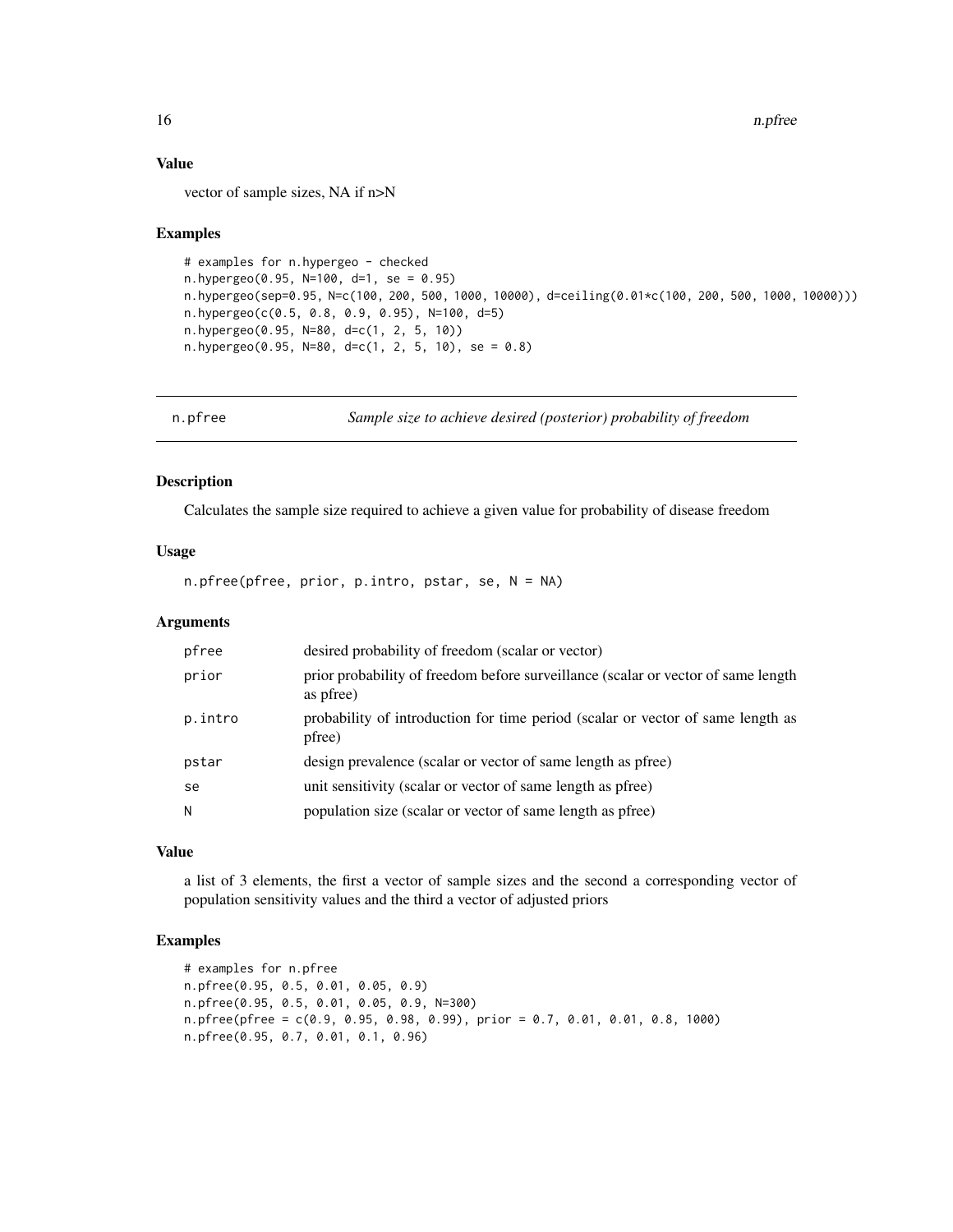<span id="page-16-0"></span>

Calculates sample size to achieve desired population-level sensitivity, assuming pooled sampling and allowing for imperfect sensitivity and specificity of the pooled test

# Usage

```
n.pooled(sep, k, pstar, pse, psp = 1)
```
# Arguments

| k<br>design prevalence (scalar or vector of same length as sep)<br>pstar<br>pool-level sensitivity (scalar or vector of same length as sep)<br>pse<br>pool-level specificity (scalar or vector of same length as sep)<br>psp | sep | desired population sensitivity (scalar or vector)                          |
|------------------------------------------------------------------------------------------------------------------------------------------------------------------------------------------------------------------------------|-----|----------------------------------------------------------------------------|
|                                                                                                                                                                                                                              |     | pool size (constant across pools) (scalar or vector of same length as sep) |
|                                                                                                                                                                                                                              |     |                                                                            |
|                                                                                                                                                                                                                              |     |                                                                            |
|                                                                                                                                                                                                                              |     |                                                                            |

# Value

vector of sample sizes

#### Examples

```
# examples for n.pooled
n.pooled(0.95, 5, 0.01, 1, 1)
n.pooled(0.95, 10, 0.1, 0.9, 1)
n.pooled(0.95, c(2, 5, 10, 20), 0.1, c(0.99, 0.98, 0.97, 0.95), 1)
```
n.rb *Risk-based sample size*

# Description

Calculates sample size for risk-based sampling for a single risk factor and using binomial method

#### Usage

n.rb(pstar, rr, ppr, spr, se, sep)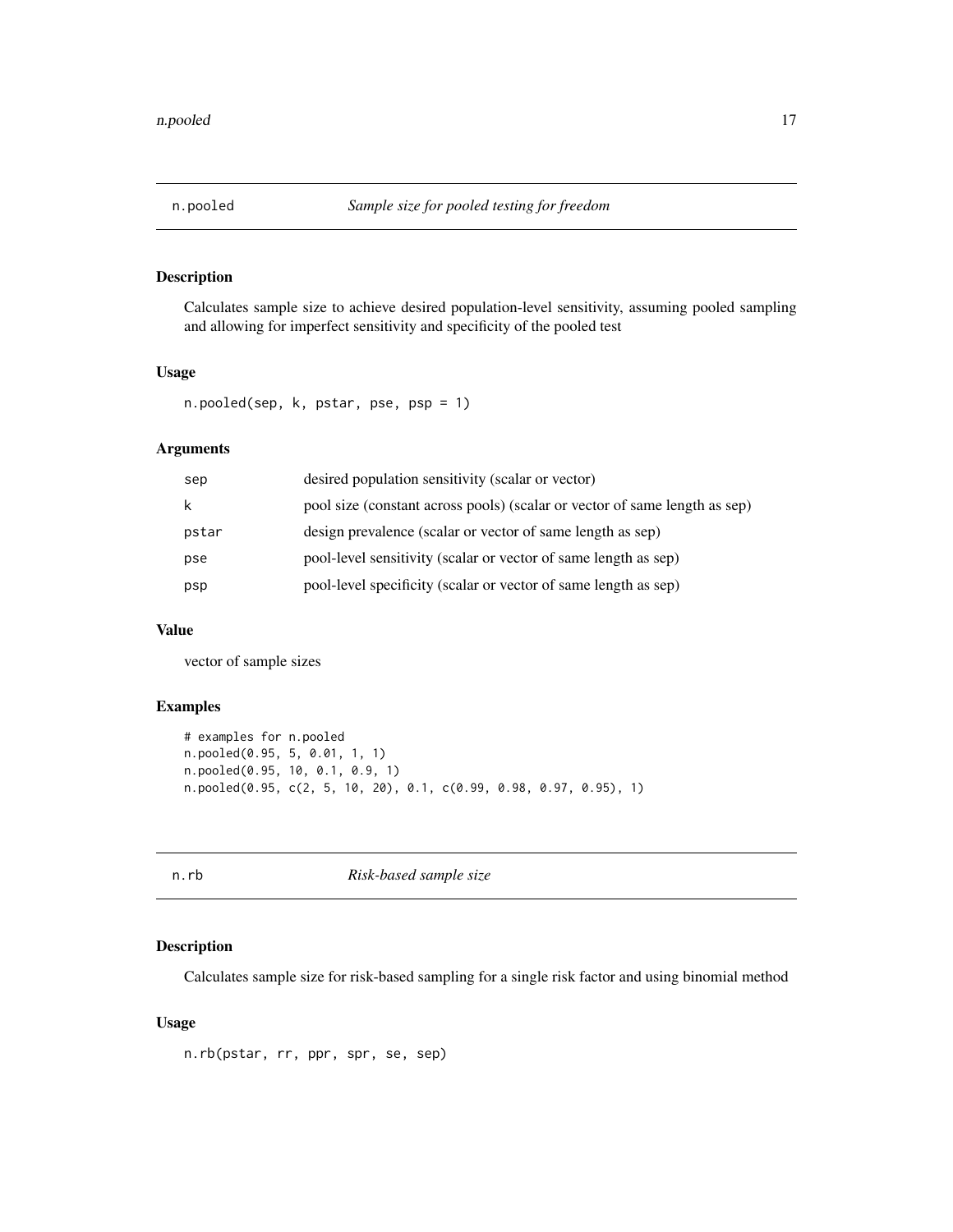# <span id="page-17-0"></span>Arguments

| pstar | design prevalence (scalar)                                                              |
|-------|-----------------------------------------------------------------------------------------|
| rr    | relative risk values (vector, length equal to the number of risk strata)                |
| ppr   | population proportions corresponding to rr values (vector of equal length to rr)        |
| spr   | planned surveillance proportion for each risk group (vector equal length to rr,<br>ppr) |
| se    | unit sensitivity (fixed or vector same length as rr, ppr, n)                            |
| sep   | required population sensitivity (scalar)                                                |

### Value

list of 2 elements, a vector of sample sizes for each risk group a scalar of total sample size, a vector of EPI values and a vector of adjusted risks

# Examples

```
# examples for n.rb
n.rb(0.1, c(5, 3, 1), c(0.1, 0.10, 0.80), c(0.5, 0.3, 0.2), 0.9, 0.95)
n.rb(0.01, c(5, 1), c(0.1, 0.9), c(0.8, 0.2), c(0.9, 0.95), 0.95)
```

| n.rb.2stage.1 | sample size for 2-stage risk-based surveillance, risk factor at cluster |
|---------------|-------------------------------------------------------------------------|
|               | level only                                                              |

# Description

Calculates sample size required (clusters and units) for a 2-stage risk-based survey with a single risk factor at the cluster level only.

# Usage

```
n.rb.2stage.1(rr, ppr, spr, pstar.c, pstar.u, se = 1, sep.c = 0.95,
  sep.sys = 0.95)
```

| rr      | relative risk values (vector of values, corresponding to the number of risk strata)                                                                                               |
|---------|-----------------------------------------------------------------------------------------------------------------------------------------------------------------------------------|
| ppr     | population proportions corresponding to rr values (vector of equal length to rr)                                                                                                  |
| spr     | planned surveillance proportions corresponding to rr values - the proportions of<br>the total sample to be collected from each risk stratum (vector of equal length to<br>$rr$ ). |
| pstar.c | cluster (herd) level design prevalence, scalar, either proportion or integer                                                                                                      |
| pstar.u | unit (animal) level design prevalence, scalar, either proportion or integer                                                                                                       |
| se      | unit sensitivity of test (proportion), scalar, default $= 1$                                                                                                                      |
| sep.c   | desired cluster-level sensitivity (proportion), scalar, default $= 0.95$                                                                                                          |
| sep.sys | desired population-level sensitivity (proportion), scalar, default $= 0.95$                                                                                                       |
|         |                                                                                                                                                                                   |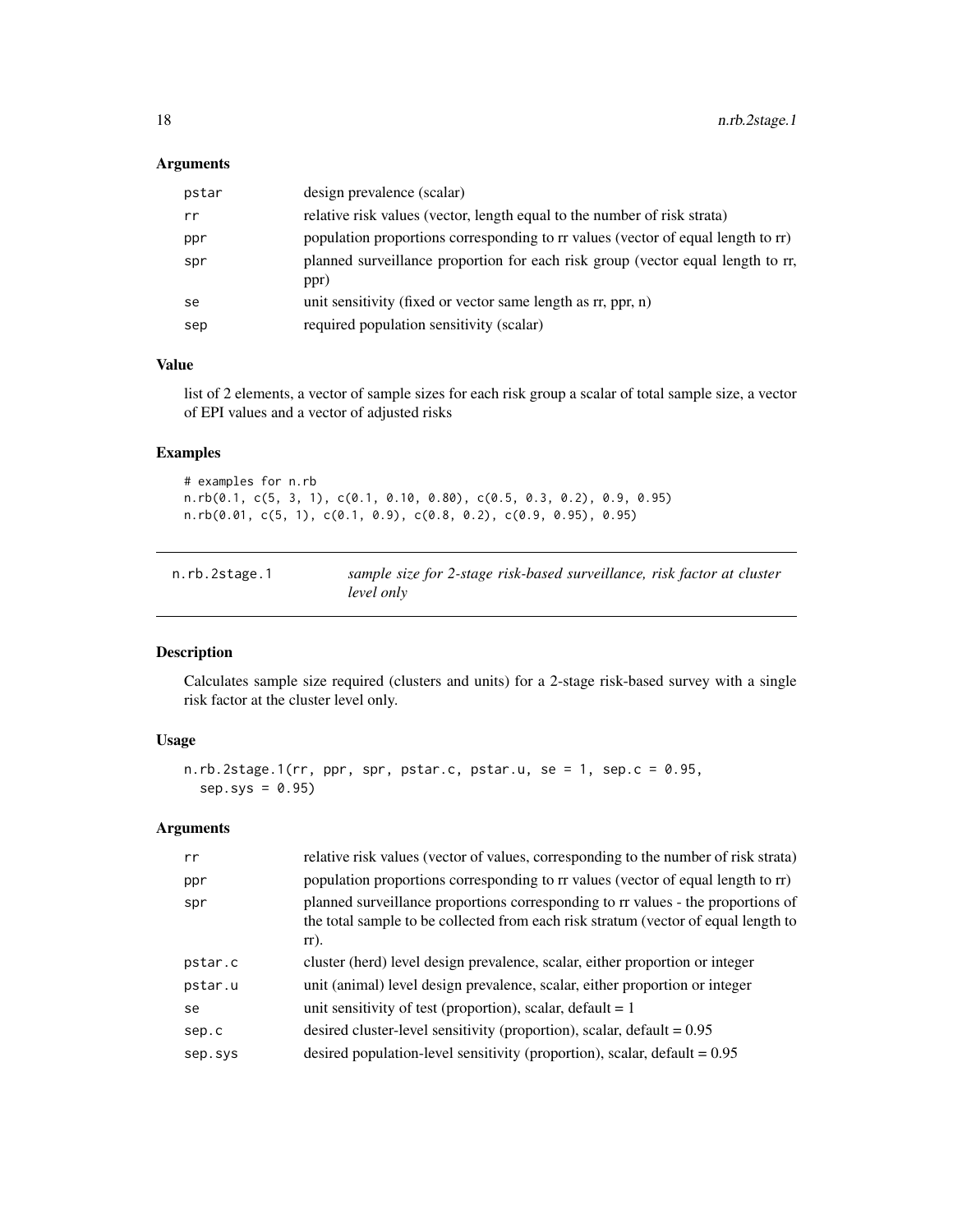# <span id="page-18-0"></span>n.rb.2stage.2 19

# Value

A list of seven elements: 1) a vector (of the same length as rr) of the numbers of clusters to sample from each risk stratum, 2) the total number of clusters to be sampled, 3) a vector of EPI values for each risk stratum, 4) a vector of adjusted risk values for each risk stratum, 5) the number of untis to be sampled per cluster 6) a vector of the total numbers of units to be sampled for each risk stratum 7) the overall total number of units to be sampled

# Examples

```
rr < -c(5,3,1)ppr<- c(0.1, 0.2, 0.7)
spr<- c(0.4, 0.4, 0.2)
n.rb.2stage.1(rr, ppr, spr, pstar.c=0.01, pstar.u=0.1, se =0.9, sep.c=0.8, sep.sys=0.95)
n.rb.2stage.1(c(3,1), c(0.2,0.8), c(0.7,0.3),0.05, 0.1, 0.9, 0.95, 0.99)
```

| n.rb.2stage.2 | Sample size for 2-stage risk-based surveillance, allowing for risk fac- |
|---------------|-------------------------------------------------------------------------|
|               | tors at either or both cluster and unit level                           |

#### Description

Calculates sample size required (clusters and units) for a 2-stage risk-based survey with risk factors at either cluster level or unit level, or both.

# Usage

n.rb.2stage.2(rr.c, ppr.c, spr.c, pstar.c, rr.u = 1, ppr.u = 1, spr.u = 1, pstar.u, se = 1, sep.c = 0.95, sep.sys = 0.95)

| rr.c    | relative risk values at the cluster level (vector of values, corresponding to the<br>number of risk strata)                                                                                                |
|---------|------------------------------------------------------------------------------------------------------------------------------------------------------------------------------------------------------------|
| ppr.c   | population proportions at the cluster level, corresponding to rr.c values (vector<br>of equal length to rr.c)                                                                                              |
| spr.c   | planned surveillance proportions at the cluster level, corresponding to rr.c val-<br>ues - the proportions of the total sample to be collected from each risk stratum<br>(vector of equal length to rr.c). |
| pstar.c | cluster (herd) level design prevalence, scalar, either proportion or integer                                                                                                                               |
| rr.u    | relative risk values at the unit level (vector of values, corresponding to the num-<br>ber of risk strata)                                                                                                 |
| ppr.u   | population proportions at the unit level, corresponding to rr.u values (vector of<br>equal length to rr.u)                                                                                                 |
| spr.u   | planned surveillance proportions at the unit level, corresponding to rr.u values -<br>the proportions of the total sample to be collected from each risk stratum (vector<br>of equal length to rr.u).      |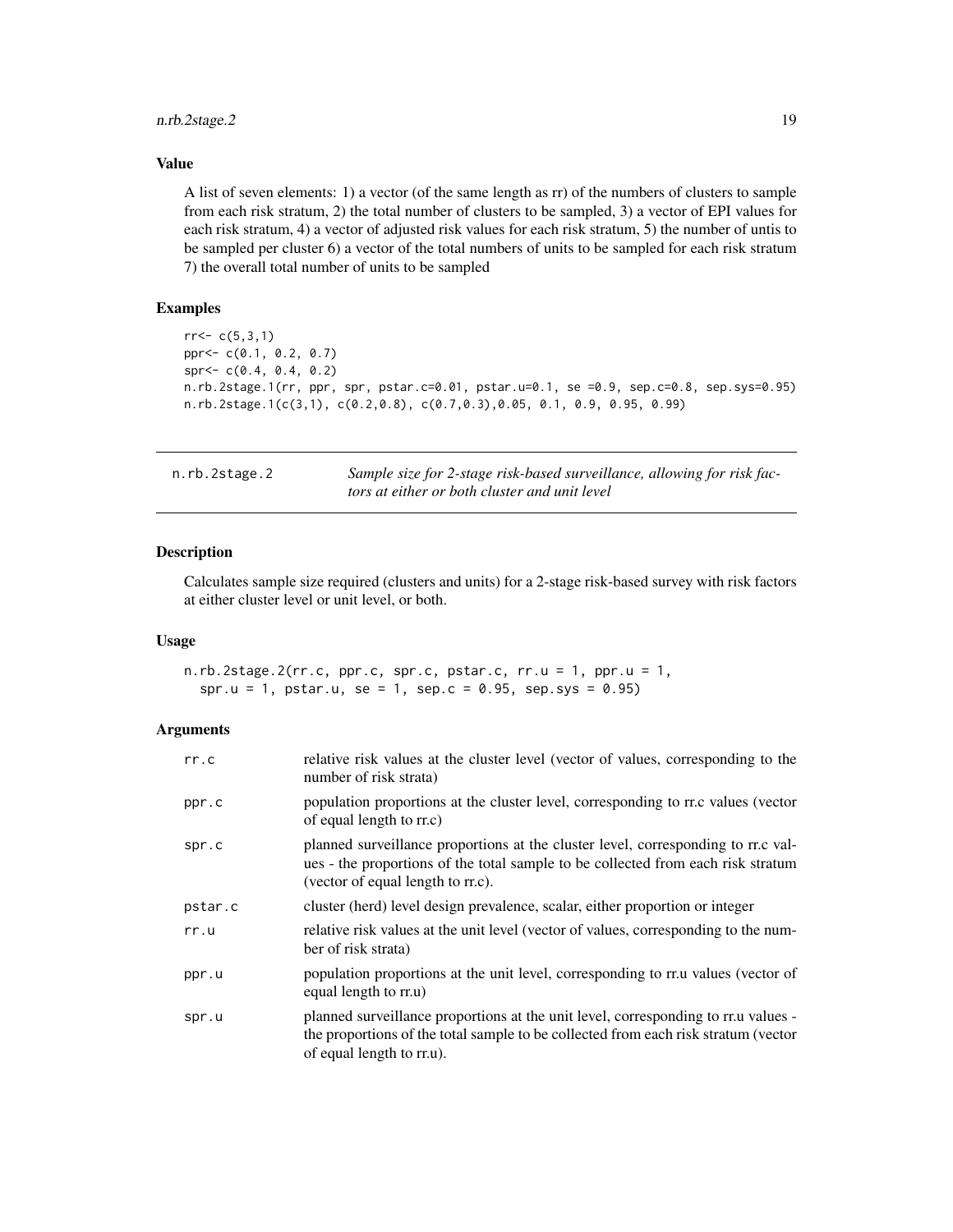<span id="page-19-0"></span>

| pstar.u | unit (animal) level design prevalence, scalar, either proportion or integer |
|---------|-----------------------------------------------------------------------------|
| se      | unit sensitivity of test (proportion), scalar, default = $1$                |
| sep.c   | desired cluster-level sensitivity (proportion), scalar, default = $0.95$    |
| sep.sys | desired population-level sensitivity (proportion), scalar, default $= 0.95$ |

#### Value

A list of cluster and unit level results number of clusters/units to sample per risk stratum, the total number of clusters or units per cluster to be sampled and vectors of EPI and adjusted risk values for each risk stratum.

# Examples

```
rr. c < -c(5, 3, 1)ppr.c<- c(0.1, 0.2, 0.7)
spr.c<- c(0.4, 0.4, 0.2)
rr.u<-c(4,1)ppr.u<- c(0.1, 0.9)
spr.u <- c(1, 0)
n.rb.2stage.2(rr.c, ppr.c, spr.c, pstar.c=0.02, rr.u, ppr.u,
  spr.u, 0.1, se=0.9, sep.c=0.5, sep.sys=0.95)
n.rb.2stage.2(c(3,1), c(0.2,0.8), c(0.7,0.3), pstar.c=0.05,
  pstar.u=0.1, se=0.9, sep.c=0.95, sep.sys=0.99)
```

| n.rb.varse | Risk-based sample size for varying unit sensitivity |  |  |
|------------|-----------------------------------------------------|--|--|
|            |                                                     |  |  |

# Description

Calculates sample size for risk-based sampling for a single risk factor and varying unit sensitivity, using binomial method

# Usage

```
n.rb.varse(pstar, rr, ppr, spr, se, spr.rg, sep)
```

| pstar  | design prevalence (scalar)                                                                                                                                      |
|--------|-----------------------------------------------------------------------------------------------------------------------------------------------------------------|
| rr     | relative risk values (vector, length equal to the number of risk strata)                                                                                        |
| ppr    | population proportions for each risk group, vector of same length as rr                                                                                         |
| spr    | planned surveillance proportions for each risk group, vector of same length as rr                                                                               |
| se     | unit sensitivities (vector of group values)                                                                                                                     |
| spr.rg | proportions of samples for each sensitivity value in each risk group (matrix with<br>$rows = risk$ groups, columns = sensitivity values), row sums must equal 1 |
| sep    | required population sensitivity (scalar)                                                                                                                        |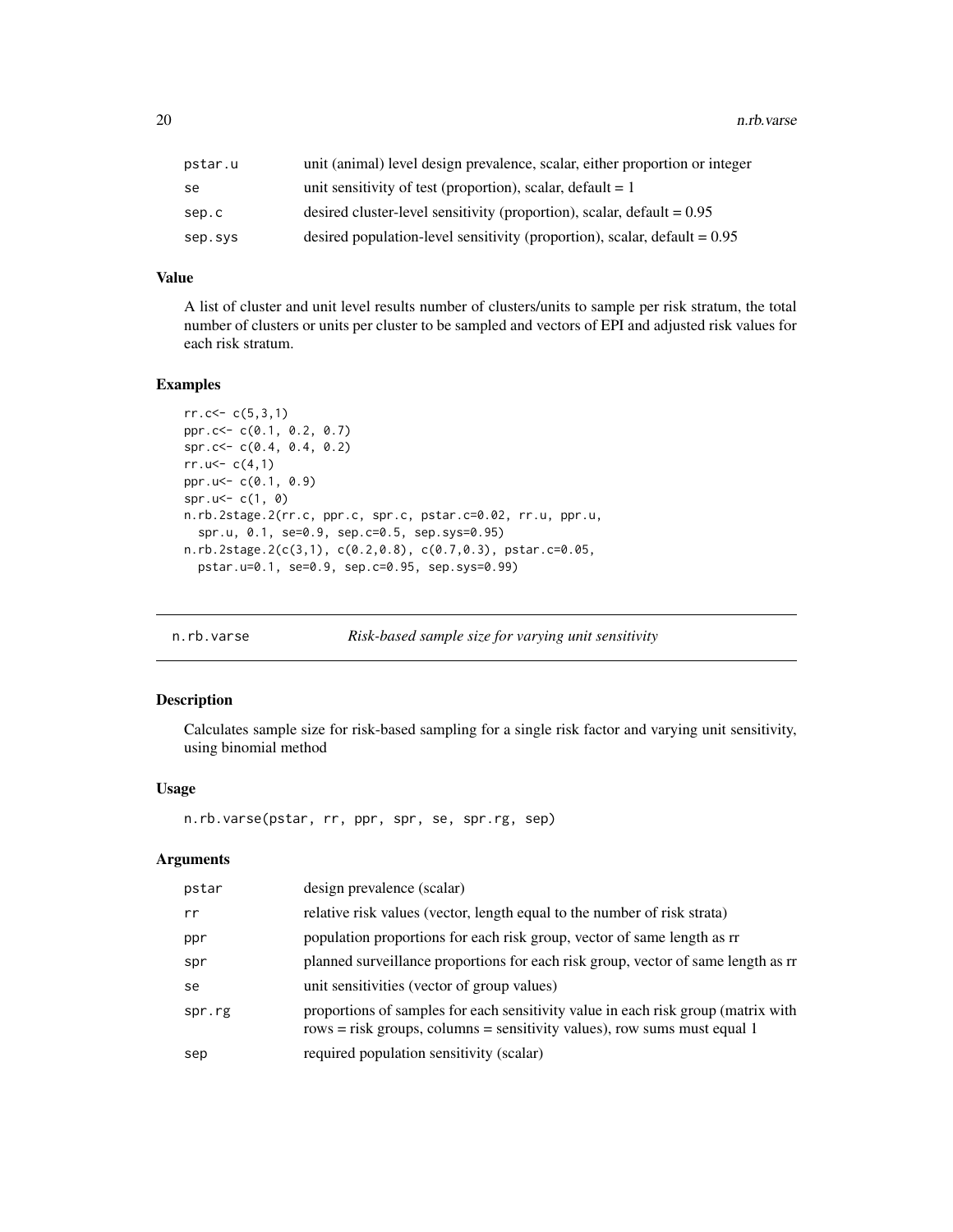#### <span id="page-20-0"></span>n.tp  $21$

# Value

list of 3 elements, a matrix of sample sizes for each risk and sensitivity group, a vector of EPI values and a vector of mean sensitivity for each risk group

# Examples

```
# examples for n.rb.varse
m<- rbind(c(0.8, 0.2), c(0.5, 0.5), c(0.7, 0.3))
n.rb.varse(0.01, c(5, 3, 1), c(0.1, 0.1, 0.8), c(0.4, 0.4, 0.2), c(0.92, 0.8), m, 0.95)
m < - rbind(c(0.8, 0.2), c(0.6, 0.4))
n.rb.varse(0.05, c(3, 1), c(0.2, 0.8), c(0.7, 0.3), c(0.95, 0.8), m, 0.95)
m < - rbind(c(1), c(1))n.rb.varse(0.05, c(3, 1), c(0.2, 0.8), c(0.7, 0.3), c(0.95), m, 0.99)
```
n.tp *Sample size for true prevalence*

# Description

Calculates sample size for estimating true prevalence using normal approximation

#### Usage

 $n.tp(p, se, sp, precision, conf = 0.95)$ 

# Arguments

| p         | estimated true prevalence (scalar or vector)                                                                          |
|-----------|-----------------------------------------------------------------------------------------------------------------------|
| se        | test sensitivity (scalar or vector)                                                                                   |
| sp        | test specificity (scalar or vector)                                                                                   |
| precision | absolute precision, +/- proportion equal to half the width of the desired confi-<br>dence interval (scalar or vector) |
| conf      | desired level of confidence for CI, default $= 0.95$ (scalar or vector)                                               |

# Value

a vector of sample sizes

```
# examples for n.tp
n.tp(0.1, 0.9, 0.99, 0.05)
n.tp(0.1, 0.9, 0.99, 0.05, conf = 0.99)
n.tp(c(0.05, 0.1, 0.2, 0.3, 0.4, 0.5), 0.9, 0.99, 0.05)
n.tp(0.5, 0.9, 0.99, c(0.01, 0.02, 0.05, 0.1, 0.2))
```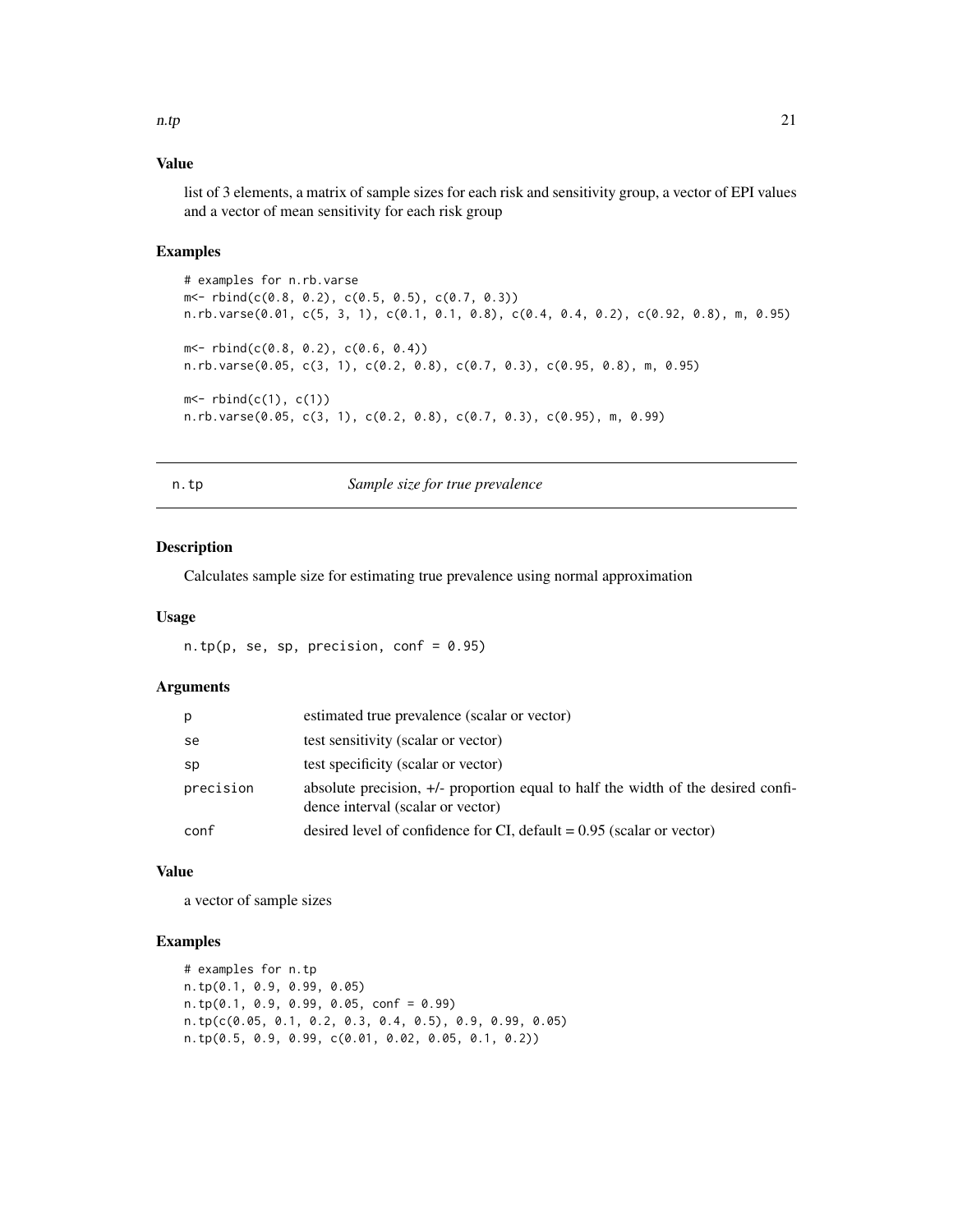<span id="page-21-0"></span>

Calculates the posterior probability (confidence) of disease freedom (negative predictive value) for a single time period

# Usage

pfree.1(sep,  $p.intro, prior = 0.5$ )

#### Arguments

| sep     | population sensitivity for time period (scalar or vector)                                    |
|---------|----------------------------------------------------------------------------------------------|
| p.intro | probability of introduction for time period (scalar or vector of same length as<br>sep)      |
| prior   | prior probability of freedom before surveillance (scalar or vector of same length<br>as sep) |

# Value

data.frame with columns for sep, p.intro, discounted prior, pfree, pfree.equ and prior.equ

# Examples

```
# examples for pfree.1
pfree.1(0.8, 0.01, 0.5)
pfree.1(0.6, c(0.001, 0.005, 0.01, 0.02, 0.05), 0.5)
pfree.1(runif(10, 0.4, 0.6), 0.01, 0.5)
pfree.1(runif(10, 0.4, 0.6), runif(10, 0.005, 0.015), 0.5)
```
pfree.calc *Probability of freedom over time*

# Description

Calculates the probability (confidence) of disease freedom for given prior, sep and p.intro over 1 or more time periods

# Usage

```
pfree.calc(sep, p.intro, prior = 0.5, discount.1 = TRUE)
```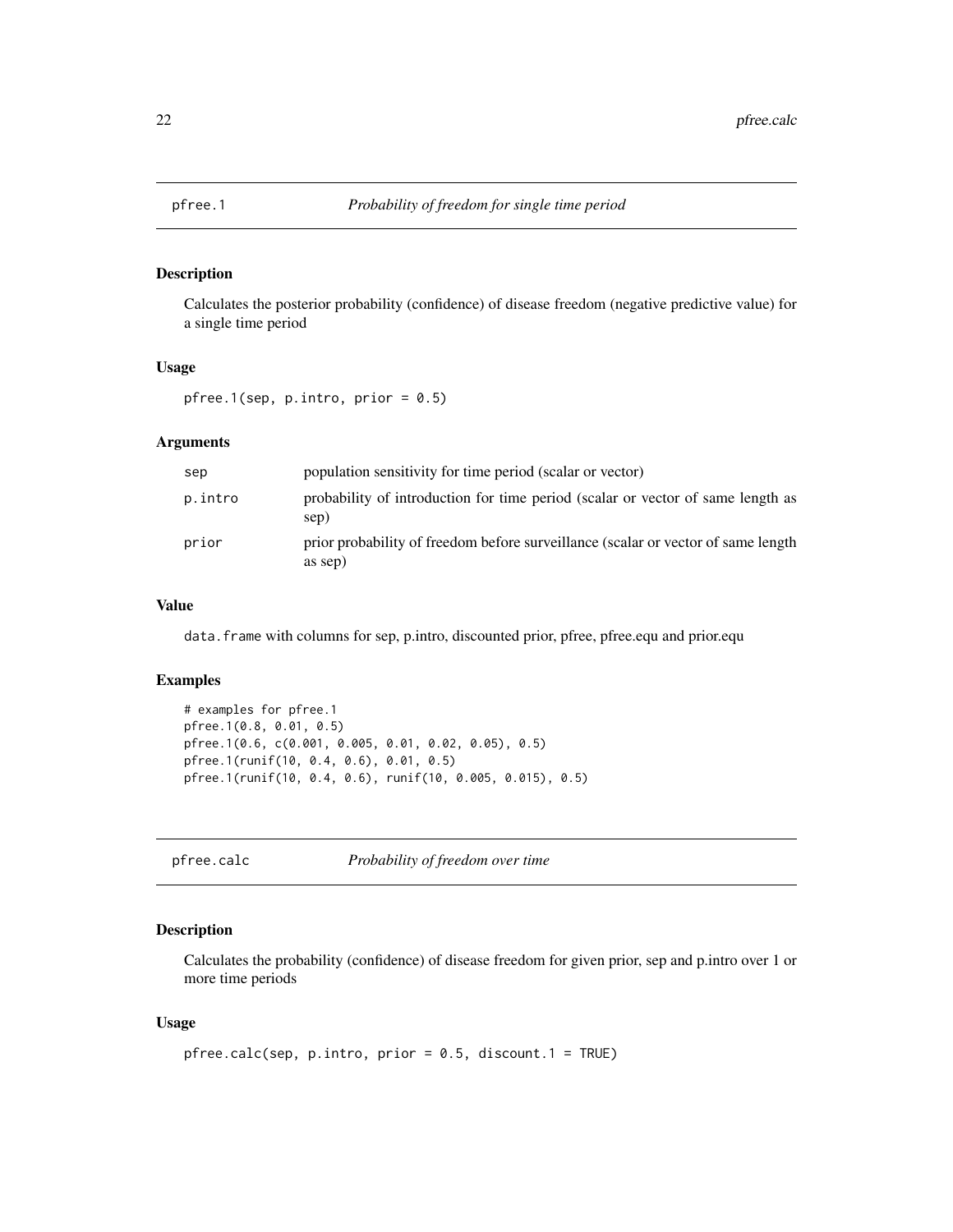#### <span id="page-22-0"></span>pfree.equ 23

# Arguments

| sep        | population sensitivity for each time period (vector)                                         |
|------------|----------------------------------------------------------------------------------------------|
| p.intro    | probability of introduction for each time period (scalar or vector of same length<br>as sep) |
| prior      | prior probability of freedom before surveillance (scalar)                                    |
| discount.1 | logical variable whether or not to discount first time period.                               |

# Value

data.frame with columns for sep, p.intro, discounted prior, probability of freedom, equilibrium probability of freedom and equilibrium prior

# Examples

```
# examples for pfree.calc
pfree.calc(0.8, 0.01, 0.5)
pfree.calc(0.8, 0.01, 0.5, FALSE)
pfree.calc(rep(0.6,24), 0.01, 0.5)
pfree.calc(rep(0.6,24), 0.01, 0.5, FALSE)
pfree.calc(runif(10, 0.4, 0.6), 0.01, 0.5)
pfree.calc(runif(10, 0.4, 0.6), runif(10, 0.005, 0.015), 0.5)
```
pfree.equ *Equilibrium probability of freedom*

# Description

Calculates equilibrium probability of disease freedom and equilibrium prior probability of freedom, after discounting for probability of introduction

#### Usage

pfree.equ(sep, p.intro)

#### Arguments

| sep     | population sensitivity for time period (scalar or vector)                               |
|---------|-----------------------------------------------------------------------------------------|
| p.intro | probability of introduction for time period (scalar or vector of same length as<br>sep) |

# Value

a list of 2 vectors, equilibrium posterior probability of freedom and equilibrium prior (discounted) probability of freedom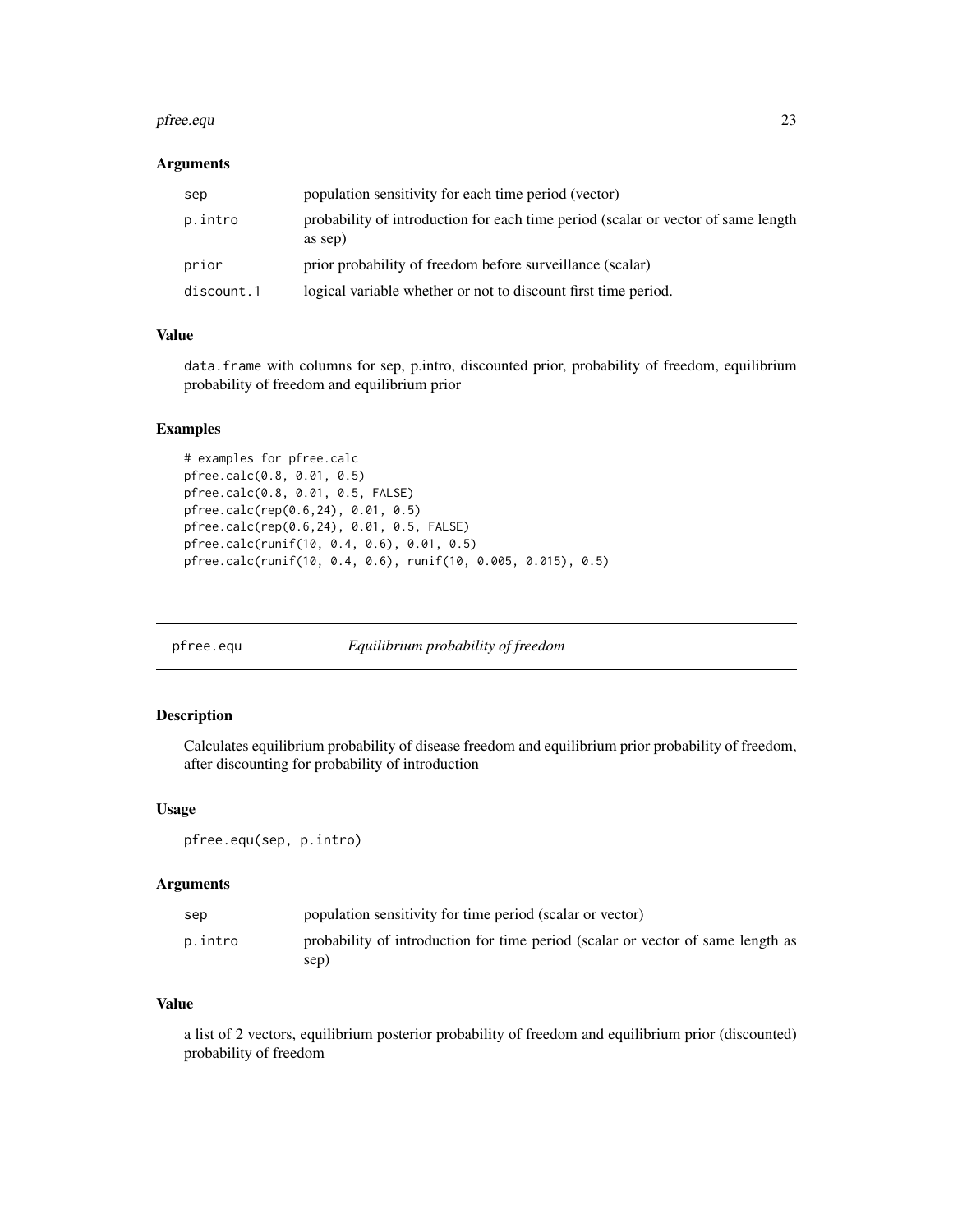#### Examples

```
# examples of pfree.equ
pfree.equ(runif(10, 0.4, 0.6), 0.01)
pfree.equ(0.8, 0.05)
pfree.equ(rep(0.9, 6), c(0.0001, 0.0005, 0.001, 0.005, 0.01, 0.05))
```
#### pstar.calc *Design prevalence back-calculation*

#### Description

Calculates design prevalence required for given sample size and desired population-level sensitivity, assuming imperfect test sensitivity, perfect test specificity and representative sampling

#### Usage

pstar.calc(N = NA, n, sep, se)

# Arguments

| N   | population size if known (scalar or vector of same length as n)       |
|-----|-----------------------------------------------------------------------|
| n.  | sample size (scalar or vector)                                        |
| sep | desired population sensitivity (scalar or vector of same length as n) |
| se  | unit sensitivity (scalar or vector of same length as n)               |

# Value

vector of design prevalence values

```
# examples of pstar.calc- checked
pstar.calc(NA, 280, 0.95, 0.98)
pstar.calc(500, 250, sep=0.95, se=1)
pstar.calc(N=c(100, 500, 1000, 5000, 10000, 100000, NA), n=30, sep=0.95, se=1)
pstar.calc(500, n=30, sep=0.95, se=c(0.5, 0.6, 0.7, 0.8, 0.9, 0.99, 1))
```
<span id="page-23-0"></span>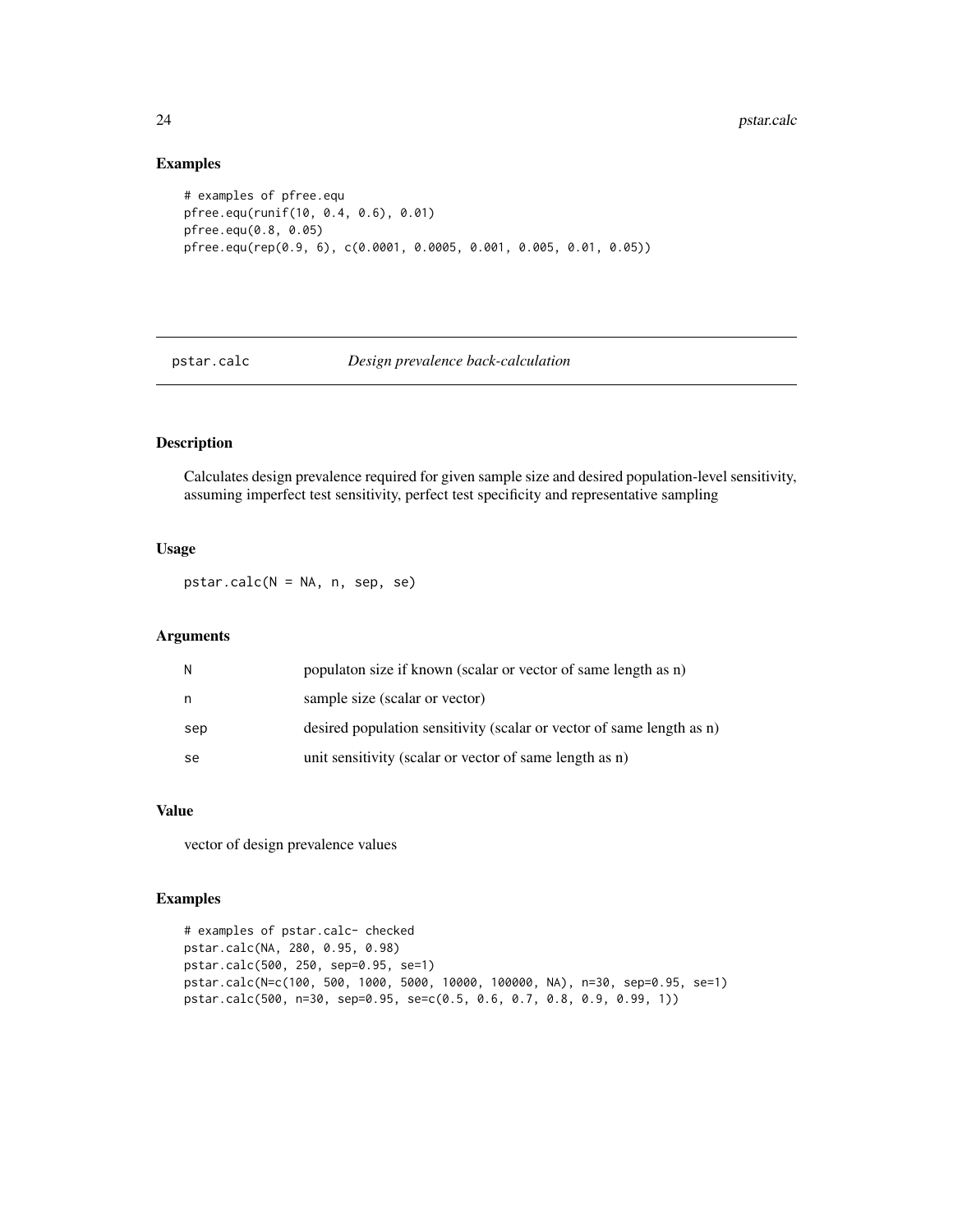<span id="page-24-0"></span>

Calculates the combined sensitivity for multiple tests interpreted in parallel (assuming independence)

# Usage

se.parallel(se)

#### Arguments

se vector of unit sensitivity values

#### Value

scalar of combined sensitivity, assuming independence

# Examples

```
# examples for se.parallel
se.parallel(c(0.99, 0.95, 0.8))
```
# Description

Calculates the combined sensitivity for multiple tests interpreted in series (assuming independence)

#### Usage

se.series(se)

#### Arguments

se vector of unit sensitivity values

# Value

scalar of combined sensitivity, assuming independence

# Examples

# examples for se.series se.series(c(0.99, 0.95, 0.8))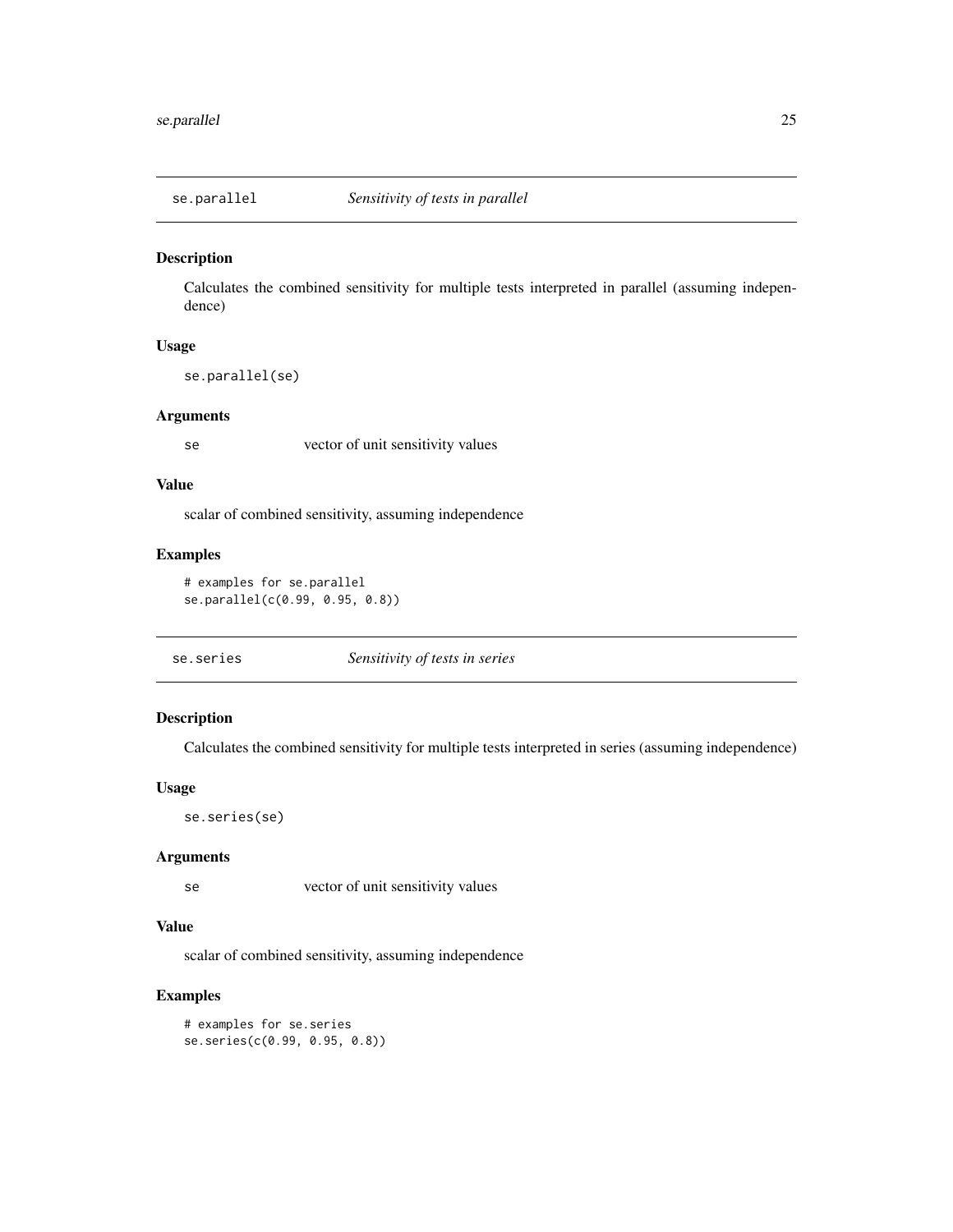Calculates population sensitivity using appropriate method, depending on whether or not N provided (hypergeometric if N provided, binomial otherwise), assuming perfect test specificity and representative sampling

# Usage

 $sep(N = NA, n, pstar, se = 1, dig = 5)$ 

#### Arguments

| N     | population size, NA or vector of same length as n                                  |
|-------|------------------------------------------------------------------------------------|
| n     | sample size (number tested), scalar or vector                                      |
| pstar | design prevalence as a proportion or integer, scalar or vector of same length as n |
| se    | unit sensitivity, scalar or vector of same length as n                             |
| dig   | number of digits for rounding of results                                           |

# Value

a vector of population-level sensitivities

```
# examples for sep - checked
sep(n=300, pstar=0.01, se=1)
sep(NA, 300, 0.01, 1)
sep(10000, 150, 0.02, 1)
sep(n=1:100, pstar = 0.05, se=0.95)
N < - seq(30, 100, by = 5)
se<- 0.95
pstar<- 0.1
n<- rep(30, length(N))
sep(N, n, pstar, se = se)
sep(rep(100, 10), seq(10, 100, by = 10), pstar = 1, se=0.99)
N<- c(55, 134, NA, 44, 256)
n<- c(15, 30, 28, 15, 33)
sep(N, n, 0.1, 0.95)
```
<span id="page-25-0"></span>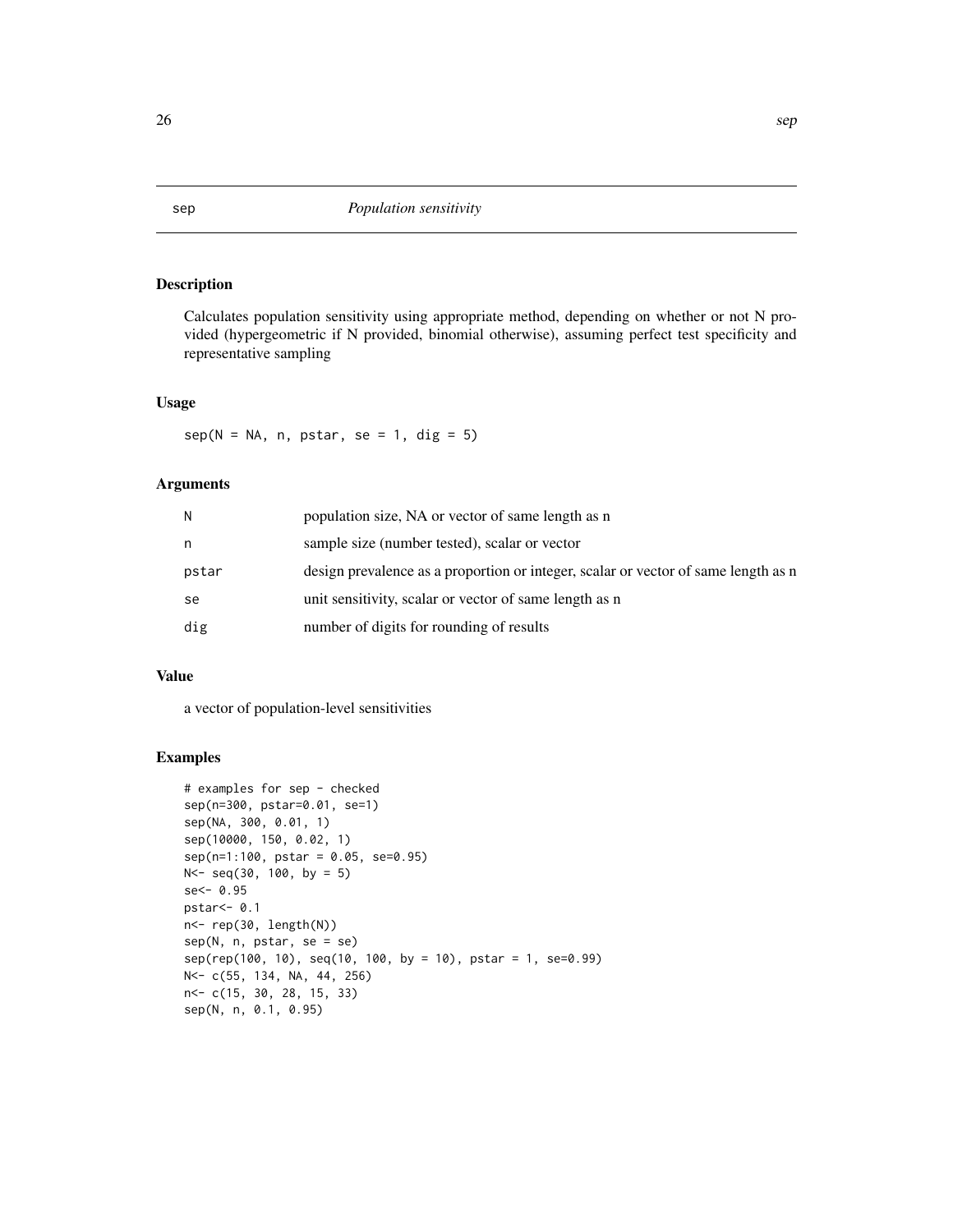<span id="page-26-0"></span>Calculates population sensitivity for detecting disease, assuming imperfect test sensitivity and specificity and representative sampling, using binomial distribution (assumes large or unknown population size and that cut-point number of reactors for a positive result  $= 1$ )

# Usage

sep.binom(n, pstar, se = 1, sp = 1, dig = 5)

#### Arguments

| n     | sample size $=$ number of units tested (integer), scalar or vector                             |
|-------|------------------------------------------------------------------------------------------------|
| pstar | design prevalence as a proportion (scalar or vector of same length as n)                       |
| se    | unit sensitivity of test (proportion), default $= 1$ (scalar or vector of same length<br>as n) |
| sp    | unit specificity of test (proportion), default $= 1$ (scalar or vector of same length<br>as n) |
| dig   | number of digits for rounding of results                                                       |

# Value

vector of population-level sensitivities

#### Examples

```
# examples for sep.binom - checked
sep.binom(n=300, pstar = 0.02, se = 0.92)
tested<- seq(10,100, by=10)
prev<- 0.05
sens<- 0.9
sep.binom(tested, prev, sens)
```
sep.binom.imperfect *Binomial population sensitivity for imperfect test*

# Description

Calculates population sensitivity for a large or unknown population and allowing for imperfect test sensitivity and specificity, using Binomial distribution an allowing for a variable cut-point number of positives to classify as positive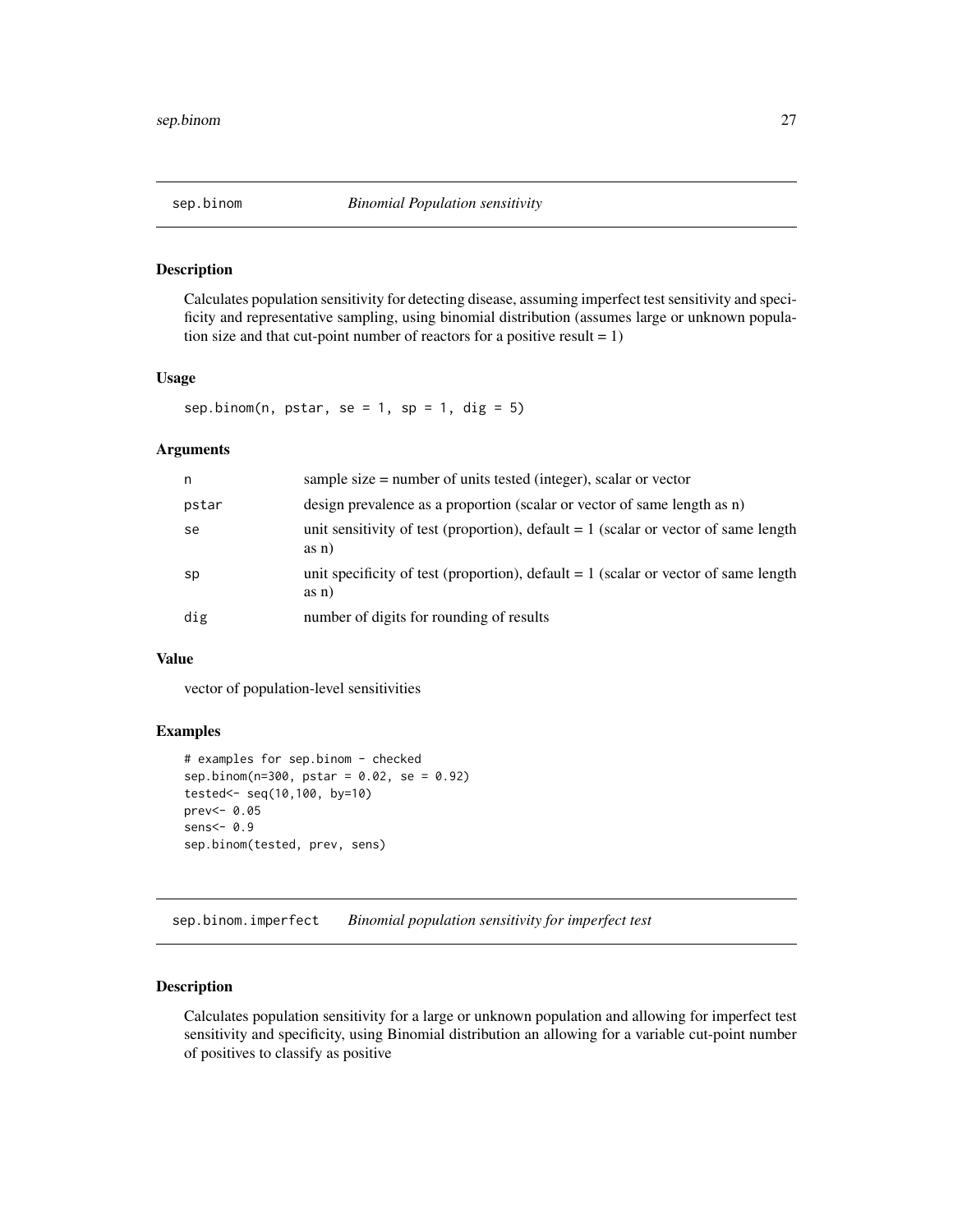#### <span id="page-27-0"></span>Usage

sep.binom.imperfect(n,  $c = 1$ , se, sp = 1, pstar)

#### Arguments

| n     | sample size (scalar or vector)                                                                                                                                                            |
|-------|-------------------------------------------------------------------------------------------------------------------------------------------------------------------------------------------|
| C     | The cut-point number of positives to classify a cluster as positive, default=1, if<br>positives $\lt c$ result is negative, $\gt=c$ is positive (scalar or vector of same length<br>as n) |
| se    | test unit sensitivity (scalar or vector of same length as n)                                                                                                                              |
| sp    | test unit specificity, default=1 (scalar or vector of same length as n)                                                                                                                   |
| pstar | design prevalence as a proportion (scalar or vector of same length as n)                                                                                                                  |
|       |                                                                                                                                                                                           |

# Value

a vector of population-level sensitivities

# Examples

```
# examples for sep.imperfect.binom
sep.binom.imperfect(1:10*5, 2, 0.95, 0.98, 0.1)
sep.binom.imperfect(50, 1:5, 0.95, 0.98, 0.1)
sep.binom.imperfect(30, 2, 0.9, 0.98, 0.1)
sep.binom.imperfect(30, 1, 0.9, 0.98, 0.1)
```
sep.exact *Population sensitivity for census (all units tested)*

# Description

Calculates population sensitivity for detecting disease assuming imperfect test sensitivity, perfect test specificity and a census of all units in the population

#### Usage

 $sep.exact(d = 1, se = 1, dig = 5)$ 

# Arguments

|     | expected number of infected units in population (=design prevalence*N rounded |
|-----|-------------------------------------------------------------------------------|
|     | to next integer), scalar or vector of same length as se                       |
| se. | unit sensitivity of test (proportion), scalar or vector                       |
| dig | number of digits for rounding of results                                      |

# Value

vector of population-level sensitivities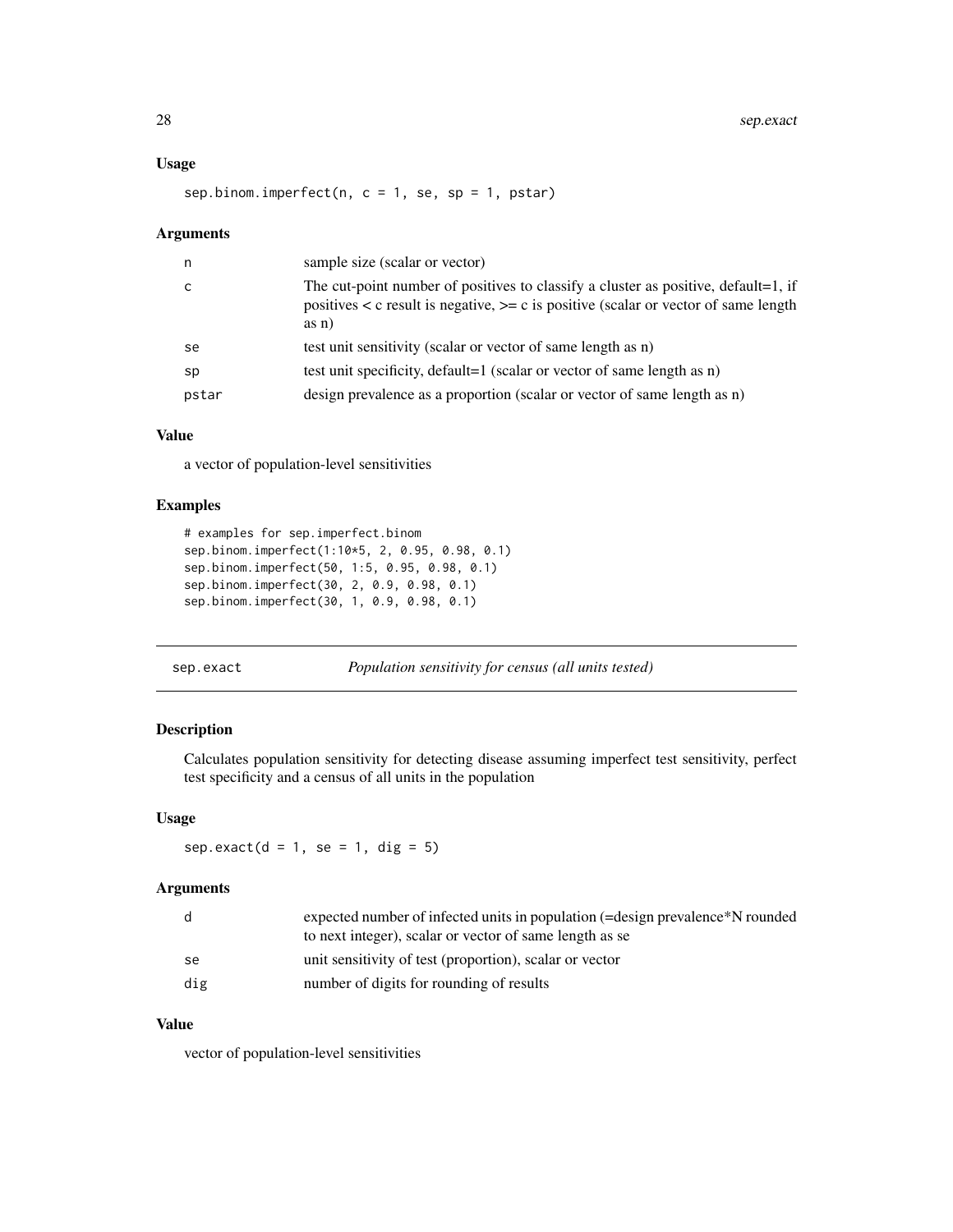# <span id="page-28-0"></span>sep.freecalc 29

# Examples

```
# examples for sep.exact - checked
sep.exact(d=1, se = 0.92)inf<-1:5sens<- 0.8
sep.exact(d=inf, se=sens)
sep.exact(se=0.8, d = ceiling(0.01*c(10, 50, 100, 250, 500)))
```
sep.freecalc *FreeCalc population sensitivity for imperfect test*

# Description

Calculates population sensitivity for a finite population and allowing for imperfect test sensitivity and specificity, using Freecalc method

# Usage

 $sep.freecalc(N, n, c = 1, se, sp = 1, pstar)$ 

# Arguments

| N     | population size (scalar)                                                                                                                                 |
|-------|----------------------------------------------------------------------------------------------------------------------------------------------------------|
| n     | sample size (scalar)                                                                                                                                     |
| C     | The cut-point number of positives to classify a cluster as positive, default=1, if<br>positives $\lt c$ result is negative, $\gt=c$ is positive (scalar) |
| se    | test unit sensitivity (scalar)                                                                                                                           |
| sp    | test unit specificity, default=1 (scalar)                                                                                                                |
| pstar | design prevalence as a proportion - assumed or target prevalence for detection<br>of disease in the population (scalar)                                  |

# Value

population-level sensitivity

```
# examples of sep.freecalc
sep.freecalc(150, 30, 2, 0.9, 0.98, 0.1)
sep.freecalc(150, 30, 1, 0.9, 0.98, 0.1)
```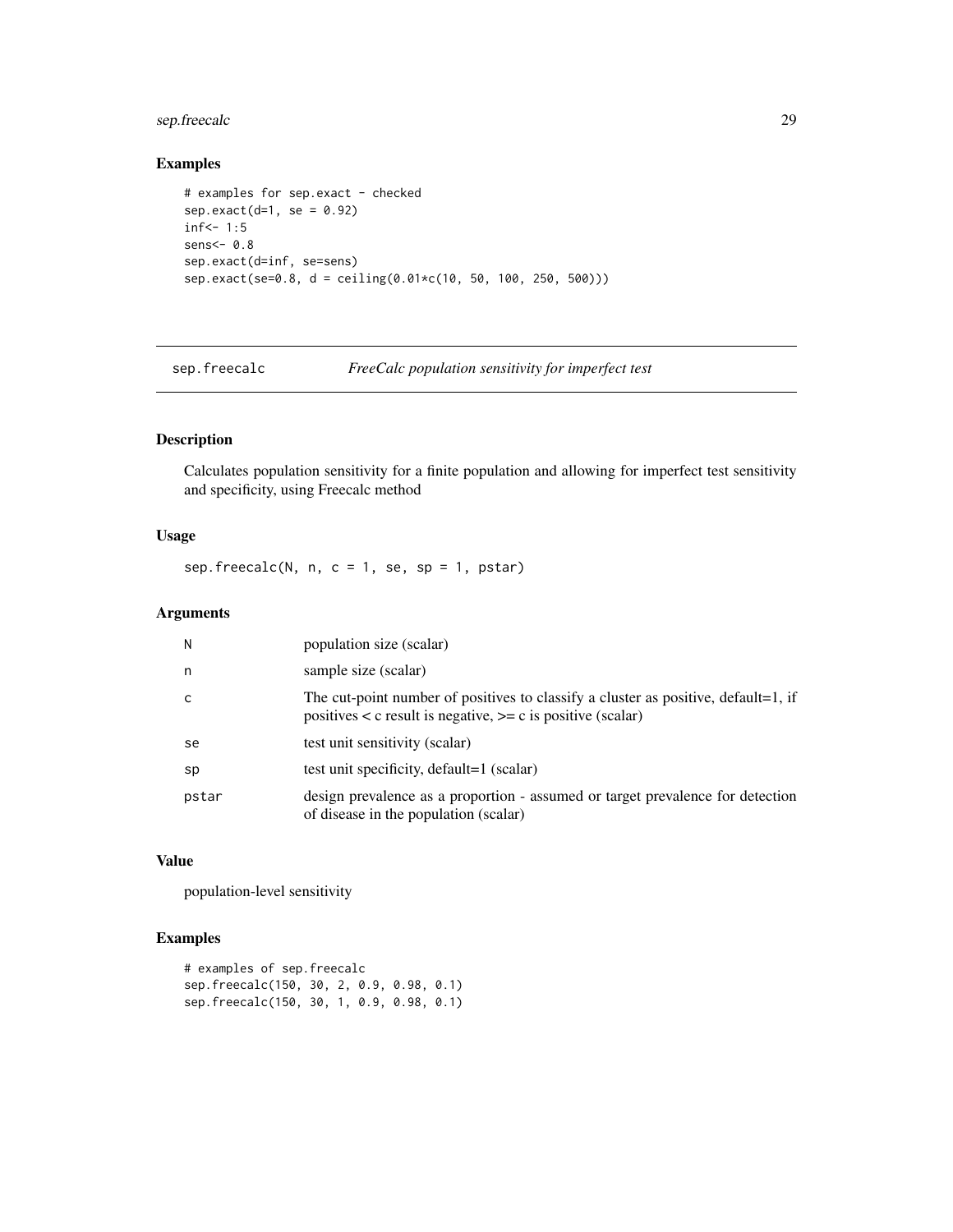<span id="page-29-0"></span>

Calculates population sensitivity for a finite population and allowing for imperfect test sensitivity and specificity, using Hypergeometric distribution

# Usage

sep.hp(N, n,  $c = 1$ , se, sp = 1, pstar)

# Arguments

| N            | population size (scalar or vector of same length as n)                                                                                                   |
|--------------|----------------------------------------------------------------------------------------------------------------------------------------------------------|
| n            | sample size (scalar or vector)                                                                                                                           |
| $\mathsf{C}$ | The cut-point number of positives to classify a cluster as positive, default=1, if<br>positives $\lt c$ result is negative, $\gt=c$ is positive (scalar) |
| se           | test unit sensitivity (scalar)                                                                                                                           |
| sp           | test unit specificity, default=1 (scalar)                                                                                                                |
| pstar        | design prevalence as a proportion (scalar)                                                                                                               |

# Value

a vector of population-level sensitivities

# Examples

```
# examples of sep.hp
sep.hp(150, 1:5*10, 2, 0.9, 0.98, 0.1)
sep.hp(150, 30, 2, 0.9, 0.98, 15)
sep.hp(150, 30, 1, 0.9, 0.98, 15)
sep.hp(150, 30, 1, 0.9, 0.98, 0.1)
```
sep.hypergeo *Hypergeometric Population sensitivity*

# Description

Calculates population sensitivity for detecting disease, assuming imperfect test sensitivity, perfect test specificity and representative sampling, using hypergeometric approximation (assumes known population size)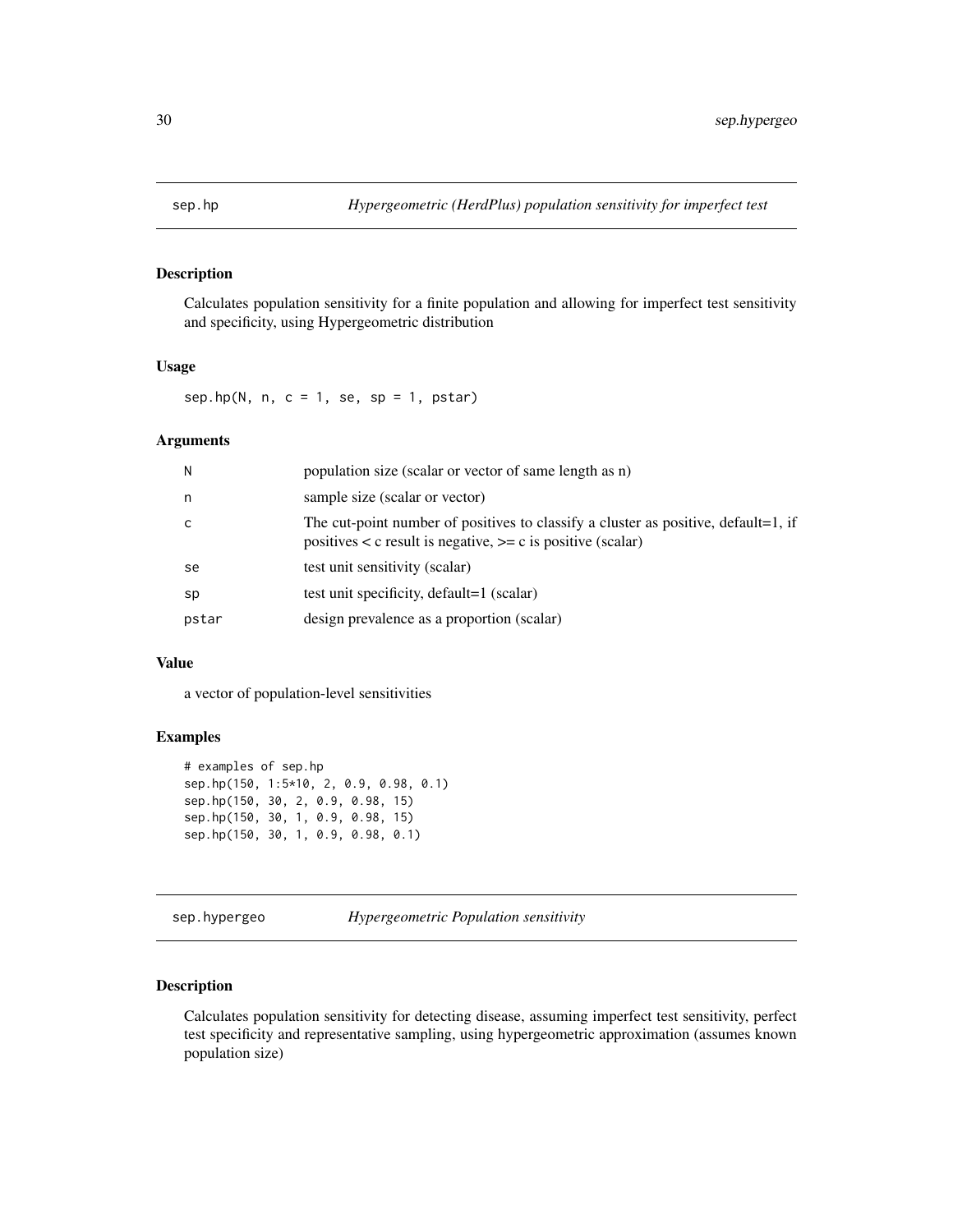# <span id="page-30-0"></span>sep.passive 31

# Usage

sep.hypergeo(N, n, d, se = 1, dig =  $5$ )

#### **Arguments**

| N   | population size, scalar or vector of same length as n                                             |
|-----|---------------------------------------------------------------------------------------------------|
| n.  | sample size (number tested), scalar or vector                                                     |
| d   | expected number of infected units in population (=design prevalence*N rounded<br>to next integer) |
| se  | unit sensitivity of test (proportion), scalar or vector of same length as n                       |
| dig | number of digits for rounding of results                                                          |

# Value

a vector of population-level sensitivities. if all  $n \leq$  corresponding N then vector is numeric, otherwise vector is character and elements where  $n>N$  are recorded as such

# Examples

```
# examples for sep.hypergeo - checked
sep.hypergeo(N=100, n=50, d=1, se = 0.92)
inf<-1:5sens<- 0.8
sep.hypergeo(N=100, n=50, d=inf, se=sens)
N<- c(10, 50, 100, 250, 500)
sep.hypergeo(se=0.8, N=N, n=c(5, 25, 50, 125, 250), d = ceiling(0.01*N))
```
sep.passive *Passive surveillance sensitivity*

#### Description

Estimates the population sensitivity of a passive surveillance system. Assumes comprehensive population coverage and samling of representative affected units from infected clusters

# Usage

```
sep.passive(step.p, p.inf.u, se, N, n, pstar.c)
```

| step.p  | vector or matrix of detection probabilities for each step in the detection process.                                                                                      |
|---------|--------------------------------------------------------------------------------------------------------------------------------------------------------------------------|
|         | If a vector each value represents a step probability for a single calculation. If a                                                                                      |
|         | matrix, columns are step probabilities and rows are simulation iterations.                                                                                               |
| p.inf.u | the probability of infection in units sampled, equivalent to the positive predictive<br>value of clinical signs of disease (for a given prior probability of infection). |
|         | Either a scalar or vector with length equal to number of rows in step.p.                                                                                                 |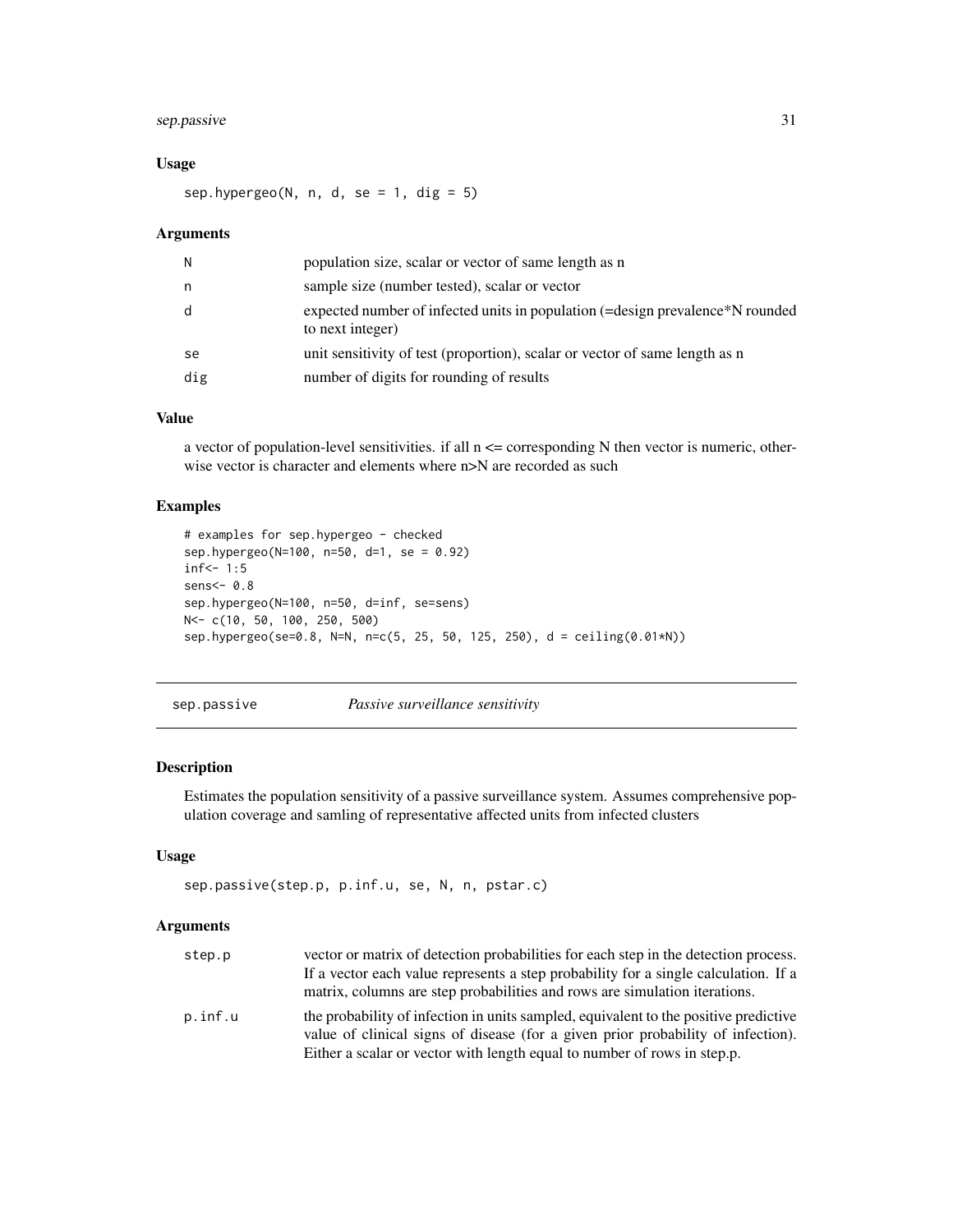<span id="page-31-0"></span>

| unit sensitivity of test (proportion). Either a scalar or vector with length equal to<br>number of rows in step.p.                         |
|--------------------------------------------------------------------------------------------------------------------------------------------|
| population size. Either a scalar or vector with length equal to number of rows in                                                          |
| number of units tested per cluster reporting suspected disease. Either a scalar or<br>vector with length equal to number of rows in step.p |
| cluster-level design prevalence (proportion). Either a scalar or vector with length<br>equal to number of rows in step.p                   |
|                                                                                                                                            |

#### Value

a list of 2 elements, the estimated cluster-level and population-level sensitivities. If step.p is a vector, values are scalars, if step.p is a matrix, values are vectors with length equal to the number of rows in step.p

#### Examples

```
# examples for sep.passive
sep.passive(c(0.1, 0.2, 0.9, 0.99), 0.98, 0.9, 1000, 5, 0.01)
sep.passive(c(0.1, 0.5, 0.95, 0.99), 0.98, 0.9, 1000, 5, 0.01)
step.p<- matrix(runif(30), nrow=10)
p.inf.u<- runif(10, 0.98, 0.999)
se<- mc2d::rpert(10, 0.9, 0.95, 0.98)
sep.passive(step.p, p.inf.u, se, 10000, 10, 0.02)
```

| sep.pfree |         |  |  | Population sensitivity to achieve desired (posterior) probability of |  |
|-----------|---------|--|--|----------------------------------------------------------------------|--|
|           | freedom |  |  |                                                                      |  |

# Description

Calculates the population sensitivity required to achieve a given value for probability of disease freedom

# Usage

```
sep.pfree(prior, pfree)
```
# Arguments

| prior | prior probability of freedom before surveillance (scalar or vector) |
|-------|---------------------------------------------------------------------|
| pfree | desired probability of freedom (scalar or vector)                   |

# Value

a vector of population-level sensitivities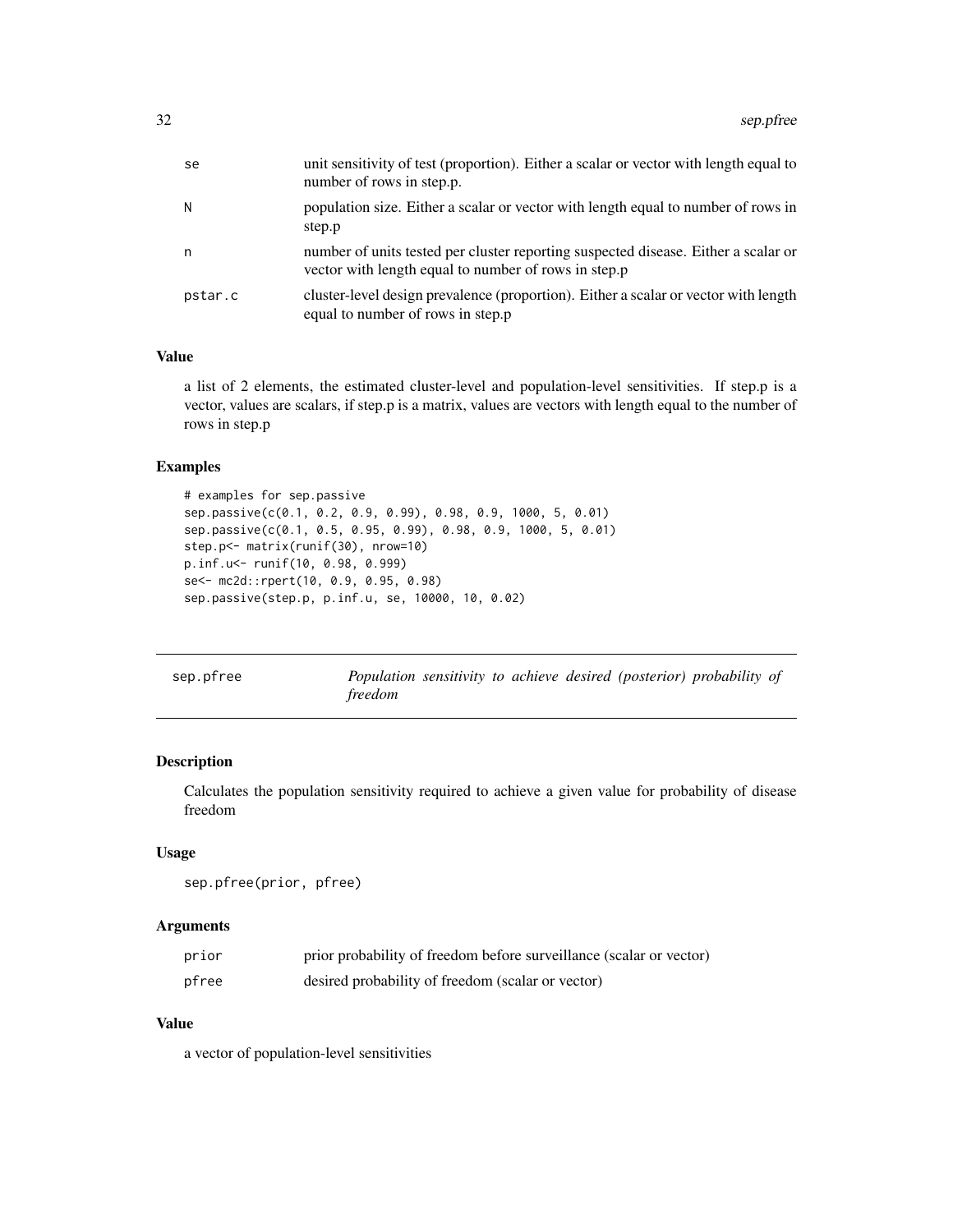# <span id="page-32-0"></span>sep.pooled 33

# Examples

```
# examples of sep.pfree
sep.pfree(0.5, 0.95)
sep.pfree(c(0.5, 0.6, 0.7, 0.8, 0.9, 0.95), 0.99)
sep.pfree(0.5, c(0.8, 0.9, 0.95, 0.99))
```
sep.pooled *Pooled population sensitivity*

# Description

Calculates population sensitivity (sep) and population specificity (spp) assuming pooled sampling and allowing for imperfect sensitivity and specificity of the pooled test

# Usage

 $sep.pooled(r, k, pstar, pse, psp = 1)$ 

# Arguments

|       | number of pools sampled (scalar or vector)                    |
|-------|---------------------------------------------------------------|
| k     | pool size (scalar or vector of same length as r)              |
| pstar | design prevalence (scalar or vector of same length as r)      |
| pse   | pool-level sensitivity (scalar or vector of same length as r) |
| psp   | pool-level specificity (scalar or vector of same length as r) |

#### Value

list of 2 elements, vector of sep values and vector of spp values

```
# examples for sep.pooled
sep.pooled(60, 5, 0.01, 1, 1)
sep.pooled(4, 10, 0.1, 0.9, 1)
sep.pooled(1:10*5, 5, 0.02, 0.9, 0.99)
sep.pooled(10, 5, 0.05, c(0.8, 0.9, 0.95, 0.99), 1)
```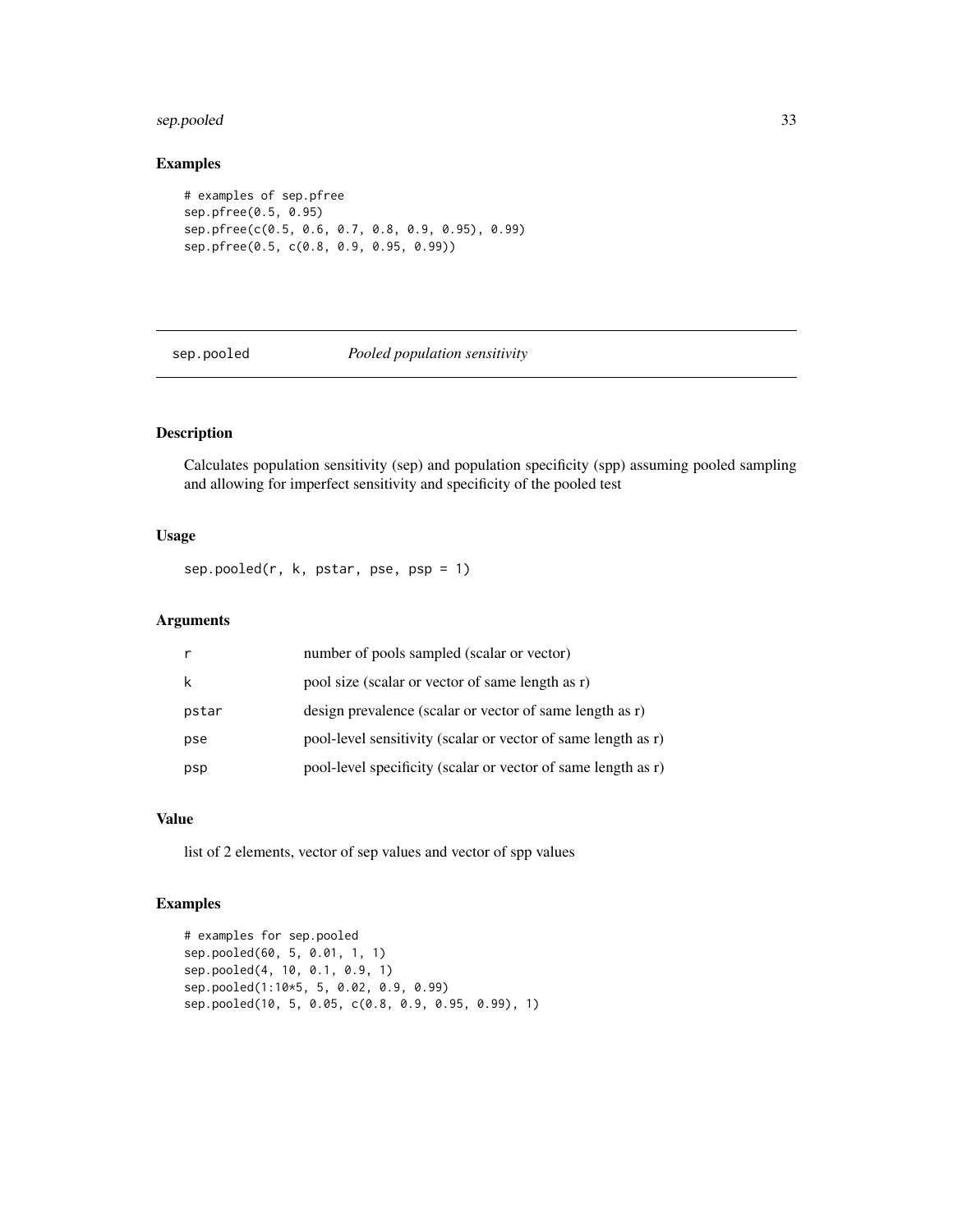<span id="page-33-0"></span>

Calculates the population sensitivity required to achieve a given value for the prior (discounted) probability of disease freedom

# Usage

```
sep.prior(prior, p.intro)
```
# Arguments

| prior   | prior probability of freedom before surveillance (scalar or vector)                |
|---------|------------------------------------------------------------------------------------|
| p.intro | probability of introduction for time period (scalar or vector equal length to sep) |

# Value

a vector of population-level sensitivities

#### Examples

```
# examples of sep.prior
sep.prior(0.95, 0.01)
sep.prior(c(0.9, 0.95, 0.98, 0.99), 0.01)
sep.prior(0.95, c(0.001, 0.005, 0.01, 0.02, 0.05))
```
sep.rb.bin *Binomial risk-based population sensitivity*

# Description

Calculates risk-based population sensitivity with a single risk factor, using binomial method (assumes a large population), allows for unit sensitivity to vary among risk strata

#### Usage

```
sep.rb.bin(pstar, rr, ppr, n, se)
```

| pstar | design prevalence (scalar)                                                         |
|-------|------------------------------------------------------------------------------------|
| rr    | relative risk values (vector of values corresponding to the number of risk strata) |
| ppr   | population proportions corresponding to rr values (vector of equal length to rr)   |
| n     | sample size per risk category (vector same length as rr and ppr)                   |
| se    | unit sensitivity, can vary among risk strata (fixed value or vector same length as |
|       | rr, ppr, n)                                                                        |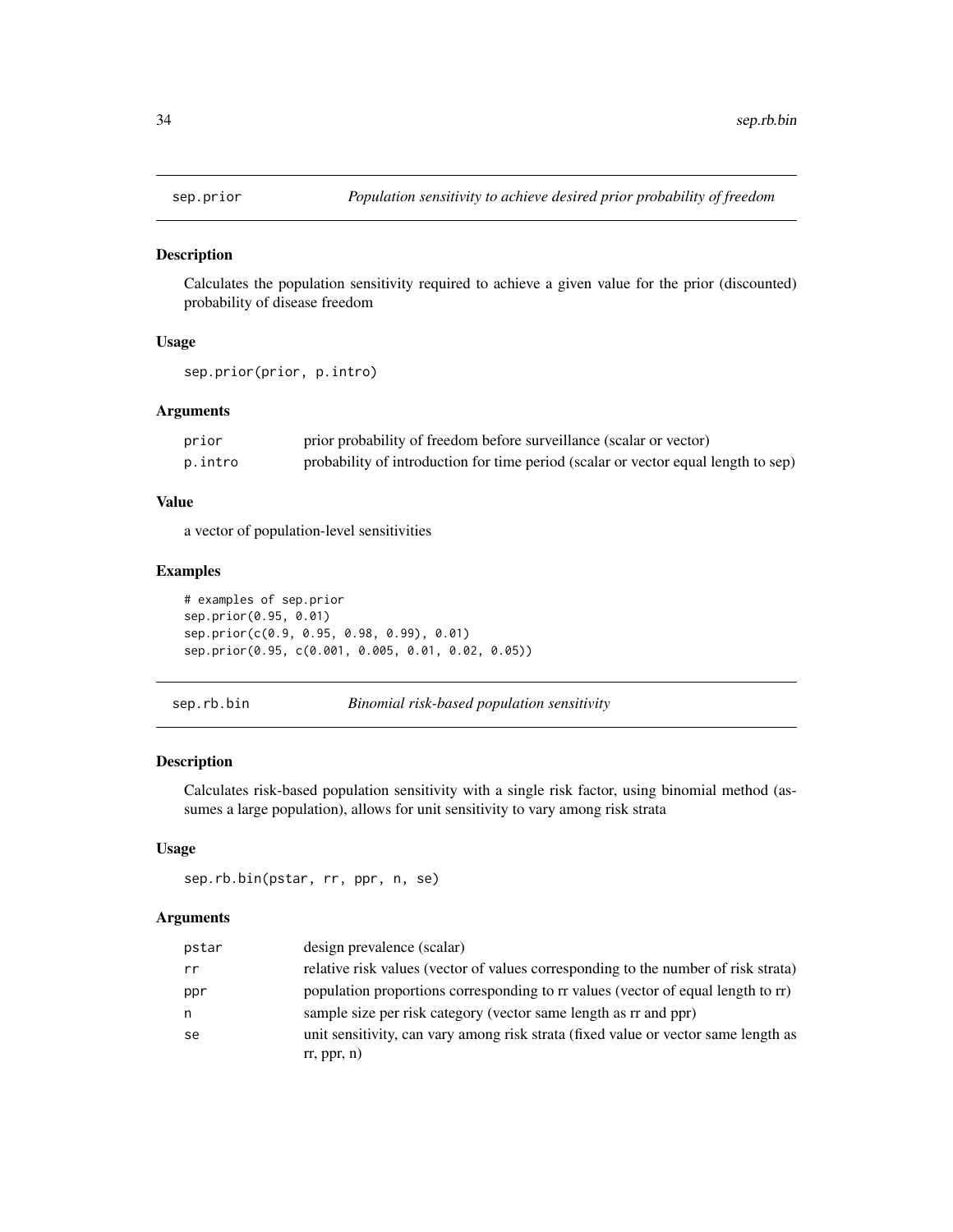# <span id="page-34-0"></span>sep.rb.bin.varse 35

#### Value

list of 3 elements, a scalar of population-level sensitivity a vector of EPI values and a vector of corresponding adjusted risks

#### Examples

```
# examples for sep.rb.bin
sep.rb.bin(0.1, c(5, 3, 1), c(0.1, 0.1, 0.8), c(5, 5, 5), 0.9)
sep.rb.bin(0.1, c(5, 1), c(0.1, 0.9), c(10, 5), c(0.95, 0.9))
sep.rb.bin(0.1, c(5, 1), c(0.1, 0.9), c(10, 5), c(0.9, 0.9))
sep.rb.bin(0.01, c(5, 1), c(0.1, 0.9), c(90, 50), c(0.9, 0.9))
```
sep.rb.bin.varse *Binomial risk-based population sensitivity for varying unit sensitivity*

# Description

Calculates population sensitivity for a single risk factor and varying unit sensitivity using binomial method (assumes large population)

#### Usage

sep.rb.bin.varse(pstar, rr, ppr, df)

# Arguments

| pstar | design prevalence (scalar)                                                                                                                                                                         |
|-------|----------------------------------------------------------------------------------------------------------------------------------------------------------------------------------------------------|
| rr    | relative risk values (vector of values corresponding to the number of risk strata)                                                                                                                 |
| ppr   | population proportions corresponding to rr values (vector of equal length to rr)                                                                                                                   |
| df    | data frame of values for each combination of risk stratum and sensitivity level,<br>col 1 = risk group index, col 2 = unit Se, col 3 = n (sample size for that risk<br>group and unit sensitivity) |

# Value

list of 3 elements, a scalar of population-level sensitivity a vector of EPI values and a vector of corresponding adjusted risks

```
# examples for sep.rb.bin.varse
rg<- c(1, 1, 2, 2)
se<- c(0.92, 0.85, 0.92, 0.85)
n<- c(80, 30, 20, 30)
df<- data.frame(rg, se, n)
sep.rb.bin.varse(0.01, c(5, 1), c(0.1, 0.9), df)
```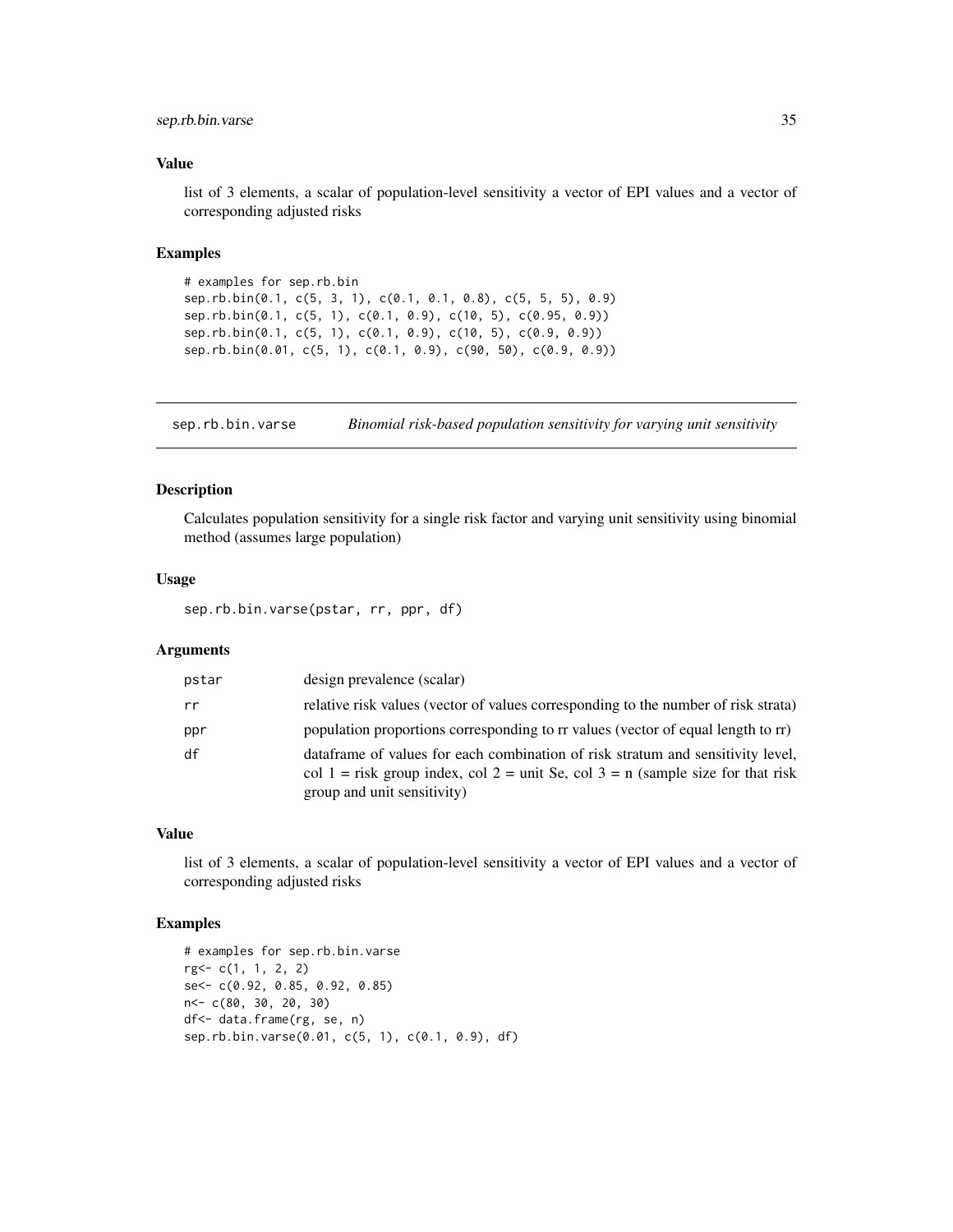```
rg<- c(1, 1, 2, 2)
se<- c(0.95, 0.8, 0.95, 0.8)
n<- c(20, 10, 10, 5)
df<- data.frame(rg, se, n)
sep.rb.bin.varse(0.05, c(3, 1), c(0.2, 0.8), df)
rg<- c(rep(1, 30), rep(2, 15))
se<- c(rep(0.95, 20), rep(0.8, 10), rep(0.95, 10), rep(0.8, 5))
n<- rep(1, 45)
df<- data.frame(rg, se, n)
sep.rb.bin.varse(0.02, c(3, 1), c(0.2, 0.8), df)
rg<- c(1, 2, 3, 1, 2, 3)
se<- c(0.95, 0.95, 0.95, 0.8, 0.8, 0.8)
n<- c(20, 10, 10, 30, 5, 5)
df<- data.frame(rg, se, n)
sep.rb.bin.varse(0.01, c(5, 3, 1), c(0.1, 0.3, 0.6), df)
```
sep.rb.hypergeo *Hypergeometric risk-based population sensitivity*

# Description

Calculates risk-based population sensitivity with a single risk factor, using the hypergeometric method (assuming a finite and known population size), allows for unit sensitivity to vary among risk strata

# Usage

sep.rb.hypergeo(pstar, rr, N, n, se)

# Arguments

| pstar | design prevalence (scalar)                                                                                 |
|-------|------------------------------------------------------------------------------------------------------------|
| rr    | relative risk values (vector of values corresponding to the number of risk strata)                         |
| N.    | Population size per risk category (vector same length as rr and ppr)                                       |
| n     | sample size per risk category (vector same length as r and ppr)                                            |
| se    | unit sensitivity, can vary among risk strata (fixed value or a vector the same<br>length as $rr$ , ppr, n) |

# Value

list of 3 elements, a scalar of population-level sensitivity a vector of EPI values and a vector of corresponding adjusted risks

<span id="page-35-0"></span>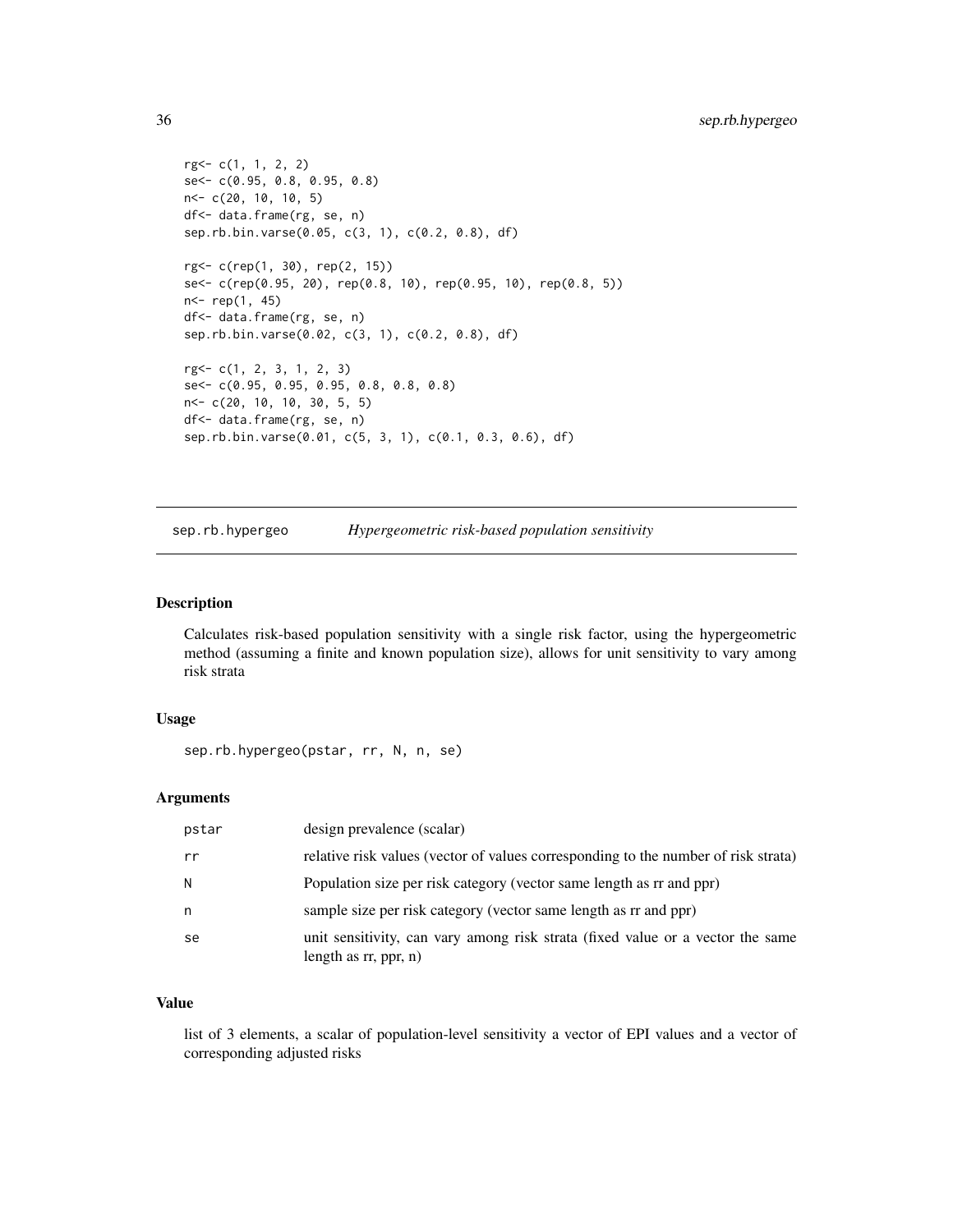#### <span id="page-36-0"></span>Examples

```
# examples for sep.rb.bin
sep.rb.hypergeo(0.1, c(5, 3, 1), c(10, 10, 80), c(5, 5, 5), 0.9)
sep.rb.hypergeo(0.1, c(5, 1), c(15, 140), c(10, 5), c(0.95, 0.9))
sep.rb.hypergeo(0.1, c(5, 1), c(23, 180), c(10, 5), c(0.9, 0.9))
sep.rb.hypergeo(0.01, c(5, 1), c(100, 900), c(90, 50), c(0.9, 0.9))
```
sep.rb.hypergeo.varse *Hypergeometric risk-based population sensitivity for varying unit sensitivity*

# Description

Calculates population sensitivity for a single risk factor and varying unit sensitivity using hypergeometric approximation method (assumes known population size)

#### Usage

sep.rb.hypergeo.varse(pstar, rr, N, df)

#### Arguments

| pstar | design prevalence (scalar)                                                                                                                                                                    |
|-------|-----------------------------------------------------------------------------------------------------------------------------------------------------------------------------------------------|
| rr    | relative risk values (vector of values corresponding to the number of risk strata)                                                                                                            |
| N     | vector of population size for each risk group, corresponding to rr values (vector<br>of equal length to rr)                                                                                   |
| df    | data frame of values for each combination of risk stratum and sensitivity level,<br>col 1 = risk group index, col 2 = unit Se, col 3 = n (sample size for risk group<br>and unit sensitivity) |

# Value

list of 5 elements, a scalar of population-level sensitivity a vector of EPI values, a vector of corresponding Adjusted risks a vector of sample sizes (n) per risk group and a vector of mean unit sensitivities per risk group

```
# examples for sep.rb.hypergeo.varse
rg<- c(1, 1, 2, 2)
se<- c(0.92, 0.85, 0.92, 0.85)
n<- c(80, 30, 20, 30)
df<- data.frame(rg, se, n)
sep.rb.hypergeo.varse(0.01, c(5, 1), c(200, 1800), df)
rg<- c(1, 1, 2, 2)
se<- c(0.95, 0.8, 0.95, 0.8)
```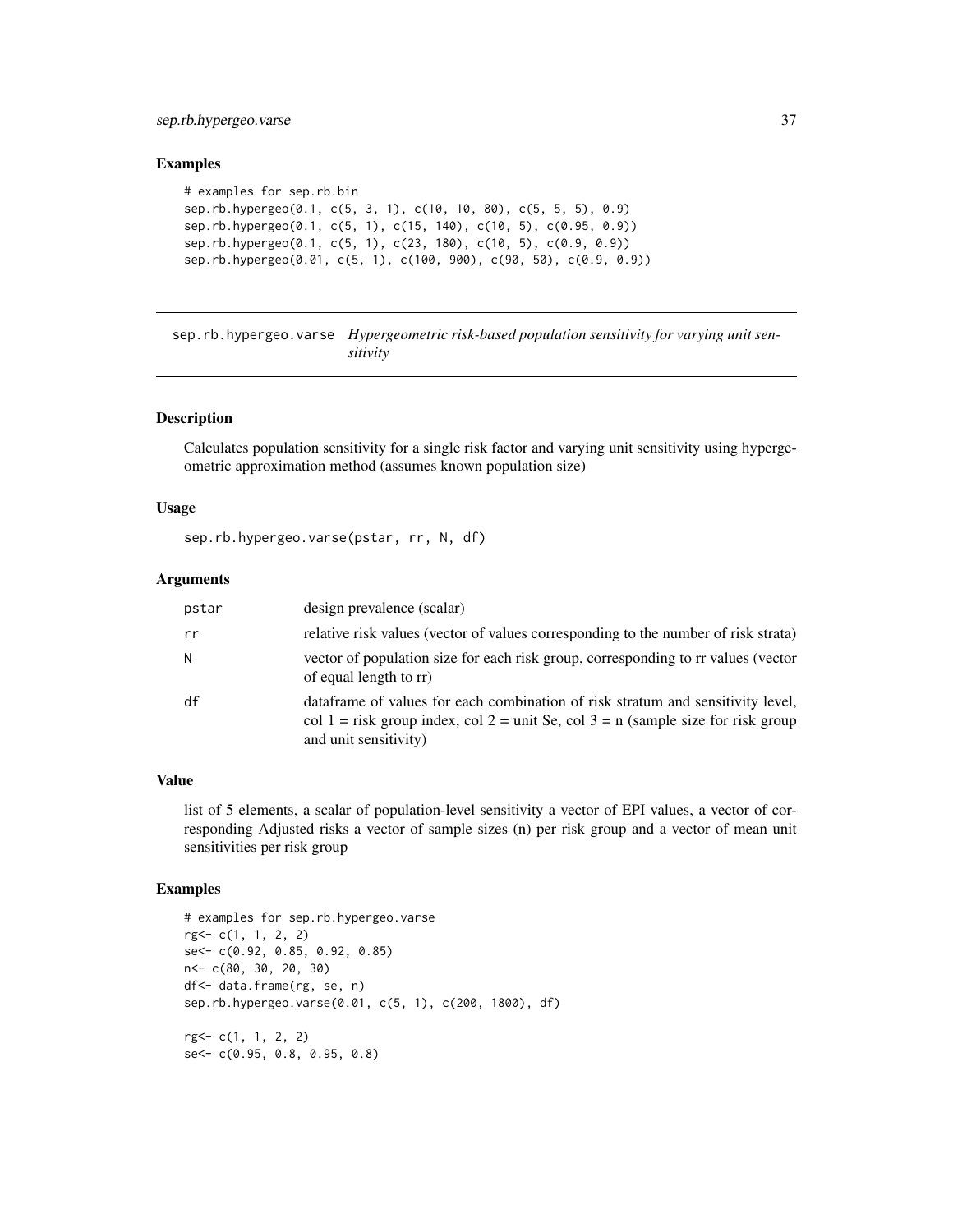```
n<- c(20, 10, 10, 5)
df<- data.frame(rg, se, n)
sep.rb.hypergeo.varse(0.05, c(3, 1), c(100, 400), df)
rg<- c(rep(1, 30), rep(2, 15))
se<- c(rep(0.95, 20), rep(0.8, 10), rep(0.95, 10), rep(0.8, 5))
n<- rep(1, 45)
df<- data.frame(rg, se, n)
sep.rb.hypergeo.varse(0.02, c(3, 1), c(100, 400), df)
rg<- c(1, 2, 3, 1, 2, 3)
se<- c(0.95, 0.95, 0.95, 0.8, 0.8, 0.8)
n<- c(20, 10, 10, 30, 5, 5)
df<- data.frame(rg, se, n)
sep.rb.hypergeo.varse(0.01, c(5, 3, 1), c(100, 300, 600), df)
```
sep.rb2.binom *Binomial risk-based population sensitivity for 2 risk factors*

# Description

Calculates risk-based population sensitivity for two risk factors, using binomial method (assumes a large population)

#### Usage

sep.rb2.binom(pstar, rr1, ppr1, rr2, ppr2, n, se)

#### Arguments

| pstar | design prevalence (scalar)                                                                                                         |
|-------|------------------------------------------------------------------------------------------------------------------------------------|
| rr1   | relative risks for first level risk factor (vector of values corresponding to the<br>number of risk strata)                        |
| ppr1  | population proportions for first level risk factor (vector of same length as rr1)                                                  |
| rr2   | relative risks for second level risk factor, matrix, rows = levels of $rr1$ , $cols$ =<br>levels of rr2                            |
| ppr2  | population proportions for second level risk factor, matrix, rows = levels of rr1,<br>$\text{cols} = \text{levels of } \text{rr2}$ |
| n     | matrix of number tested for each risk group (rows $=$ levels of rr1, cols $=$ levels<br>of $rr2$ )                                 |
| se    | test unit sensitivity (scalar)                                                                                                     |

# Value

list of 4 elements, a scalar of population-level sensitivity a matrix of EPI values, a vector of corresponding Adjusted risks for the first risk factor and a matrix of adjusted risks for the second risk factor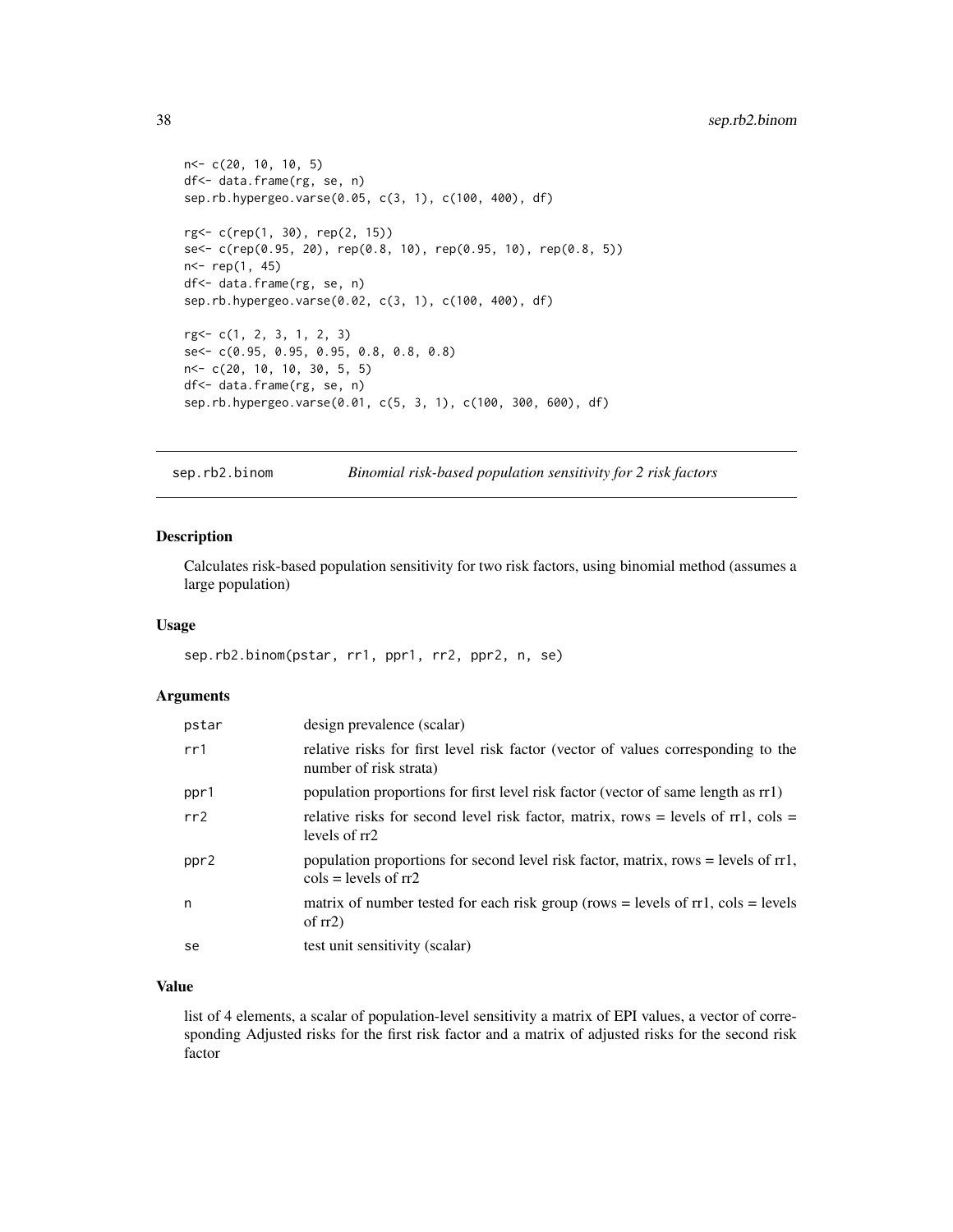# <span id="page-38-0"></span>sep.rb2.hypergeo 39

# Examples

```
# examples for sep.rb2.binom
pstar<- 0.01
rr1<-c(3, 1)ppr1<- c(0.2, 0.8)
rr2 < - rbind(c(4,1), c(4,1))ppr2<- rbind(c(0.1, 0.9), c(0.3, 0.7))
se<-0.8n<- rbind(c(50, 20), c(20, 10))
sep.rb2.binom(pstar, rr1, ppr1, rr2, ppr2, n, se)
```
sep.rb2.hypergeo *Hypergeometric risk-based population sensitivity for 2 risk factors*

# Description

Calculates risk-based population sensitivity for two risk factors, using hypergeometric approximation method (assumes a known population size)

# Usage

```
sep.rb2.hypergeo(pstar, rr1, rr2, N, n, se)
```
# Arguments

| pstar | design prevalence (scalar)                                                                                                          |
|-------|-------------------------------------------------------------------------------------------------------------------------------------|
| rr1   | relative risks for first level risk factor (vector of values corresponding to the<br>number of risk strata)                         |
| rr2   | relative risks for second level risk factor, matrix, rows = levels of $rr1$ , cols =<br>levels of rr2                               |
| N     | matrix of population size for each risk group (rows = levels of $rr1$ , cols = levels<br>of $rr2$ )                                 |
| n     | matrix of number tested (sample size) for each risk group (rows = levels of $rr1$ ,<br>$\text{cols} = \text{levels of } \text{rr2}$ |
| se    | test unit sensitivity (scalar)                                                                                                      |

# Value

list of 6 elements, a scalar of population-level sensitivity a matrix of EPI values, a vector of corresponding Adjusted risks for the first risk factor and a matrix of adjusted risks for the second risk factor, a vector of population proportions for the first risk factor and a matrix of population proportions for the second risk factor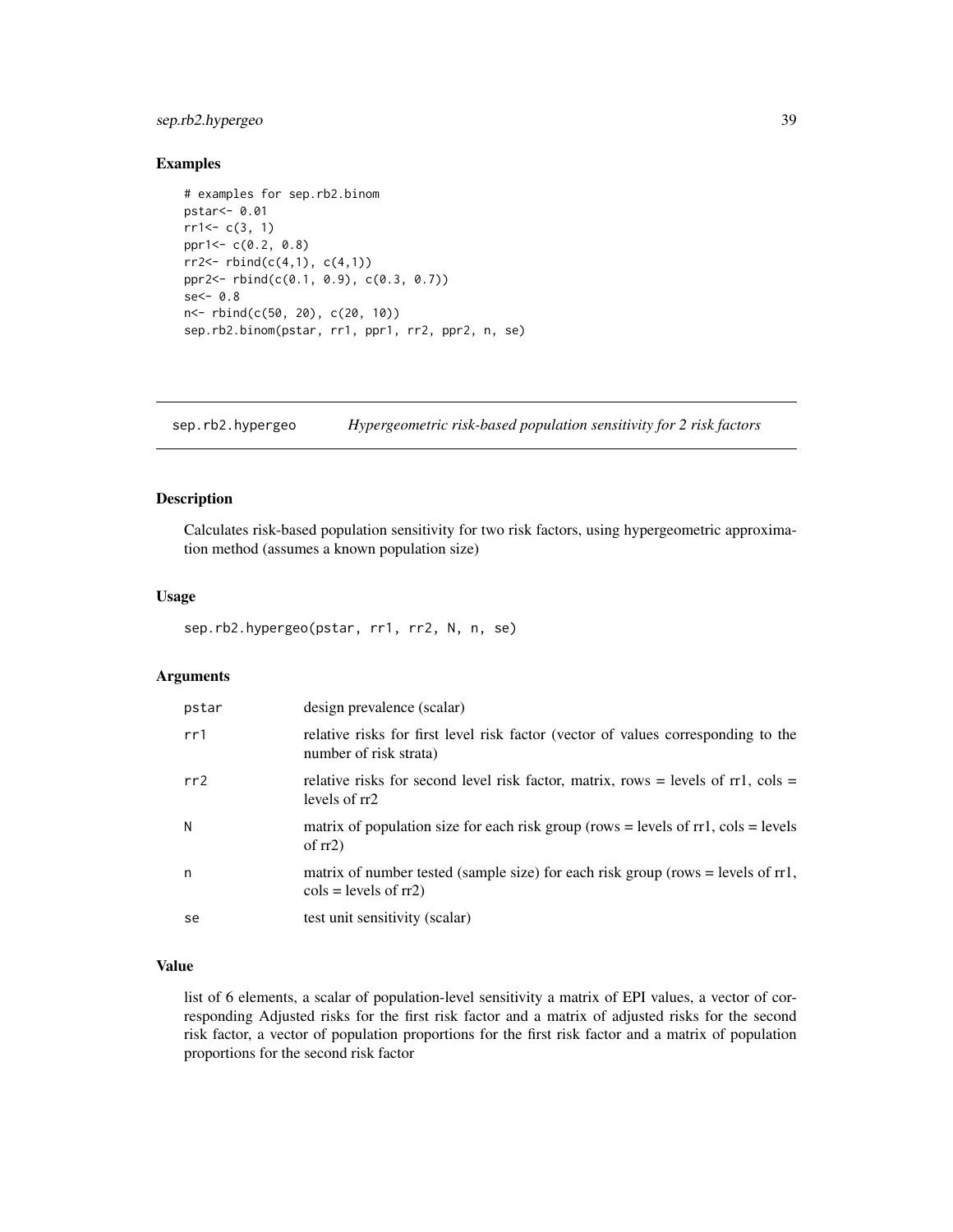# Examples

```
# examples for sep.rb2.hypergeo
pstar<- 0.01
rr1<-c(3, 1)rr2 < - rbind(c(4,1), c(4,1))N<- rbind(c(100, 500), c(300, 1000))
n<- rbind(c(50, 20), c(20, 10))
se<- 0.8
sep.rb2.hypergeo(pstar, rr1, rr2, N, n, se)
```

| sep.sys | 2-stage population sensitivity |  |
|---------|--------------------------------|--|
|         |                                |  |

# Description

Calculates population-level (system) sensitivity for representative 2-stage sampling (sampling of clusters and units within clusters), assuming imperfect test sensitivity and perfect test specificity

#### Usage

 $sep.sys(H = NA, N = NA, n, pstar.c, pstar.u, se = 1)$ 

# Arguments

| H       | population size = number of clusters in the population, $default = NA$                    |
|---------|-------------------------------------------------------------------------------------------|
| N       | population size within clusters, scalar or a vector of same length as n, default =<br>NA. |
| n       | sample size (vector of number tested per cluster)                                         |
| pstar.c | cluster (herd) level design prevalence, scalar, either proportion or integer              |
| pstar.u | unit (animal) level design prevalence, scalar, either proportion or integer               |
| se      | unit sensitivity of test (proportion), scalar, default $= 1$                              |

#### Value

list of 6 elements, 1) population level sensitivity, 2) vector of cluster-level sensitivities, 3) N, 4) n, 5) vector of design prevalences and 6) unit sensitivity

### Note

if pstar.c is not a proportion N must be provided (and N>=n)

<span id="page-39-0"></span>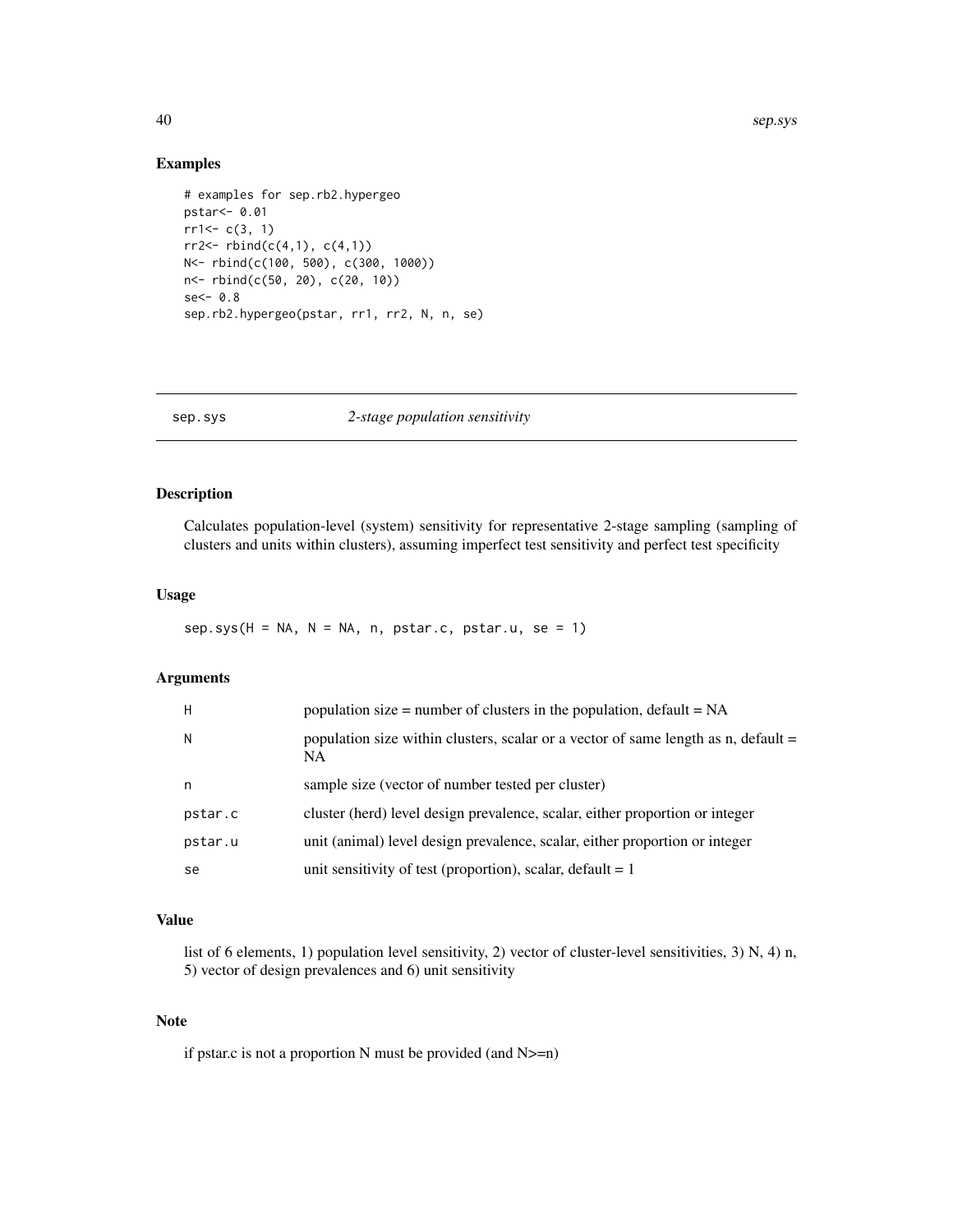#### <span id="page-40-0"></span>sep.var.se 41

#### Examples

```
# examples for sep.sys - checked
H<- 500
N<- rep(1000, 150)
N[5]<- NA
n<- rep(30, 150)
pstar.u<- 0.1
pstar.c<- 0.01
se<- 0.98
sep.sys(H, N, n, pstar.c, pstar.u, se)
sep.sys(NA, N, n, 0.02, 0.05, 0.95)
N<- round(runif(105)*900+100)
n<- round(runif(105)*30+10)
sse<- sep.sys(1000, N, n, 0.02, 0.05, 0.9)
data.frame(N, n, sse[[2]])
```
sep.var.se *Population sensitivity for varying unit sensitivity*

# Description

Calculates population-level sensitivity where unit sensitivity varies and using the appropriate method, depending on whether or not N provided (hypergeometric if N provided, binomial otherwise), assuming perfect test specificity and representative sampling

#### Usage

sep.var.se(N = NA, se, pstar)

#### Arguments

| N     | population size (number of units or clusters), N must be $\geq$ length(se)) or NA if<br>unknown |
|-------|-------------------------------------------------------------------------------------------------|
| -se   | vector of unit sensitivity values (proportion) for each unit sampled                            |
| pstar | specified design prevalence (scalar)                                                            |

#### Value

a scalar of population-level sensitivity

```
# examples of sep.var.se - checked
sens<- c(rep(0.9, 50), rep(0.95, 100))
sep.var.se(NA, sens, 0.01)
sep.var.se(se=sens, pstar=0.01)
sep.var.se(N=500, sens, 0.01)
sep.var.se(NA, runif(150, 0.95, 0.99), 0.02)
sep.var.se(500, runif(150, 0.95, 0.99), 0.02)
```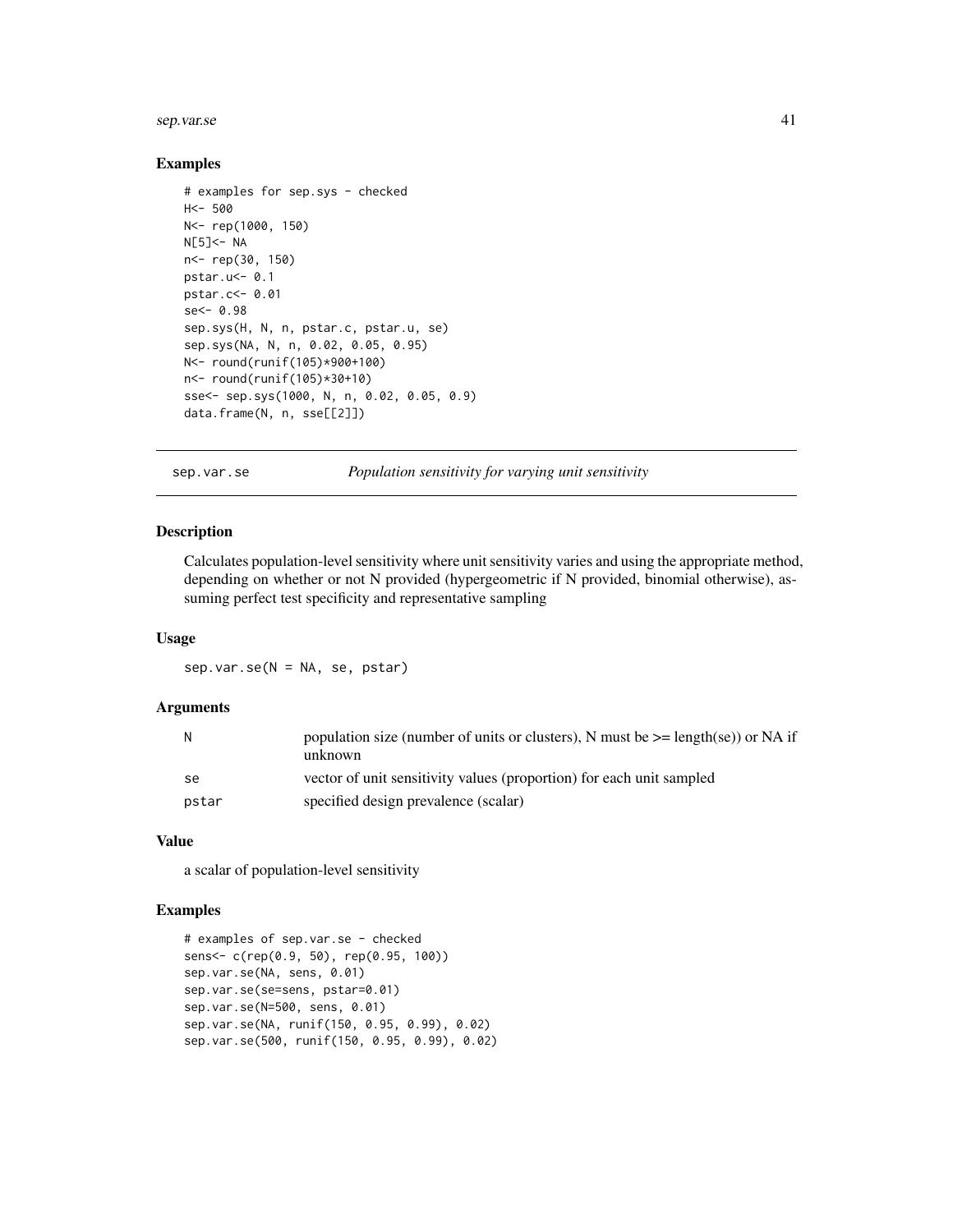<span id="page-41-0"></span>

Calculates the combined specificity for multiple tests interpreted in parallel (assuming independence)

# Usage

sp.parallel(sp)

#### Arguments

sp vector of unit specificity values

#### Value

scalar of combined specificity, assuming independence

# Examples

```
# examples for sp.parallel
sp.parallel(c(0.99, 0.95, 0.8))
```
# Description

Calculates the combined specificity for multiple tests interpreted in series (assuming independence)

#### Usage

sp.series(sp)

#### Arguments

sp vector of unit specificity values

# Value

scalar of combined specificity, assuming independence

# Examples

# examples for sp.series sp.series(c(0.99, 0.95, 0.8))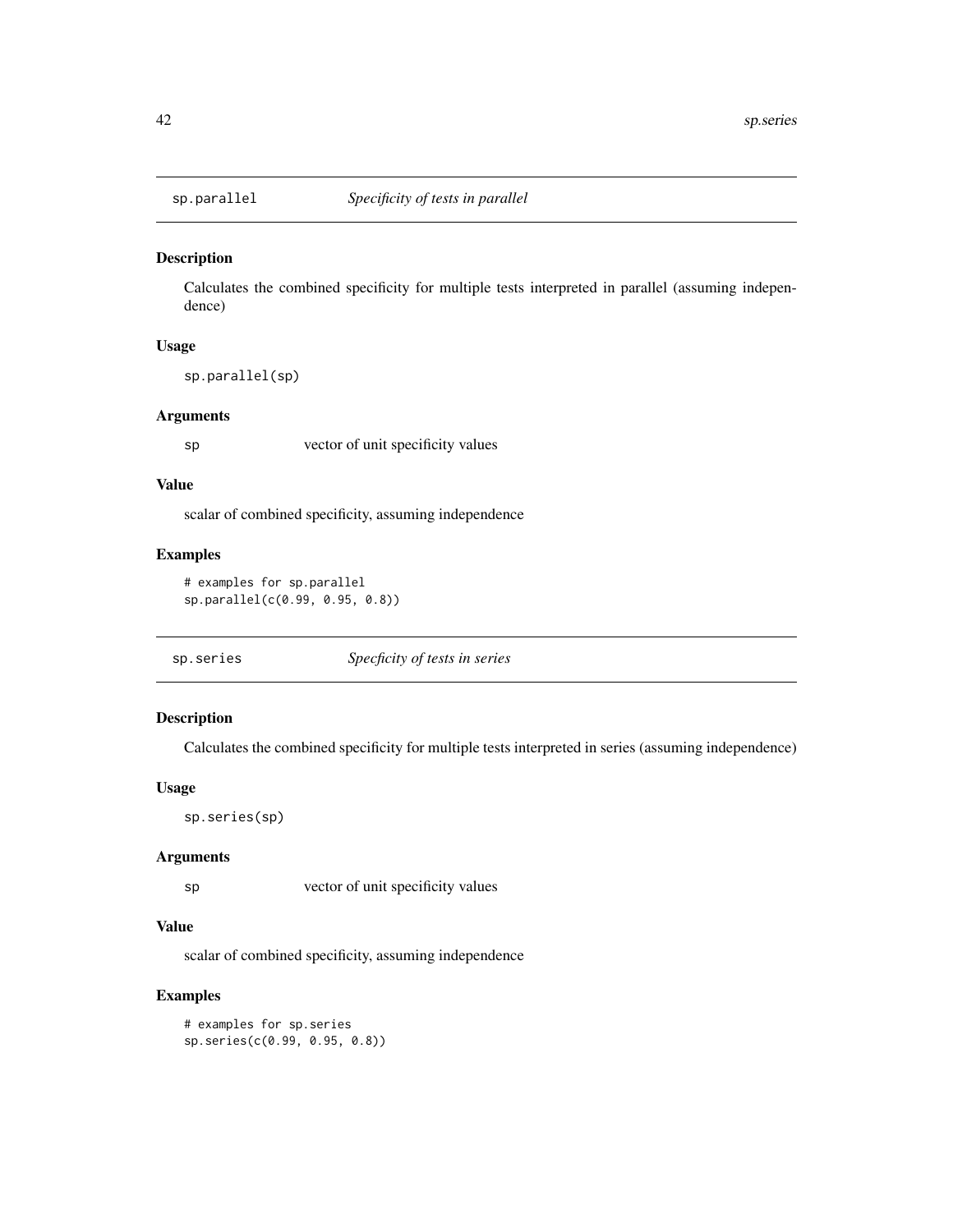<span id="page-42-0"></span>

Calculates population specificity for a large or unknown population, using the Binomial distribution and adjusting for cut-point number of positives

# Usage

sph.binom $(n, c = 1, sp)$ 

#### Arguments

| n  | sample size (scalar or vector)                                                                                                                                                            |
|----|-------------------------------------------------------------------------------------------------------------------------------------------------------------------------------------------|
| C  | The cut-point number of positives to classify a cluster as positive, default=1, if<br>positives $\lt c$ result is negative, $\gt=c$ is positive (scalar or vector of same length<br>as n) |
| sp | test unit specificity (scalar or vector of same length as n)                                                                                                                              |

# Value

a vector of population-level specificities

# Examples

```
# examples for sph.imperfect.sp
sph.binom(30, 2, 0.98)
sph.binom(30, 1, 0.98)
sph.binom(1:5*10, 2, 0.98)
sph.binom(100, 1:5, 0.98)
sph.binom(100, 3, 95:100/100)
sph.binom(c(5, 10, 15, 20, 30, 50, 100, 200), 2, 0.98)
```
sph.hp *Hypergeometric population specificity calculation*

#### Description

Calculates population specificity for a finite population and imperfect test, using Hypergeometric distribution

#### Usage

 $sph.hp(N, n, c = 1, sp)$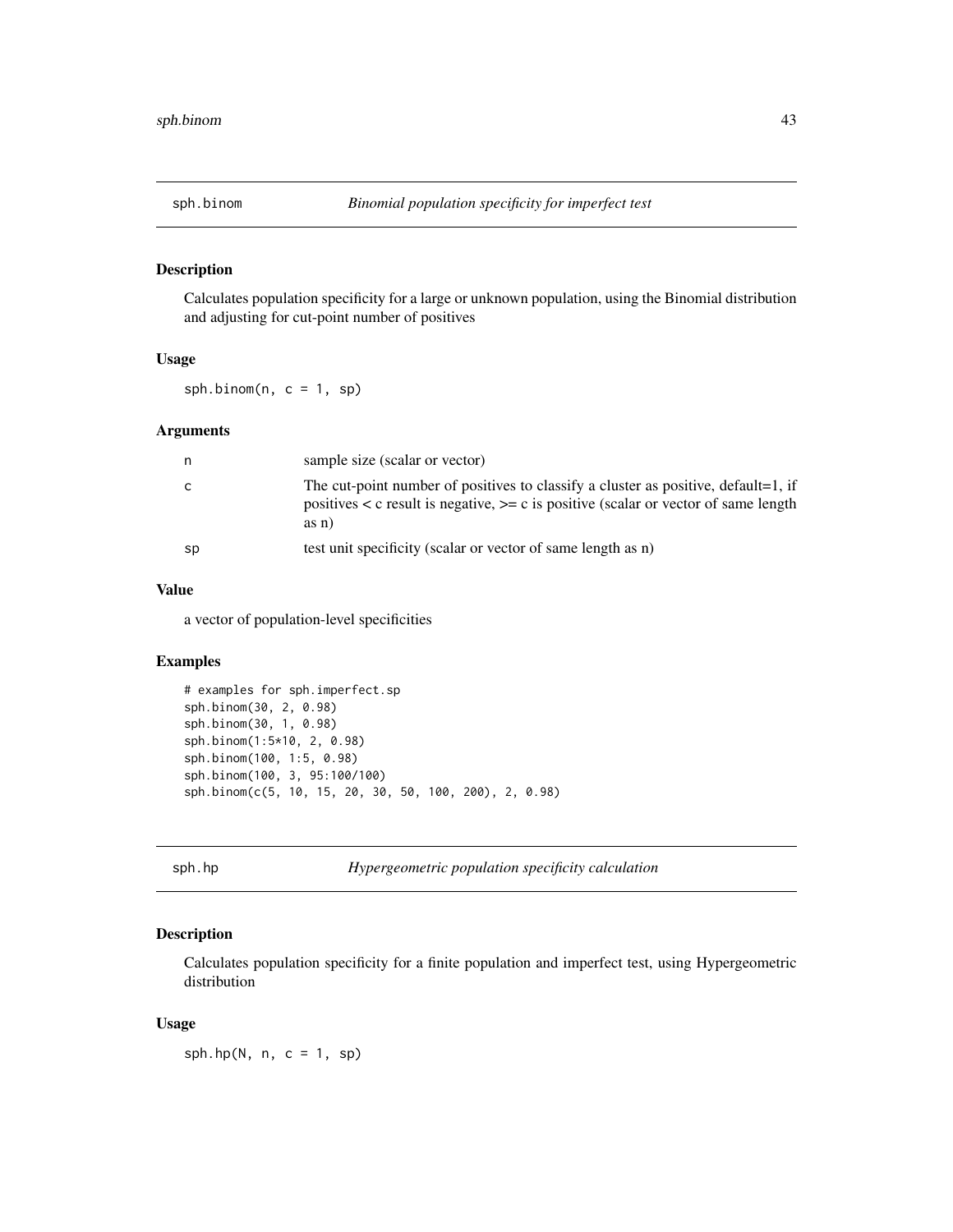# <span id="page-43-0"></span>Arguments

| N  | population size (scalar or vector of same length as n)                                                                                                                                      |
|----|---------------------------------------------------------------------------------------------------------------------------------------------------------------------------------------------|
| n  | sample size (scalar or vector)                                                                                                                                                              |
| C  | The cut-point number of positives to classify a cluster as positive, default=1, if<br>positives $\lt c$ result is negative, $\gt=c$ is positive (scalar or vector of same length<br>$asn$ ) |
| sp | test unit specificity (scalar or vector of same length as n)                                                                                                                                |

# Value

a vector of population-level specificities

# Examples

```
# examples of sph.hp
sph.hp(150, 30, 2, 0.98)
sph.hp(150, 30, 1, 0.98)
sph.hp(150, 1:5*10, 2, 0.98)
sph.hp(500, 30, 2, 95:100/100)
```
spp *Population specificity*

# Description

Calculates population specificity assuming representative sampling

#### Usage

spp(n, sp)

# Arguments

|    | sample size (number tested), integer, scalar or vector                      |
|----|-----------------------------------------------------------------------------|
| sp | unit specificity of test (proportion), scalar or vector of same length as n |

# Value

a vector of population-level specificities

```
# examples for spp - checked
spp(10, 0.9)
spp(c(10, 20, 50, 100), 0.99)
spp(100, c(0.999, 0.99, 0.98, 0.95, 0.9))
```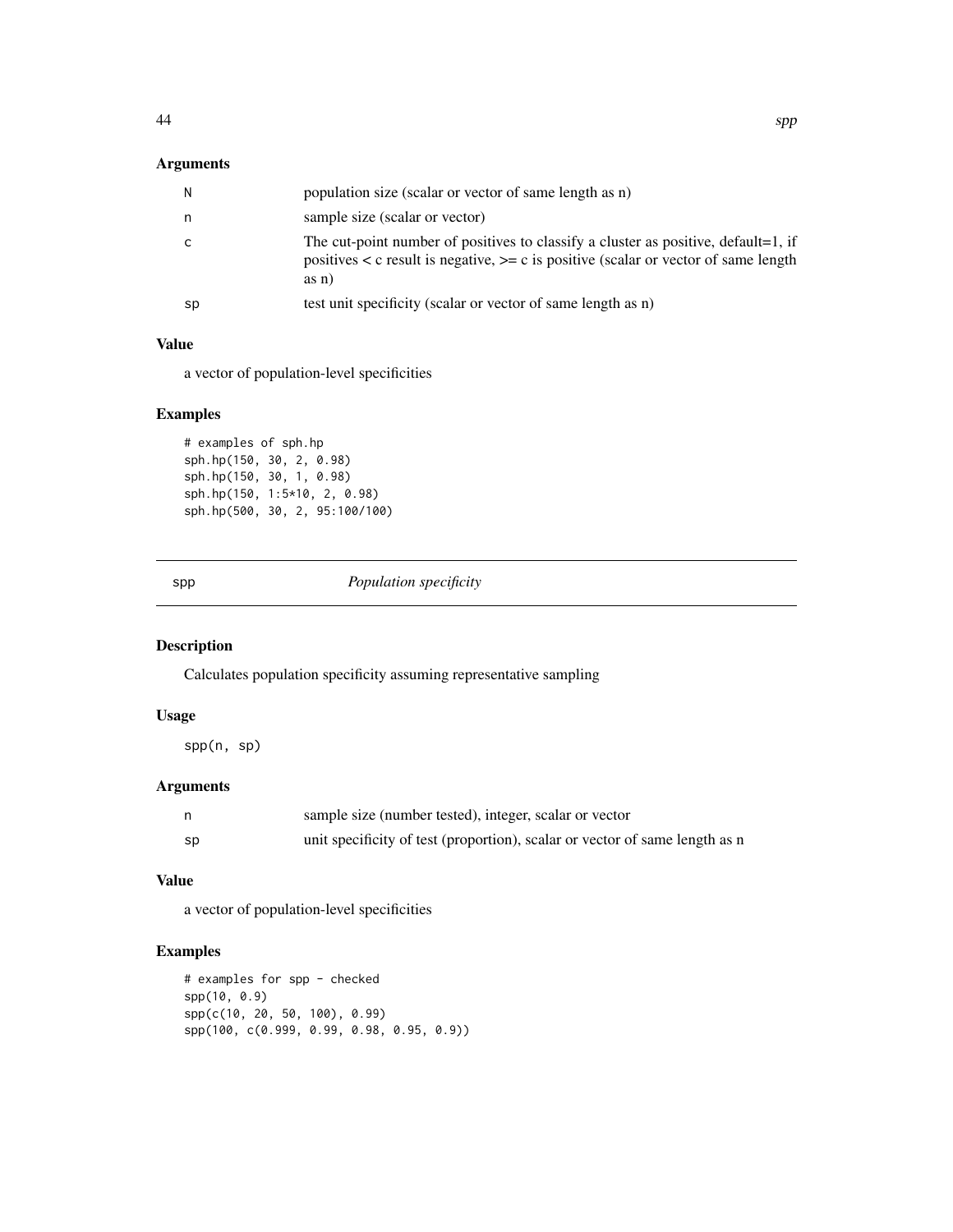<span id="page-44-0"></span>

Calculates overall system sensitivity for multiple components, accounting for lack of independence (overlap) between components

#### Usage

sse.combined(C = NA, pstar.c, rr, ppr, sep)

#### Arguments

| C       | population sizes (number of clusters) for each risk group, NA or vector of same<br>length as rr                                                                                                                                                                     |
|---------|---------------------------------------------------------------------------------------------------------------------------------------------------------------------------------------------------------------------------------------------------------------------|
| pstar.c | cluster level design prevalence (scalar)                                                                                                                                                                                                                            |
| rr      | cluster level relative risks (vector, length equal to the number of risk strata)                                                                                                                                                                                    |
| ppr     | cluster level population proportions (optional), not required if C is specified (NA<br>or vector of same length as rr                                                                                                                                               |
| sep     | sep values for clusters in each component and corresponding risk group. A<br>list with multiple elements, each element is a dataframe of sep values from a<br>separate component, first column= clusterid, 2nd = cluster-level risk group index,<br>$3rd$ col = sep |

#### Value

list of 2 elements, a matrix (or vector if C not specified) of population-level (surveillance system) sensitivities (binomial and hypergeometric and adjusted vs unadjusted) and a matrix of adjusted and unadjusted component sensitivities for each component

```
# example for sse.combined (checked in excel combined components.xlsx)
C<- c(300, 1200)
pstar<- 0.01
rr < -c(3,1)ppr<- c(0.2, 0.8)
comp1<- data.frame(id=1:100, rg=c(rep(1,50), rep(2,50)), cse=rep(0.5,100))
comp2<- data.frame(id=seq(2, 120, by=2), rg=c(rep(1,25), rep(2,35)), cse=runif(60, 0.5, 0.8))
comp3<- data.frame(id=seq(5, 120, by=5), rg=c(rep(1,10), rep(2,14)), cse=runif(24, 0.7, 1))
sep<- list(comp1, comp2, comp3)
sse.combined(C, pstar, rr, sep = sep)
sse.combined(C=NA, pstar, rr, ppr, sep = sep)
```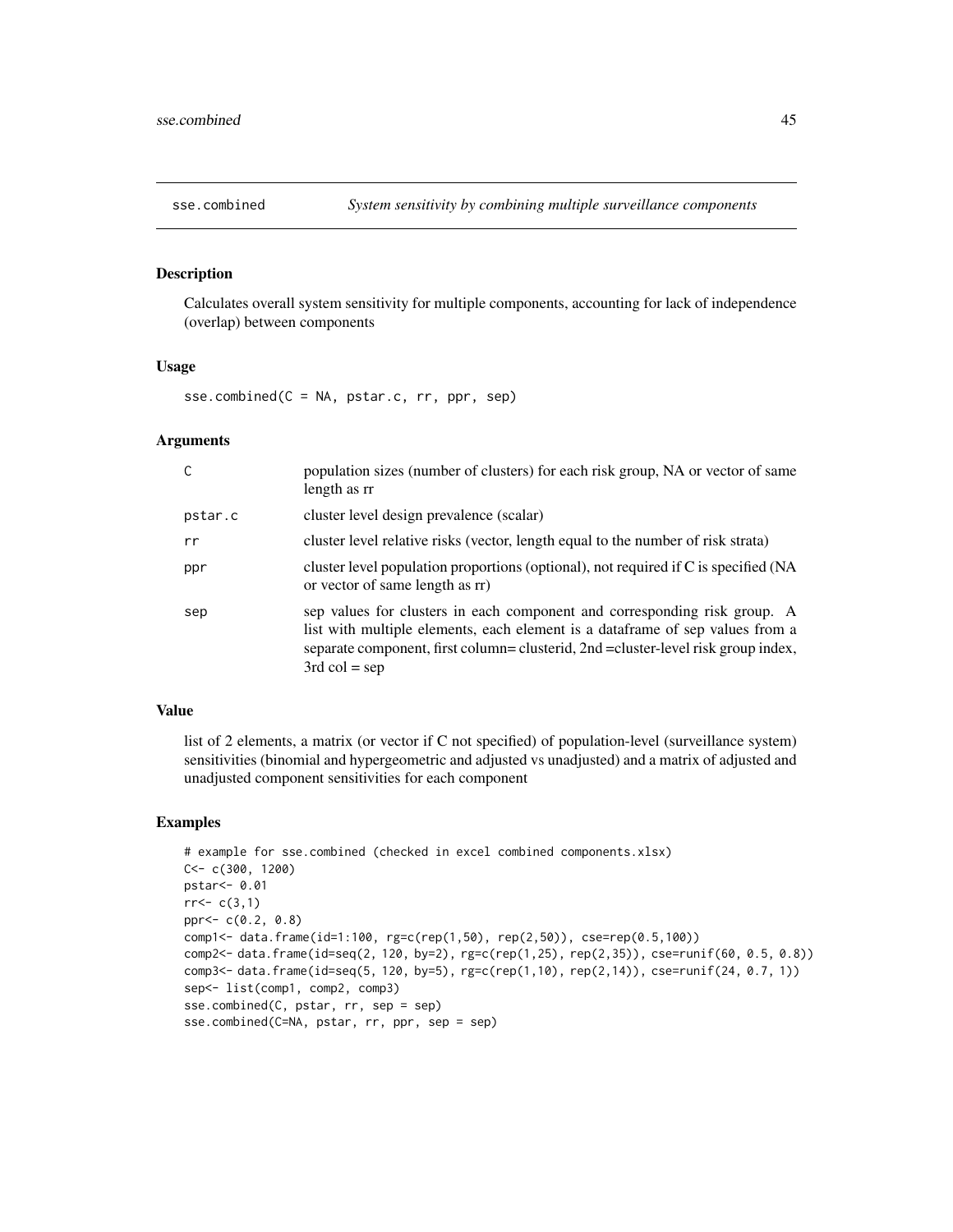<span id="page-45-0"></span>

Calculates system sensitivity for 2 stage risk-based sampling, llowing for a single risk factor at each stage and using either binomial or hypergeometric approxiation

# Usage

sse.rb.2stage(C = NA, pstar.c, pstar.u, rr.c, ppr.c, rr.u, ppr.u,  $N = NA$ , n, rg, se)

# Arguments

| C       | Population size (number of clusters), $NA =$ unknown (default)                                                                                                        |
|---------|-----------------------------------------------------------------------------------------------------------------------------------------------------------------------|
| pstar.c | cluster level design prevalence (scalar)                                                                                                                              |
| pstar.u | unit level design prevalence (scalar)                                                                                                                                 |
| rr.c    | cluster level relative risks (vector with length corresponding to the number of<br>risk strata), use $rr.c = c(1,1)$ if risk factor does not apply                    |
| ppr.c   | cluster level population proportions for risk categories (vector), NA if no cluster<br>level risk factor                                                              |
| rr.u    | unit level relative risks (vector with length corresponding to the number of risk<br>strata), use $rr.u = c(1,1)$ if risk factor does not apply                       |
| ppr.u   | unit level population proportions for each risk group (optional) matrix, 1 row for<br>each cluster, columns = unit level risk groups, not required if $N$ is provided |
| N       | population size per risk group for each cluster, NA or matrix of N for each risk<br>group for each cluster, N=NA means cluster sizes not provided                     |
| n       | sample size per risk group for each cluster sampled, matrix, 1 row for each<br>cluster, columns = unit level risk groups                                              |
| rg      | vector of cluster level risk group (index) for each cluster                                                                                                           |
| se      | unit sensitivity for each cluster, scalar or vector of values for each cluster, equal<br>in length to n                                                               |

# Value

list of 2 elements, a scalar of population-level (surveillance system) sensitivity and a vector of cluster-level sensitivities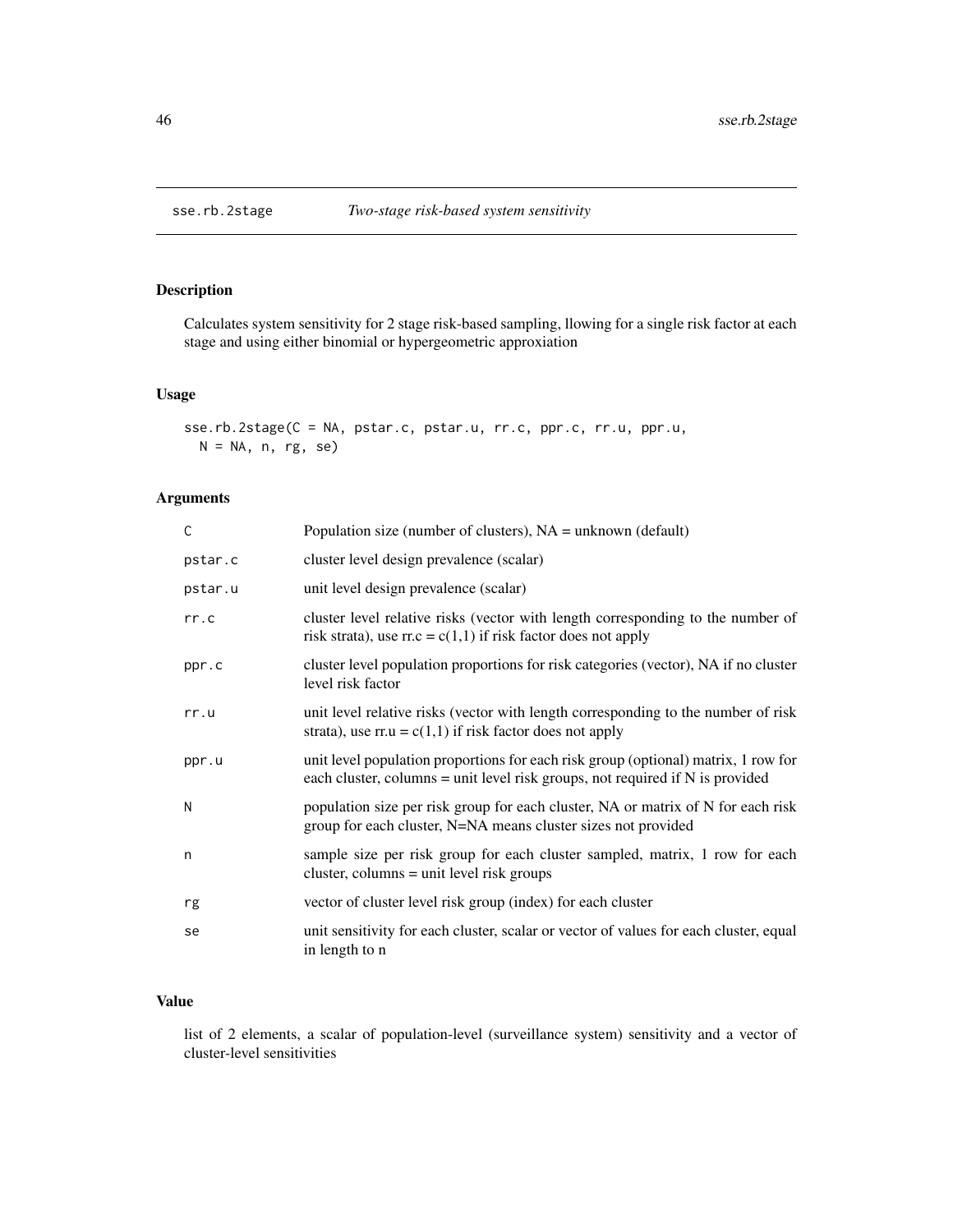# Examples

```
# examples for sse.rb.2stage
pstar.c<- 0.02
pstar.u<- 0.1
rr. c < -c(5, 1)ppr.c<- c(0.1, 0.9)
rr.u<-c(3, 1)se<- 0.9
n<- cbind(rep(10, 50), rep(5, 50))
rg<- c(rep(1, 30), rep(2, 20))
ppr.u<- cbind(rep(0.2, 50), rep(0.8, 50))
N<- cbind(rep(30, 50), rep(120, 50))
C < - 500sse.rb.2stage(C=NA, pstar.c, pstar.u, rr.c, ppr.c, rr.u, ppr.u, N=NA, n, rg, se)
sse.rb.2stage(C, pstar.c, pstar.u, rr.c, ppr.c, rr.u, ppr.u, N=NA, n, rg, se)
sse.rb.2stage(C=NA, pstar.c, pstar.u, rr.c, ppr.c, rr.u, ppr.u, N, n, rg, se)
sse.rb.2stage(C, pstar.c, pstar.u, rr.c, ppr.c, rr.u, ppr.u, N, n, rg, se)
```
#### tp *True prevalence*

# Description

Estimates true prevalence and confidence limits for given sample size and result, according to specified method

# Usage

 $tp(x, n, se, sp, type = "blacker", conf = 0.95)$ 

# Arguments

| $\mathsf{x}$ | number of positive units (scalar)                                                           |
|--------------|---------------------------------------------------------------------------------------------|
| n            | sample size (no. units sampled) (scalar)                                                    |
| se           | test sensitivity (scalar)                                                                   |
| sp           | test specificity (scalar)                                                                   |
| type         | method for estimating CI, one of c("normal", "c-p", "sterne", "blaker", "wilson",<br>"all") |
| conf         | desired level of confidence for CI, default $= 0.95$ (scalar)                               |

# Value

list with 2 elements, a matrix of apparent prevalence and lower and upper confidence limits and a matrix of true prevalence and lower and upper confidence limits using the chosen method(s)

<span id="page-46-0"></span>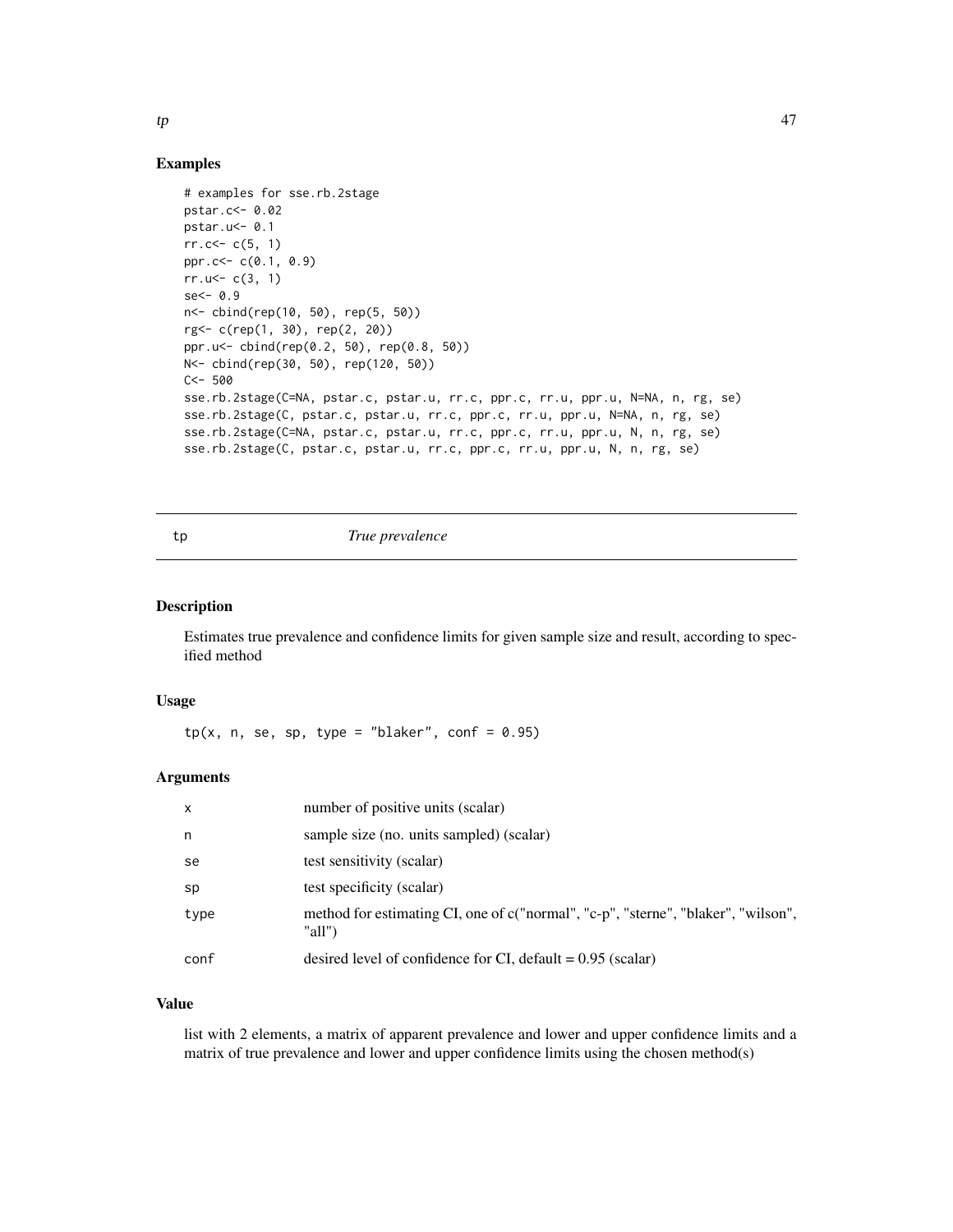#### 48 tp.normal

# Examples

```
# examples for tp
x<- 20
n<- 120
se<-0.9sp<- 0.99
conf<- 0.95
tp(x, n, se, sp, "all")
tp(x, n, se, sp, "c-p")tp(x, n, 0.95, 0.9, "c-p")
```
tp.normal *Normal approximation confidence limits for true prevalence*

# Description

Estimates true prevalence and confidence limits for estimates based on normal approximation

# Usage

tp.normal(x, n, se, sp, conf =  $0.95$ )

# Arguments

| x    | number of positive results in sample (scalar or vector)                 |
|------|-------------------------------------------------------------------------|
| n    | sample size (scalar or vector)                                          |
| se   | test unit sensitivity (scalar or vector)                                |
| sp   | test unit specificity (scalar or vector)                                |
| conf | desired level of confidence for CI, default $= 0.95$ (scalar or vector) |

#### Value

list with 2 elements, a matrix of apparent prevalence and wilson lower and upper confidence limits and a matrix of true prevalence and normal approximation lower and upper confidence limits

```
# examples for tp.normal
tp.normal(25, 120, 0.9, 0.99)
tp.normal(seq(5, 25, by=5), 120, 0.9, 0.99)
```
<span id="page-47-0"></span>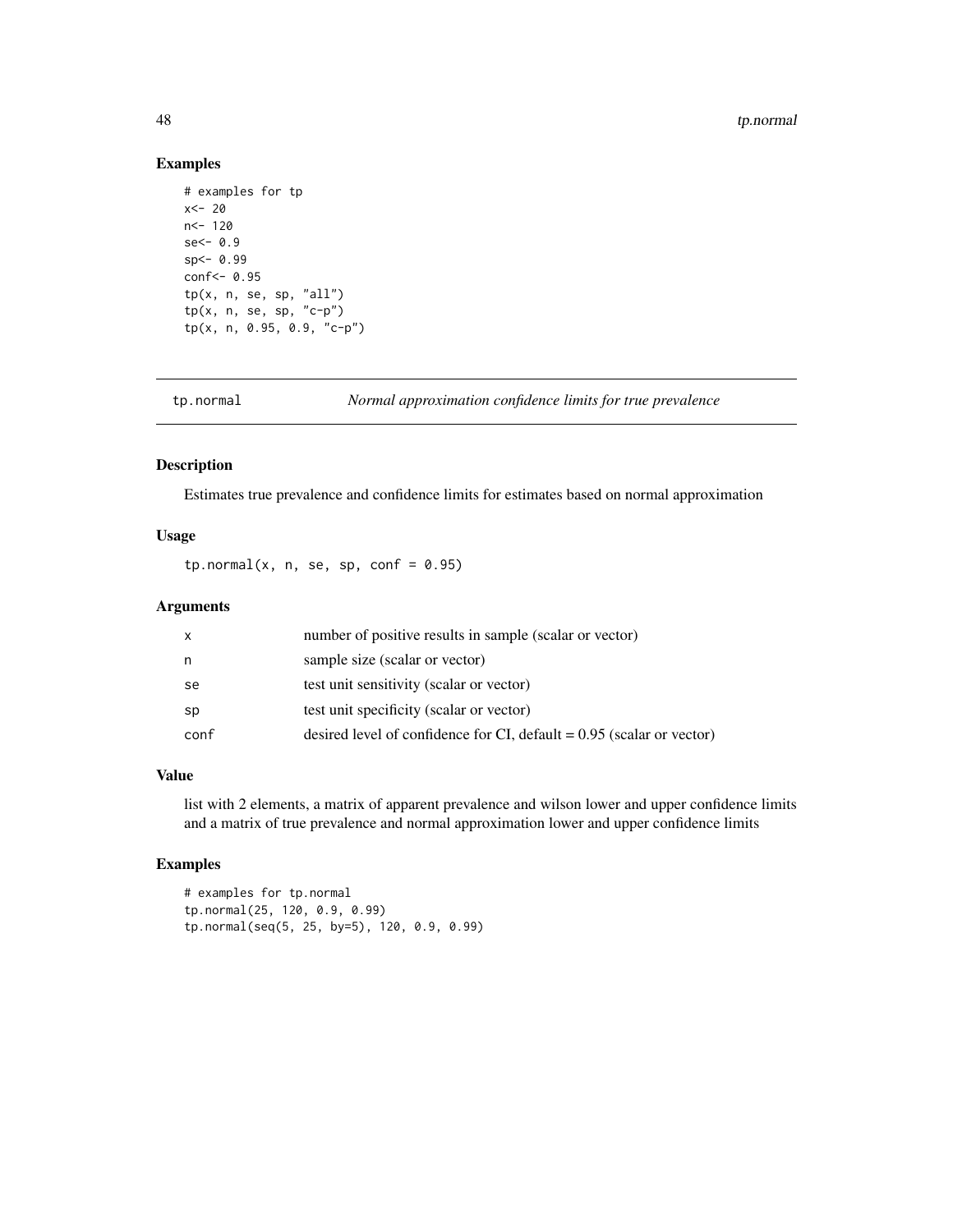# <span id="page-48-0"></span>Index

∗ methods adj.risk , [3](#page-2-0) adj.risk.sim , [4](#page-3-0) ap , [4](#page-3-0) binom.agresti, <mark>[5](#page-4-0)</mark> binom.cp , [6](#page-5-0) binom.jeffreys , [7](#page-6-0) disc.prior , [7](#page-6-0) epi.calc , [8](#page-7-0) n.2stage, [9](#page-8-0) n.ap , [10](#page-9-0) n.binom , [10](#page-9-0) n.c.freecalc, [11](#page-10-0) n.c.hp , [12](#page-11-0) n.freecalc , [13](#page-12-0) n.freedom , [14](#page-13-0) n.hp , [14](#page-13-0) n.hypergeo, [15](#page-14-0) n.pfree, [16](#page-15-0) n.pooled , [17](#page-16-0) n.rb , [17](#page-16-0) n.rb.2stage.1, [18](#page-17-0) n.rb.2stage.2 , [19](#page-18-0) n.rb.varse, [20](#page-19-0) n.tp , [21](#page-20-0) pfree.1 , [22](#page-21-0) pfree.calc , [22](#page-21-0) pfree.equ , [23](#page-22-0) pstar.calc , [24](#page-23-0) se.parallel, [25](#page-24-0) se.series, [25](#page-24-0) sep , [26](#page-25-0) sep.binom , [27](#page-26-0) sep.binom.imperfect , [27](#page-26-0) sep.exact , [28](#page-27-0) sep.freecalc, [29](#page-28-0) sep.hp , [30](#page-29-0) sep.hypergeo, [30](#page-29-0) sep.passive , [31](#page-30-0)

sep.pfree, [32](#page-31-0) sep.pooled, [33](#page-32-0) sep.prior , [34](#page-33-0) sep.rb.bin , [34](#page-33-0) sep.rb.bin.varse, [35](#page-34-0) sep.rb.hypergeo, [36](#page-35-0) sep.rb.hypergeo.varse, [37](#page-36-0) sep.rb2.binom, [38](#page-37-0) sep.rb2.hypergeo , [39](#page-38-0) sep.sys, [40](#page-39-0) sep.var.se, [41](#page-40-0) sp.parallel, [42](#page-41-0) sp.series , [42](#page-41-0) sph.binom , [43](#page-42-0) sph.hp, [43](#page-42-0) spp , [44](#page-43-0) sse.combined, [45](#page-44-0) sse.rb.2stage, [46](#page-45-0) tp , [47](#page-46-0) tp.normal , [48](#page-47-0) adj.risk , [3](#page-2-0) adj.risk.sim , [4](#page-3-0) ap , [4](#page-3-0) binom.agresti , [5](#page-4-0) binom.cp , [6](#page-5-0) binom.jeffreys,[7](#page-6-0) disc.prior , [7](#page-6-0) epi.calc , [8](#page-7-0) n.2stage, [9](#page-8-0) n.ap , [10](#page-9-0) n.binom, [10](#page-9-0) n.c.freecalc , [11](#page-10-0) n.c.hp , [12](#page-11-0) n.freecalc, [13](#page-12-0) n.freedom , [14](#page-13-0)

n.hp , [14](#page-13-0)